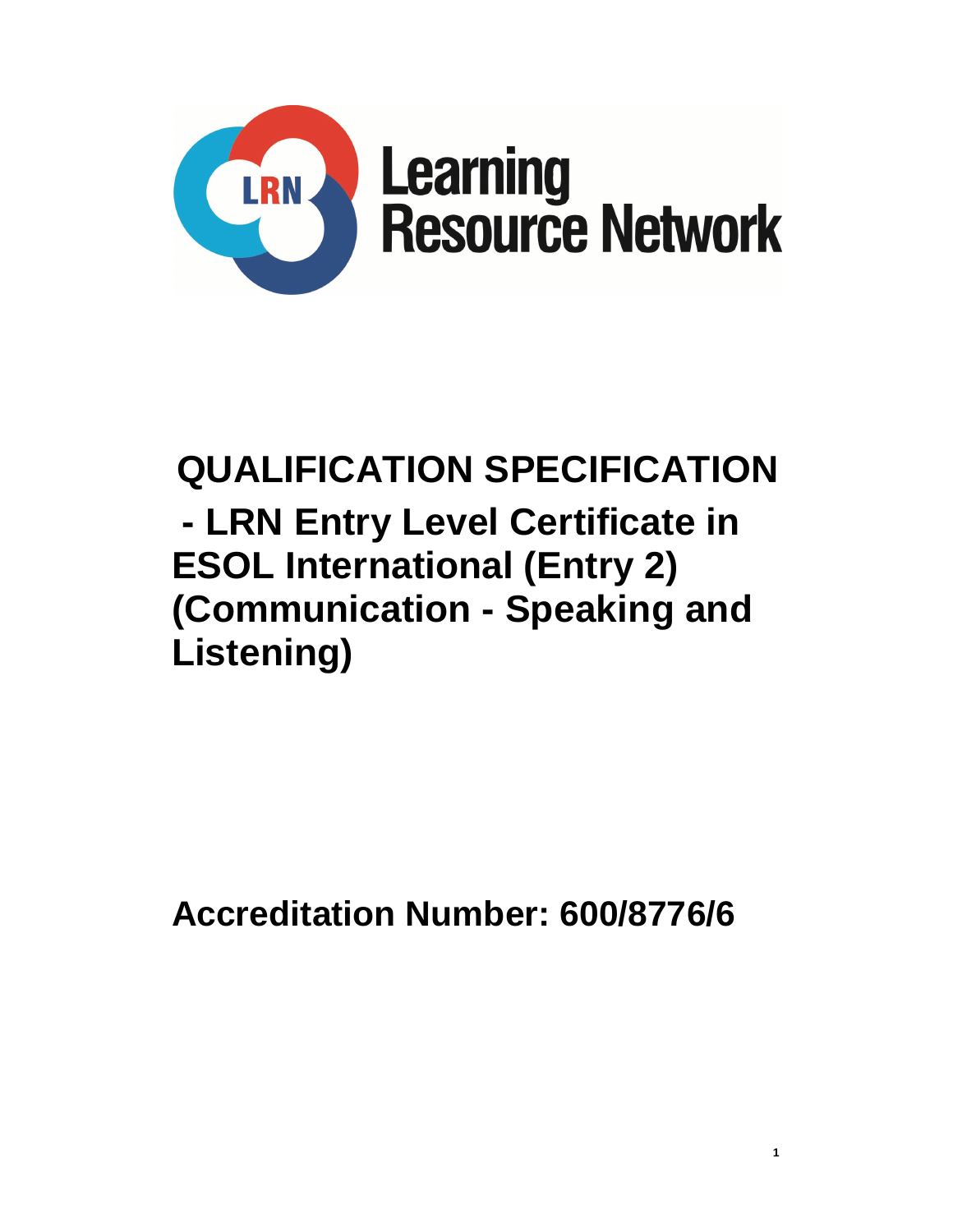#### **Contents**

| Background to LRN                               | Page 3  |
|-------------------------------------------------|---------|
| <b>ESOL International Qualifications</b>        | Page 4  |
| Introduction                                    | Page 4  |
| Objective                                       | Page 4  |
| <b>Candidate Category</b>                       | Page 4  |
| <b>Entry Requirements</b>                       | Page 4  |
| Progression                                     | Page 5  |
| Language of Assessment                          | Page 5  |
| <b>Qualification Overview</b>                   | Page 5  |
| <b>Qualification Features</b>                   | Page 5  |
| Level                                           | Page 6  |
| <b>Candidate Registration</b>                   | Page 6  |
| <b>Assessment Booking</b>                       | Page 6  |
| Candidate Identification                        | Page 7  |
| <b>Assessment Delivery Procedures</b>           | Page 7  |
| <b>Exam Rooms Requirements</b>                  | Page 8  |
| <b>Exam Rules</b>                               | Page 9  |
| <b>CEFR Global Scale</b>                        | Page 10 |
| 'Can Do' Summary                                | Page 10 |
| <b>Results</b>                                  | Page 11 |
| Appeals                                         | Page 11 |
| <b>LRN Special Consideration and Reasonable</b> | Page 12 |
| Adjustment                                      |         |
| <b>LRN Diversity and Equality Policy</b>        | Page 13 |
| <b>Centre Delivery</b>                          | Page 13 |
| Assessment                                      | Page 13 |
| Marking                                         | Page 15 |
| Moderation                                      | Page 15 |
| Certification                                   | Page 15 |
| Examiner, Moderator and Test Developer          | Page 15 |
| Recruitment                                     |         |
| <b>Examiners and Moderators</b>                 | Page 15 |
| Qualification Development - Test Developers     | Page 16 |
| <b>Test Development Process</b>                 | Page 16 |
| <b>Item/Question Writing</b>                    | Page 16 |
| <b>Exam Retake</b>                              | Page 17 |
| <b>Reliability And Validity</b>                 | Page 17 |
| <b>Assessment Criteria</b>                      | Page 19 |
| Annex 1 - National Qualifications and Common    | Page 22 |
| European Framework                              |         |
| Annex 2 - Diversity and Equality Policy         | Page 23 |
| Annex 3 - Qualification and Test Development    | Page 25 |
| Process                                         |         |
| Annex 4 - LRN Special Consideration and         | Page 27 |
| Reasonable Adjustment Policy                    |         |
| Annex 5 - LRN Enquiry and Appeals Policy        | Page 29 |
| Annex 6 - Sample Paper and Mark Scheme          | Page 32 |
| Annex 7 - LRN Moderation Policy                 | Page 53 |
| Annex 8 - LRN Candidate Registration Policy     | Page 56 |
| Annex 9 - Malpractice and Maladministration     | Page 57 |
| Annex 10 - Notice to Candidates                 | Page 64 |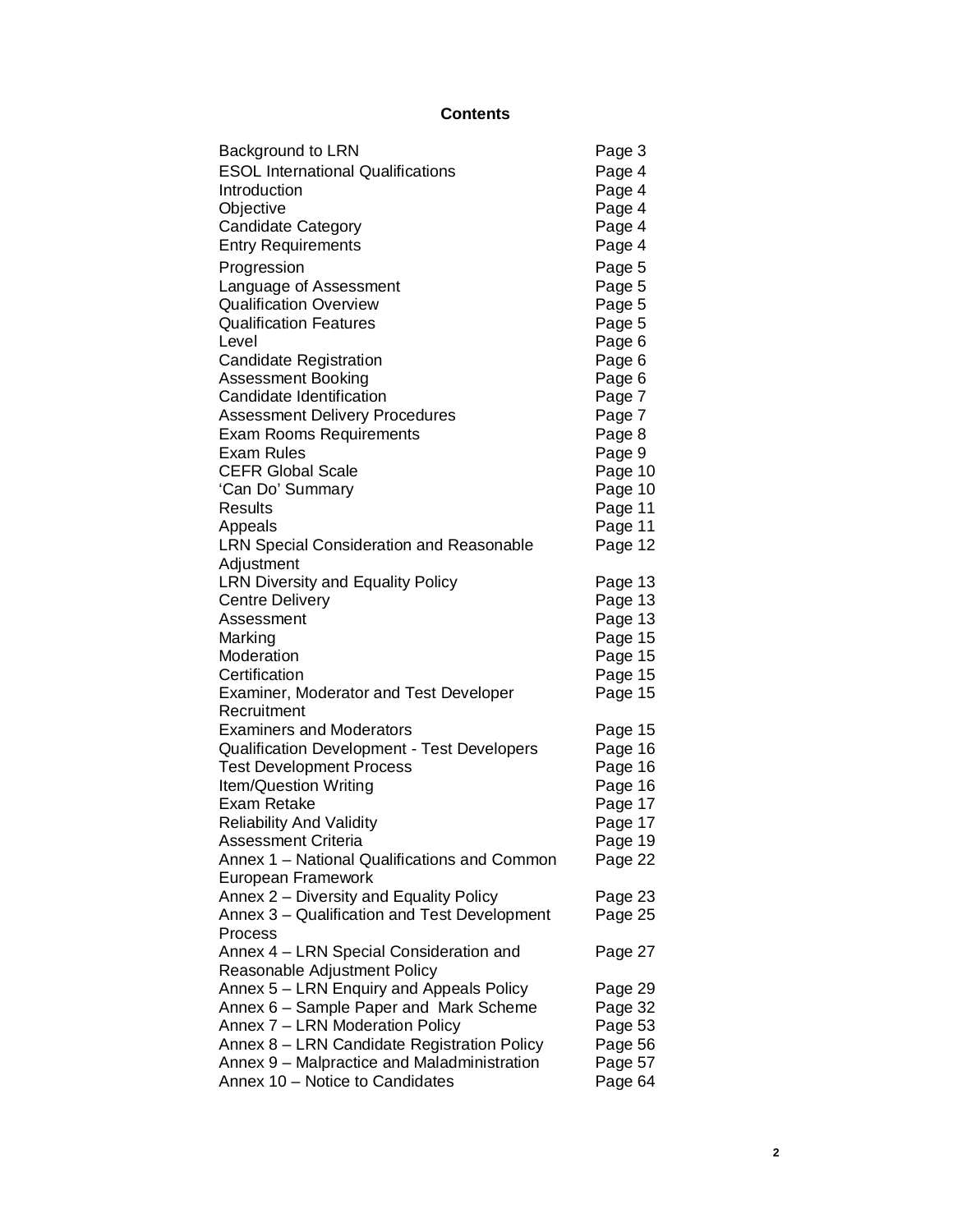#### **BACKGROUND TO LRN**

Learning Resource Network - LRN - is an awarding organisation that offers qualifications to candidates, educational institutes, training providers, FE Providers and employers who can access qualifications through registered educational institutions.

It was founded by a group of educators and business people and specialises in ESOL and management qualifications.

A full list of LRN qualifications can be found on the register of regulated qualifications.

LRN London head office is supported by a team of representatives around the world.

LRN can be contacted on the following address:

Learning Resource Network Delta House 175-177 Borough High Street London SE1 1HR Tel: 0870 6258 408

enquiries@lrnglobal.org www.lrnglobal.org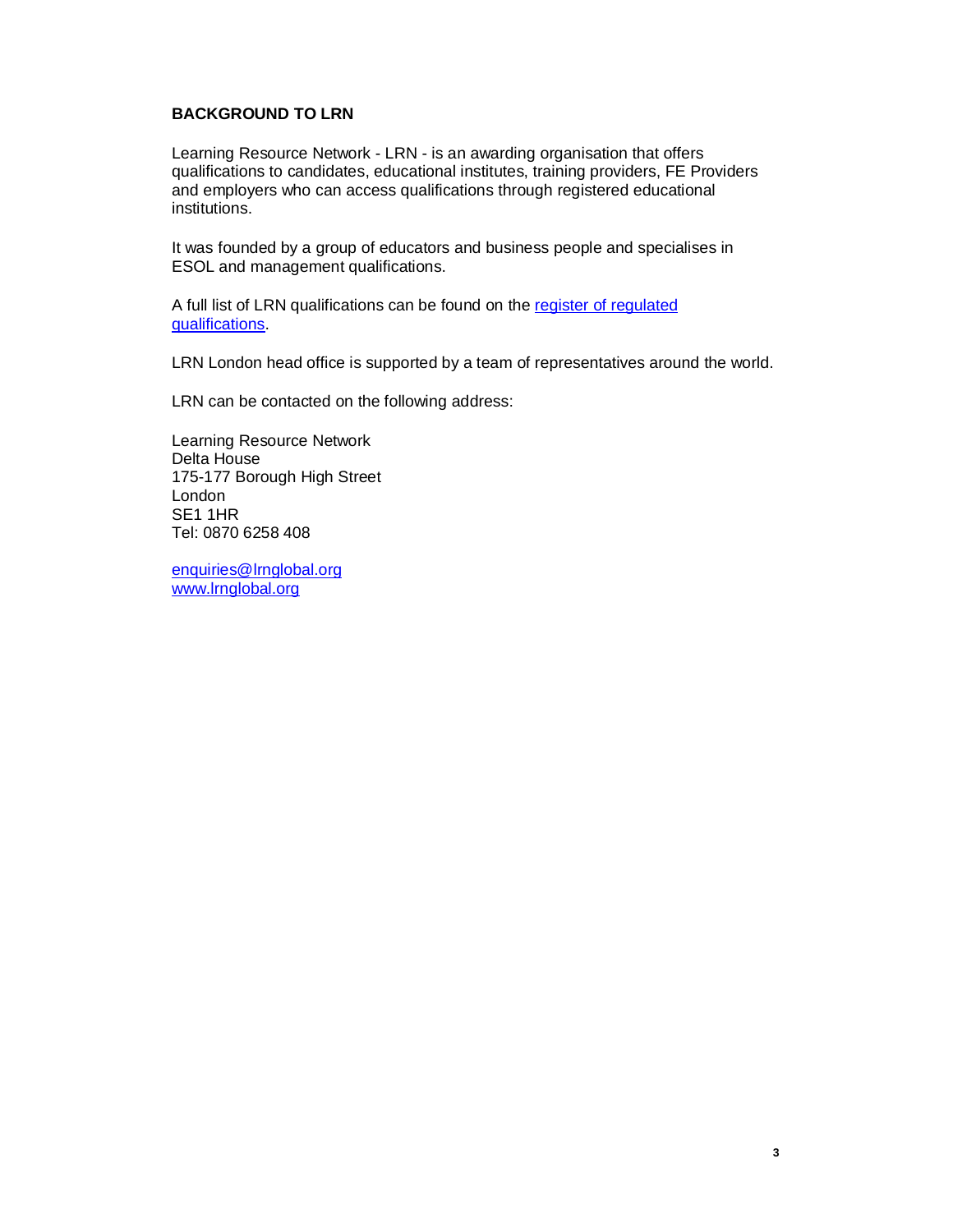#### **ESOL INTERNATIONAL QUALIFICATIONS**

ESOL International qualifications are designed for candidates who are not native speakers of English and who wish to achieve a high quality, internationally recognised qualification in English that is both available and recognised worldwide and covers the whole range up to the highest level (NQF level 3 / CEF C2). They are suitable for candidates who are preparing for entry to higher education or professional employment in the UK or elsewhere. ESOL International qualifications are designed to reference the descriptions of language proficiency in the Common European Framework Reference for Languages (CEF). The levels in the CEF have been mapped to the levels in the National Qualifications Framework for England, Wales and Northern Ireland (see Pathways to Proficiency: the alignment of language proficiency scales for assessing competence in English Language DFES / QCA, 2003).

#### **INTRODUCTION**

This specification document provides an overview and orientation to LRN Entry Level Certificate in ESOL International (Entry 2) (Communication - Speaking and Listening) for candidates, centres, administrators, teachers and examiners, and outlines the key features and administrative procedures required for this qualification.

#### **OBJECTIVE**

LRN Entry Level Certificate in ESOL International (Entry 2) (Communication - Speaking and Listening) is designed for all non-native English speakers that are required or wish to improve their speaking and listening at <sup>1</sup>A2. Candidates taking LRN Entry Level Certificate in ESOL International (Entry 2) (Communication - Speaking and Listening) will need to demonstrate they are capable of handling familiar and basic everyday communication in the areas of speaking and listening pitched at level A2 on the Common European Framework (CEFR).

#### **CANDIDATE CATEGORY**

Candidates interested in taking the LRN Entry Level Certificate in ESOL International (Entry 2) (Communication - Speaking and Listening) may include those:

- 1. needing a starting point in order to work towards an examination in English.
- 2. working or seeking work in an English speaking environment.
- 3. living and working in a country where the native and official language is English.
- 4. completing an application for immigration purposes.

Candidates who take LRN Entry Level Certificate in ESOL International (Entry 2) (Communication - Speaking and Listening) are made up of a range of different national and cultural backgrounds.

#### **ENTRY REQUIREMENTS**

There are no entry requirements for candidates upon taking this qualification. It is also not necessary for candidates to have achieved a qualification in English prior

 $\overline{a}$  $1$  A2 on the CEFR = Entry 2 on the National Qualifications Framework (NQF)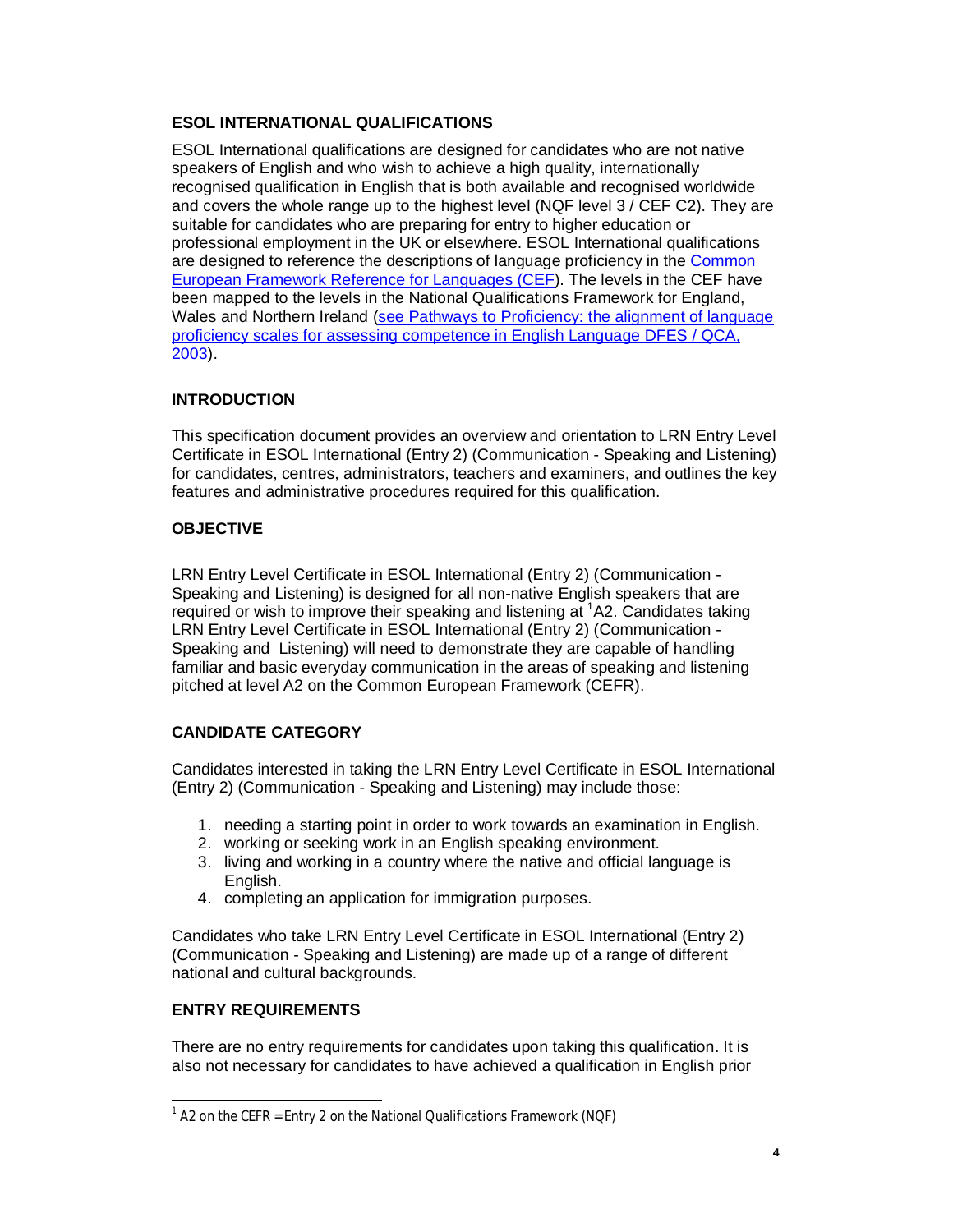to registering. However, LRN would recommend that candidates are well prepared before taking this test. Downloadable sample materials are accessible through the qualifications section of the LRN website whereby candidates can access sample assessment material. LRN approved centres ensure that candidates are fully prepared to sit LRN Entry Level Certificate in ESOL International (Entry 2) (Communication - Speaking and Listening) through using fully trained teachers and appropriate resources fully mapped to the CEFR as laid out in the centre agreement with LRN.

#### **PROGRESSION**

LRN Entry Level Certificate in ESOL International (Entry 2) (Communication - Speaking and Listening) has been designed to reflect the wide variation in candidates' origins, levels of education and career aims. Progression opportunities may, therefore, take a variety of paths.

Depending on the level of qualification achieved, it may be appropriate for the candidate to progress to:

- a higher level of ESOL International qualification i.e. Entry Level 3
- a key skills or functional skills qualification
- vocational qualifications

#### **LANGUAGE OF ASSESSMENT**

LRN aims to use English that is plain, clear, free from bias and appropriate to Entry Level candidates. All assessments and assessment related materials are written in English and rigorously checked by LRN officers and subject specialists before release. Teachers preparing candidates are expected to ensure that their materials are clear, diverse and appropriate to Entry Level ESOL candidates.

#### **QUALIFICATION OVERVIEW**

LRN Entry Level Certificate in ESOL International (Entry 2) (Communication - Speaking and Listening) is based on the Common European Framework Reference (CEFR) in that it reflects the levels of language ability which are defined by the CEFR. References to the CEFR chapters are made later in this document to demonstrate the content-based links.

LRN Entry Level Certificate in ESOL International (Entry 2) (Communication - Speaking and Listening) is a single unit qualification. Candidates are assessed in the components of speaking and listening which must be completed and passed in order to achieve a certificate at Entry Level 2. The recommended guided learning hours for this qualification are 100 against a pre-agreed syllabus set by centres approved by LRN.

#### **QUALIFICATION FEATURES**

LRN Entry Level Certificate in ESOL International (Entry 2) (Communication - Speaking and Listening) consists of three sections that measure the level of competency in speaking and listening at CEFR Entry Level A more detailed breakdown of sections can be found in the Assessment Guide on page 19.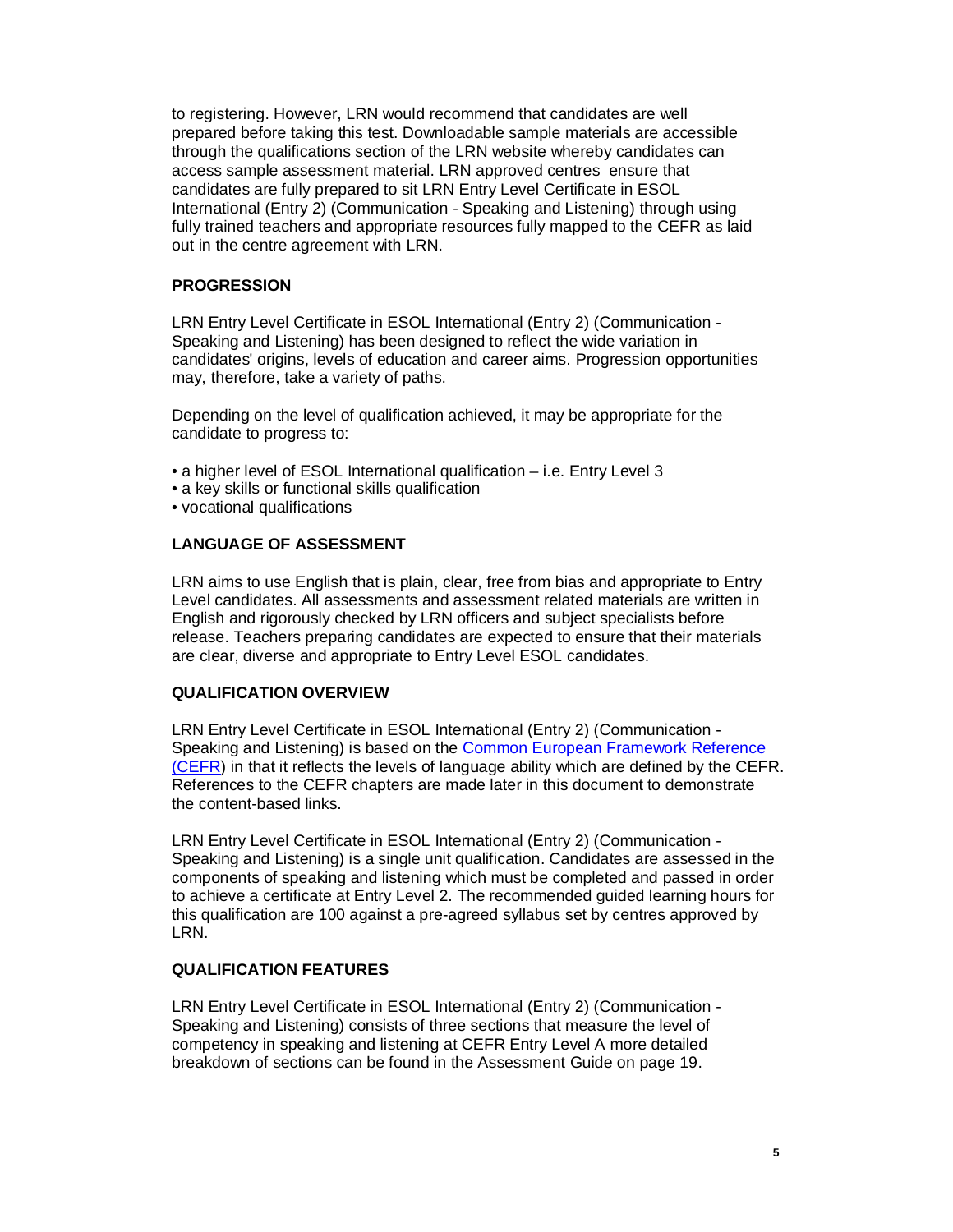| <b>Section</b>   | <b>Task and Functions</b>                                                                                                                                                                                                                                                                                                                                                                                 |
|------------------|-----------------------------------------------------------------------------------------------------------------------------------------------------------------------------------------------------------------------------------------------------------------------------------------------------------------------------------------------------------------------------------------------------------|
| <b>Section 1</b> | Introduction based on familiar topics. The examiner asks candidates simple<br>questions about themselves.                                                                                                                                                                                                                                                                                                 |
| <b>Section 2</b> | Candidates must talk alone for a brief period and ask questions to their<br>paired candidate. Candidates must give descriptions and make comparisons<br>through using the candidate booklet.                                                                                                                                                                                                              |
| <b>Section 3</b> | Candidates perform a role play or engage in a collaborative task where they<br>must obtain services or goods, or engage to communicate, in areas such as:<br>shopping, restaurants and cafes<br>travel and transport<br>hobbies and pastimes<br>work and jobs<br>leisure activities – swimming pool, cinema etc.<br>financial and postal services<br>visiting the doctor, chemist, dentist<br>socialising |

#### **LEVEL**

In line with the ESOL Adult Core Curriculum for Entry 2, LRN Entry Level Certificate in ESOL International (Entry 2) (Communication - Speaking and Listening) is designed to be assessed at CEFR level A2/Entry 2 (NQF). See Annex 1 for more information on National Qualifications Framework and Common European Framework.

#### **CANDIDATE REGISTRATION**

LRN requires candidates to be registered at least 10 working days prior to attending an examination session. Centres must register candidates undertaking delivery and assessment at their centres by completing an LRN registration form. This is downloadable from the 'Learner's Section' on LRN's website. Completed registration forms must be sent to exams@lrnglobal.org or by post to:

Learning Resource Network Delta House 175-177 Borough High Street London SE1 1HR

This is in accordance with LRN's policy on candidate registration (see Annex 8), also available on LRN's website.

#### **ASSESSMENT BOOKING**

LRN approved centres book assessments 5 working days prior to the session using the LRN assessment booking form downloadable from 'The Learner's Section' on the LRN website. Completed assessment booking forms must be sent to exams@lrnglobal.org or by post to: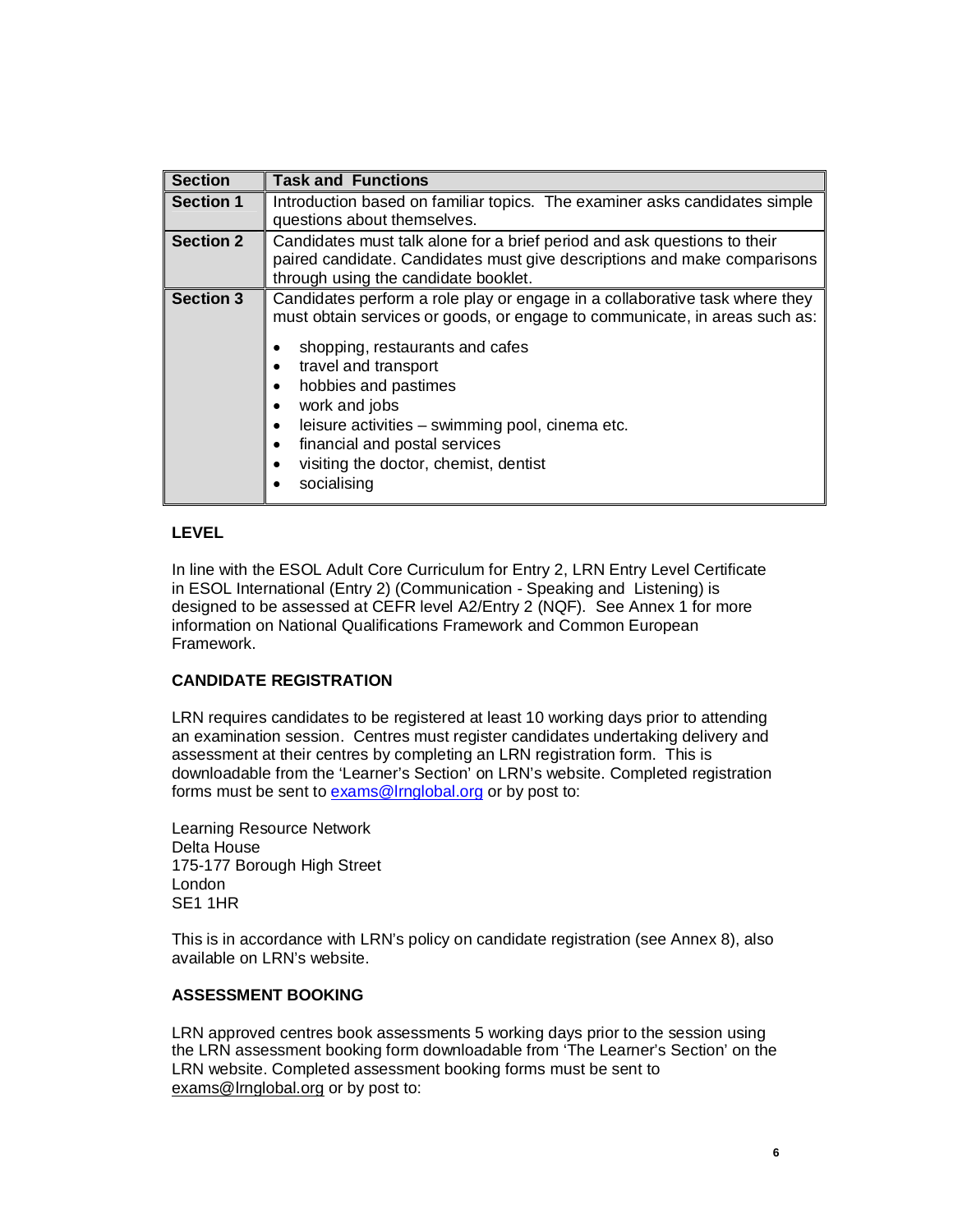Learning Resource Network Delta House 175-177 Borough High Street London SE1 1HR

#### **CANDIDATE IDENTIFICATION**

All candidate identification is checked in all instances prior to the assessment. LRN will **only** accept the following forms of identification:

- Valid passport
- UK driving licence (photocard only)
- UK Border Agency biometric residence permit
- UK Border Agency travel document

LRN will be unable to conduct an assessment for any candidate who fails to provide any one of the documents listed above.

#### **ASSESSSMENT DELIVERY PROCEDURES**

#### **Before**

- **•** LRN schedules the external<sup>2</sup> examiners and this information is relayed to the centre 3 days prior to the assessment session.
- The centre will have already been informed of the exam room requirements and exam rules, as shown on page 9 of this document.
- Exam papers are sent to the centre, under secure and signed delivery, by an LRN approved courier, 48 hours ahead of the scheduled date of assessment.
- The examiner contacts the centre 24 hours ahead of the planned assessment to confirm the arrangements.
- The examiner arrives at the centre 30 minutes before the exam is due to take place and makes contact with the head of centre/centre coordinator on arrival.
- The examiner is advised of possible last minute changes (e.g. candidate absences).
- The centre contact hands over the unopened assessment materials for the examiner to ensure they have not been tampered with or opened.
- The examiner reviews the condition of the exam room to ensure it conforms to the requirements (as set out in the exam room requirements section).
- The examiner opens the materials and prepares to call the first set of candidates into the examining room (only two candidates and the examiner are present in the room during the assessment unless otherwise arranged, i.e. through special consideration or reasonable adjustment).
- The examiner greets the candidates and requests that they be seated (facing them overlooking a table where the dictaphone and support materials are placed).
- The examiner checks each candidate's identification. For more information see Candidate Identification on page 7.
- The examiner ensures that both candidates are ready to proceed and then reads the exam rules, detailed on page 9.

 2 LRN's examiners are appointed to conduct assessments having first confirmed there is no conflict of interest or vested interest present within the centre to which they have been assigned.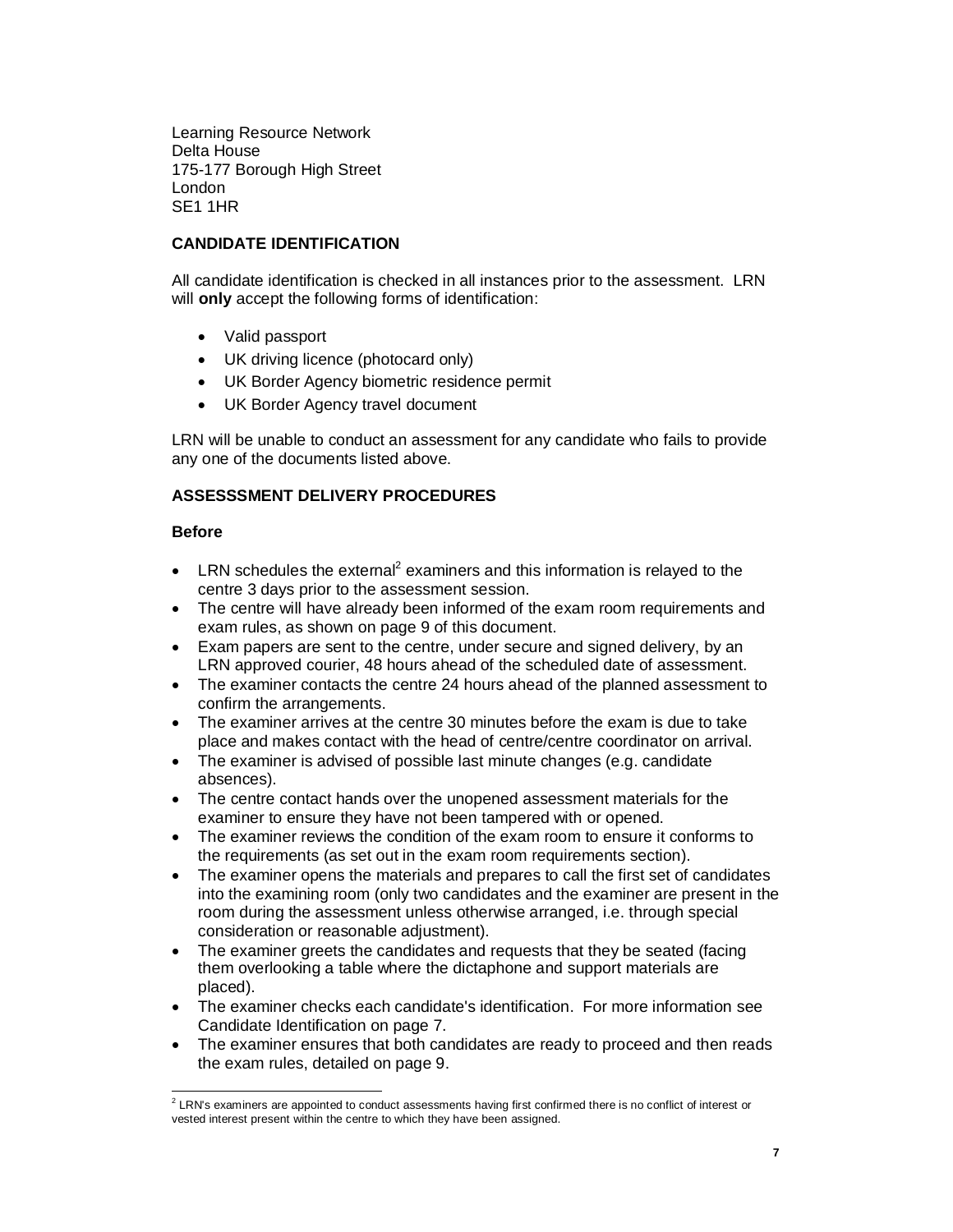#### **During**

- Once the examiner is happy to proceed, the assessment commences by following the assessment rubric given.
- The examiner conducts the assessment using the exam script and candidate booklet.
- The examiner records the assessment using a dictaphone (in order to capture oral and aural responses).
- The examiner scores each candidate's performance in line with the pre-set mark scheme.
- Once the exam has concluded the examiner asks the candidates to leave the room.
- The examiner calls the next pair of candidates (having first consulted their exam schedule).

#### **After**

- The examiner asks the final pair of candidates to leave and then processes the assessment documentation for that particular visit.
- The examiner completes all LRN administration and secures the assessment material in a sealable poly-bag to be despatched to LRN offices.
- The examiner hands over the sealed poly-bag to the centre manager/centre coordinator for collection by LRN approved courier.

#### **EXAM ROOM REQUIREMENTS**

The following steps will be considered when making arrangements for Speaking and Listening assessments.

- Examinations must take place in a secure room, free from outside distraction, with adequate size to comfortably accommodate an assessment of this nature.
- The exam room must be situated away from noise and disruption with no view of the outside visible to the candidates.
- A sign with illustrations will be placed outside the room stating: 'no mobile phones', 'no speaking', 'no drinking' and 'no eating'. Please see Annex 10 for more information.
- A sign will be placed outside the door stating: "silence examination in progress" as previously stipulated to the centre.
- The exam room must be equipped with sufficient furniture to conduct the assessment - for example an adequate numbers of table(s) and chairs.
- The exam room must be clean and have sufficient lighting and ventilation.
- The exam room must be of suitable ambient temperature in order for the assessment to take place.
- Where special consideration or reasonable adjustment is required, the centre must notify LRN in accordance with LRN's Special Consideration and Reasonable Adjustment Policy (see Annex 4 for more information).
- A separate waiting room or waiting area must be provided at a suitable distance from the examining room.
- All personal belongings, including mobile phones, must be left outside the examining room, unless required for medical reasons.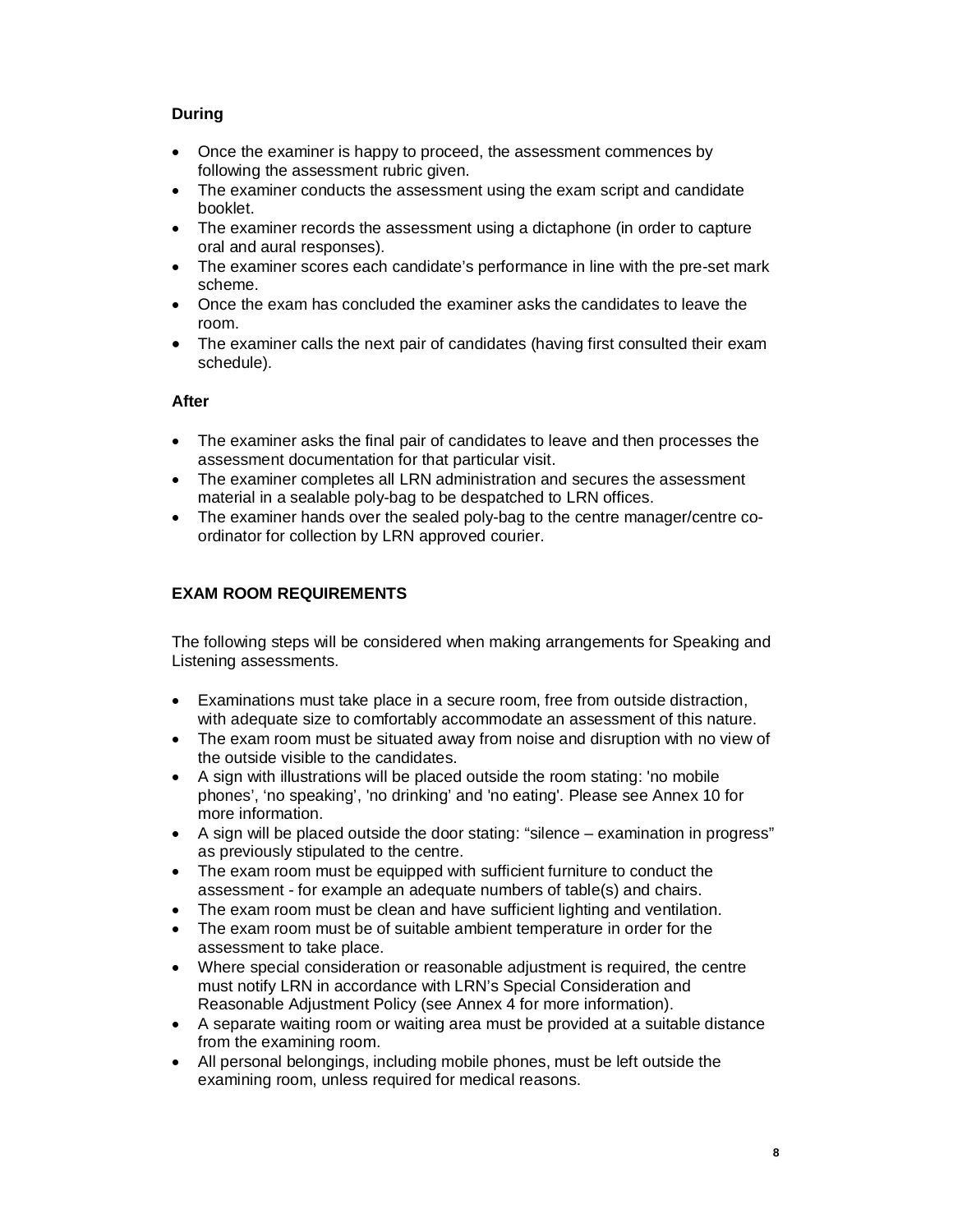Centre staff belongings must not be left in the examination room; this is in order to prevent distractions during the assessment.

#### **EXAM RULES**

Below is a breakdown of rules that must be adhered to by candidates when sitting LRN assessments.

#### Candidates must:

- leave all personal belongings in a secure place, outside the examining room.
- ensure that mobile phones, alarms, iPhones and other forms of electronic equipment are switched off throughout the examination<sup>3</sup>. Candidates are liable to be disqualified if a phone rings during the exam.
- present valid identification to the examiner as indicated in Candidate Identification on page 7.
- answer the questions directly asked by the examiner.
- not partake in any communication, in any language, without the prior approval of the examiner.
- not seek advice or guidance from their paired partner with regard to the structure of the assessment.
- follow the examiner's instructions exactly as provided.

Please note that failure to comply with the rules and regulations listed above will result in actions being reported to LRN, which may result in disqualification.

 3 Candidates must be advised that should their mobile phone (or other electronic communication device) ring/vibrate during an exam, this may constitute their exam being declared null and void.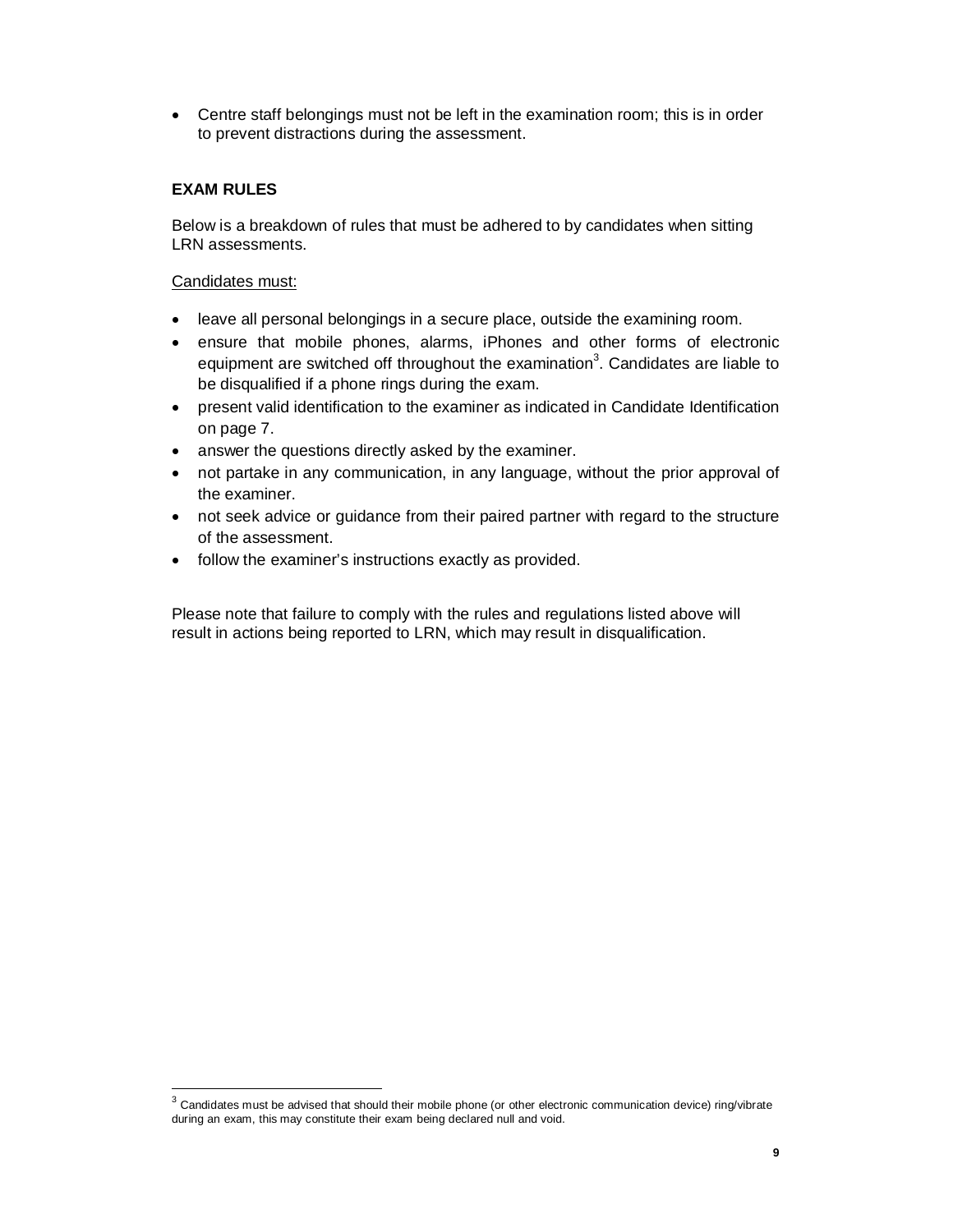#### **CEFR GLOBAL SCALE**

|                  | C <sub>2</sub> | Can understand with ease virtually everything heard or read. Can<br>summarise information from different spoken and written sources,<br>reconstructing arguments and accounts in a coherent presentation. Can<br>express him/herself spontaneously, very fluently and precisely,<br>differentiating finer shades of meaning even in more complex situations.                                                                                                                                            |
|------------------|----------------|---------------------------------------------------------------------------------------------------------------------------------------------------------------------------------------------------------------------------------------------------------------------------------------------------------------------------------------------------------------------------------------------------------------------------------------------------------------------------------------------------------|
| Proficient User  | C <sub>1</sub> | Can understand a wide range of demanding, longer texts and recognise<br>implicit meaning. Can express him/herself fluently and spontaneously<br>without much obvious searching for expressions. Can use language flexibly<br>and effectively for social, academic and professional purposes. Can<br>produce clear, well-structured, detailed text on complex subjects, showing<br>controlled use of organisational patterns, connectors and cohesive devices.                                           |
| Independent User | <b>B2</b>      | Can understand the main ideas of complex text on both concrete and<br>abstract topics, including technical discussions in his/her field of<br>specialisation. Can interact with a degree of fluency and spontaneity that<br>makes regular interaction with native speakers quite possible without strain<br>for either party. Can produce clear, detailed text on a wide range of subjects<br>and explain a viewpoint on a topical issue giving the advantages and<br>disadvantages of various options. |
|                  | <b>B1</b>      | Can understand the main points of clear standard input on familiar matters<br>regularly encountered in work, school, leisure, etc. Can deal with most<br>situations likely to arise whilst travelling in an area where the language is<br>spoken. Can produce simple connected text on topics, which of are familiar<br>or personal interest. Can describe experiences and events, dreams, hopes<br>and ambitions and briefly give reasons and explanations for opinions and<br>plans.                  |
| Basic User       | A2             | Can understand sentences and frequently used expressions related to<br>areas of most immediate relevance (e.g. very basic personal and family<br>information, shopping, local geography, employment). Can communicate in<br>simple and routine tasks requiring a simple and direct exchange of<br>information on familiar and routine matters. Can describe in simple terms<br>aspects of his/her background, immediate environment and matters in areas<br>of immediate need.                          |
|                  | A <sub>2</sub> | Can understand and use familiar everyday expressions and very basic<br>phrases aimed at the satisfaction of needs of a concrete type. Can<br>introduce him/herself and others and can ask and answer questions about<br>personal details such as where he/she lives, people he/she knows and<br>things he/she has. Can interact in a simple way provided the other person<br>talks slowly and clearly and is prepared to help.                                                                          |

#### **CAN DO SUMMARY**

#### The ALTE 'Can Do' Project

The CAN do Project has been developed by the **Association of Language Testers in** Europe (ALTE) which offers a framework that covering six levels of language competency that is aligned to the Council of Europe Common European Framework (CEFR) – see Appendix D of the CEFR for more information. The CAN do summary outlines how language candidates can perform and what they can do at each level. They are divided into three areas: social and tourism, work, and study. They are detailed below CEFR Level A2 and give examples of typical ability.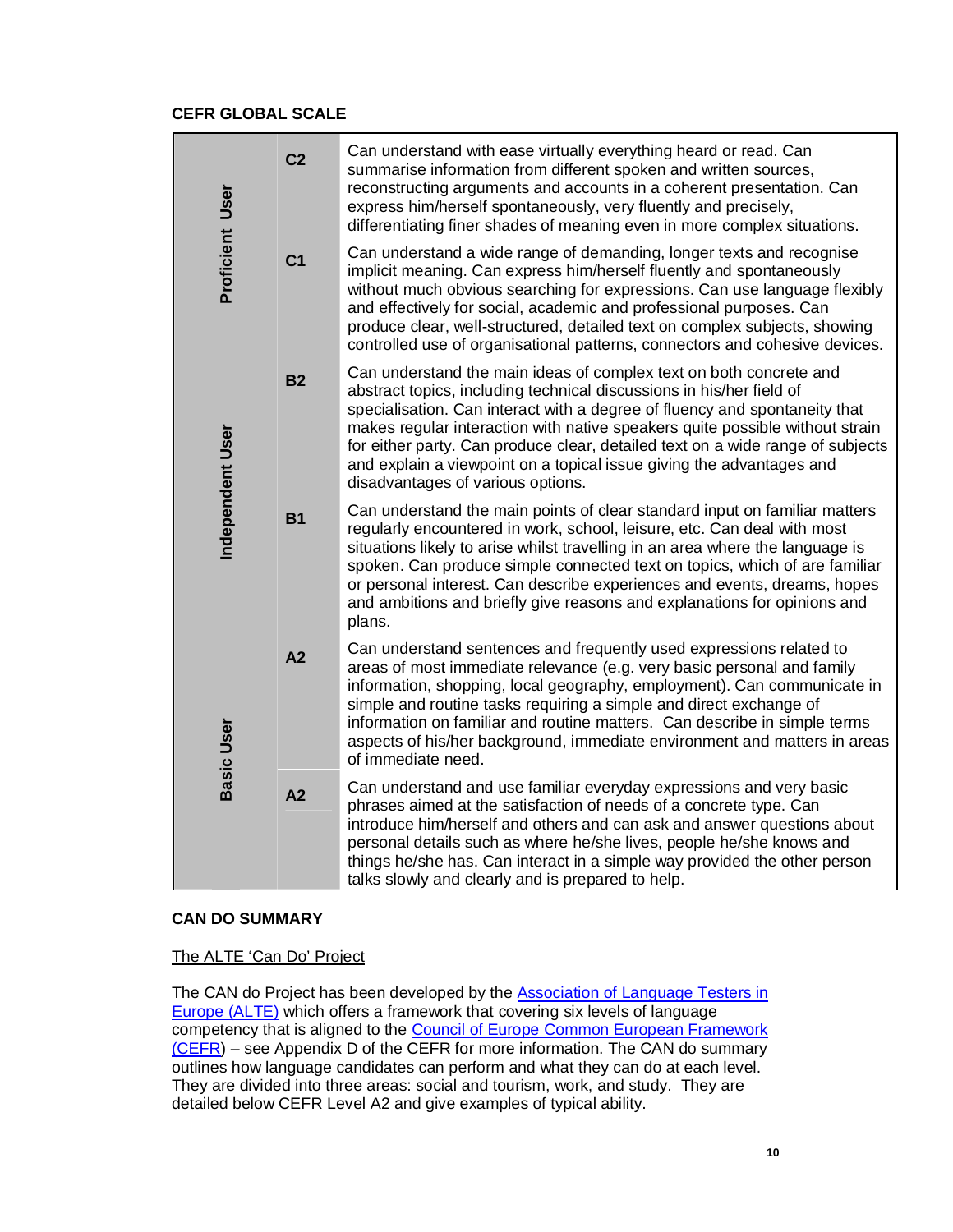#### **Speaking and Listening**

|      | <b>Summary of Overall Ability</b>                                  |
|------|--------------------------------------------------------------------|
| l A2 | CAN express simple opinions or requirements in a familiar context. |

#### **Social & Tourist Skill Area**

**A2** CAN express likes and dislikes in familiar contexts using simple language such as – "I like", "I don't like."

#### **Work Skill Area**

**A2** CAN state simple requirements within own job area such as "I would like to order 15 packets of…"

#### **Study Skill Area**

**A2** CAN express simple opinions using expressions such as "I don't agree", "that's a good idea."

#### **RESULTS**

The examination is conducted by one examiner, trained by LRN, and is recorded on a dictaphone. Marks are allocated for each candidate in accordance with the LRN Entry Level Certificate in ESOL International (Entry 2) (Communication - Speaking and Listening) mark scheme and then returned securely to LRN's head office for processing. Results are then moderated by the moderation team in accordance with LRN's moderation policy. Moderated results are then forwarded to the Lead Moderator for final approval. LRN intends to issue its results to centres within 6-10 working days.

#### **APPEALS**

In order to appeal against an assessment decision, candidates must submit their appeal no later than 14 working days after receiving their assessment results. Candidates must state the reason for the appeal, and can apply:

#### In writing:

Examinations Services Delta House 175-177 Borough High Street London SE1 1HR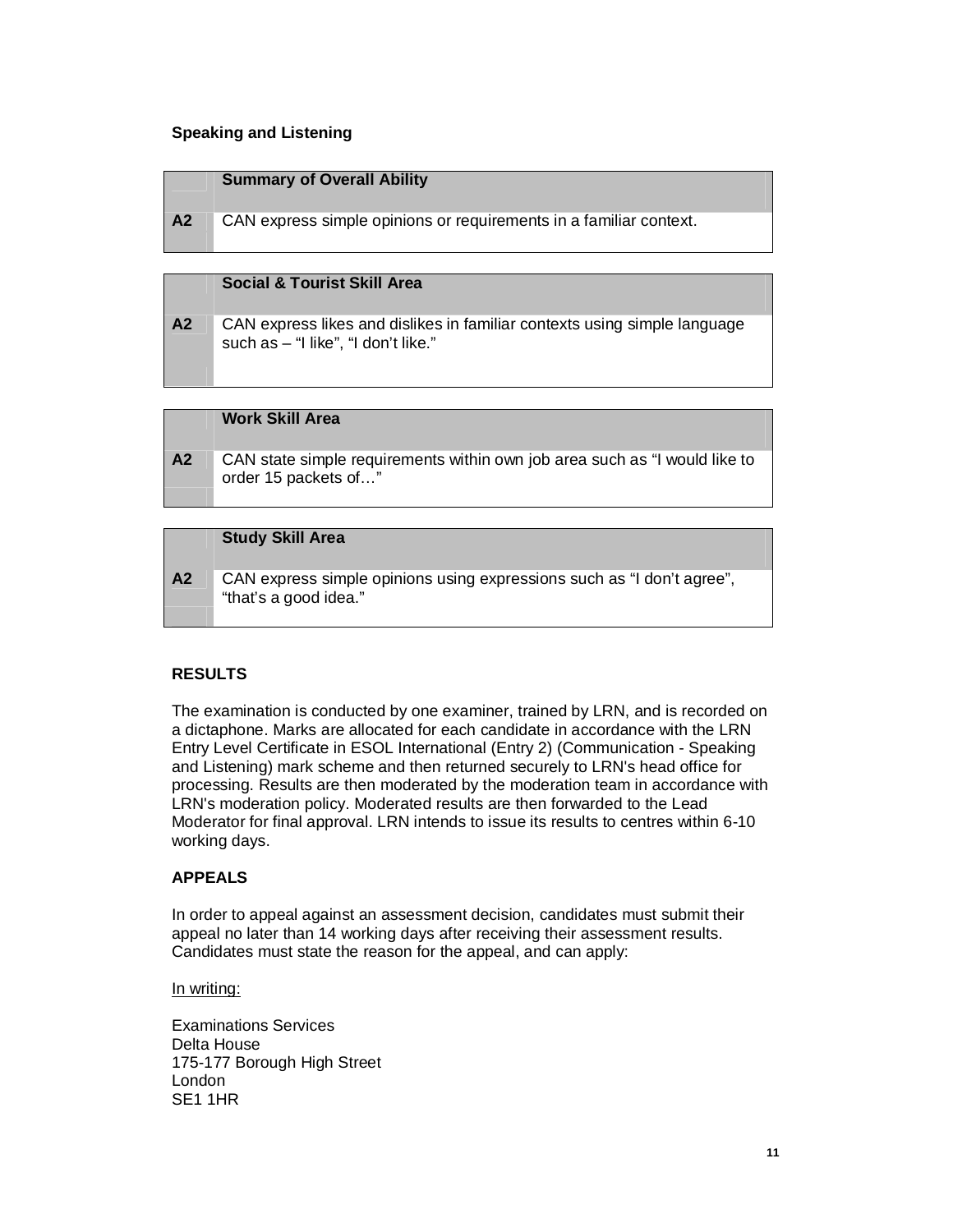By e-mail:

enquiries@LRNglobal.org

By fax:

0207 681 1327

Appeals are processed in accordance with LRN's policy on appeals. Further information is provided on the LRN website. LRN's appeals panel intends to ensure appeals are processed within 30 working days of their being submitted. The cost to apply for an appeal is £80 which must be paid at the time of submission. The reason for this fee is to cover the administration processes and staffing involved in the appeals process; the fee has been kept to a minimum in order to prevent its acting as a deterrent to candidates. The fee will be refunded to the candidate in the event of an appeal being upheld.

Candidates should note that an appeal may result in an increase, decrease or no change to their overall assessment result.

For more information on LRN appeals, please see Annex 5.

#### **LRN SPECIAL CONSIDERATION AND REASONABLE ADJUSTMENT POLICY**

LRN has included its policy on special consideration and reasonable adjustment and has taken this policy into account during qualification design. Special consideration and reasonable adjustment are considered on a case by case basis.

LRN's policy on special consideration and reasonable adjustment is all-inclusive and intends to provide the necessary support for candidates, within reasonable tolerance levels. LRN has to balance the fairness of assessments with ensuring candidates requesting a reasonable adjustment are given an opportunity to demonstrate the level of competence required as part of the assessment.

In the context of LRN's speaking and listening examinations, which includes the Entry Level Certificate in ESOL International (Entry 2) (Communication - Speaking and Listening), the use of sign language as an interpretive tool (i.e. British Sign Language) is not permissible. This is due to the construct of the qualification which requires candidates to listen and verbally interact with the examiner so the examiner can arrive at a judgement and allocate a score on the candidate's responses in line with the industry approved mark scheme. These are the principles upon which this qualification is based - Common European Framework of Reference for Language (CEFR).

LRN's policy on special consideration and reasonable adjustment does allow for unlimited time for candidates with impaired speech. In terms of comparability with other ESOL International qualifications, particularly those for Speaking and Listening, LRN's policy is consistent with other awarding organisations. See Annex 4 for more information.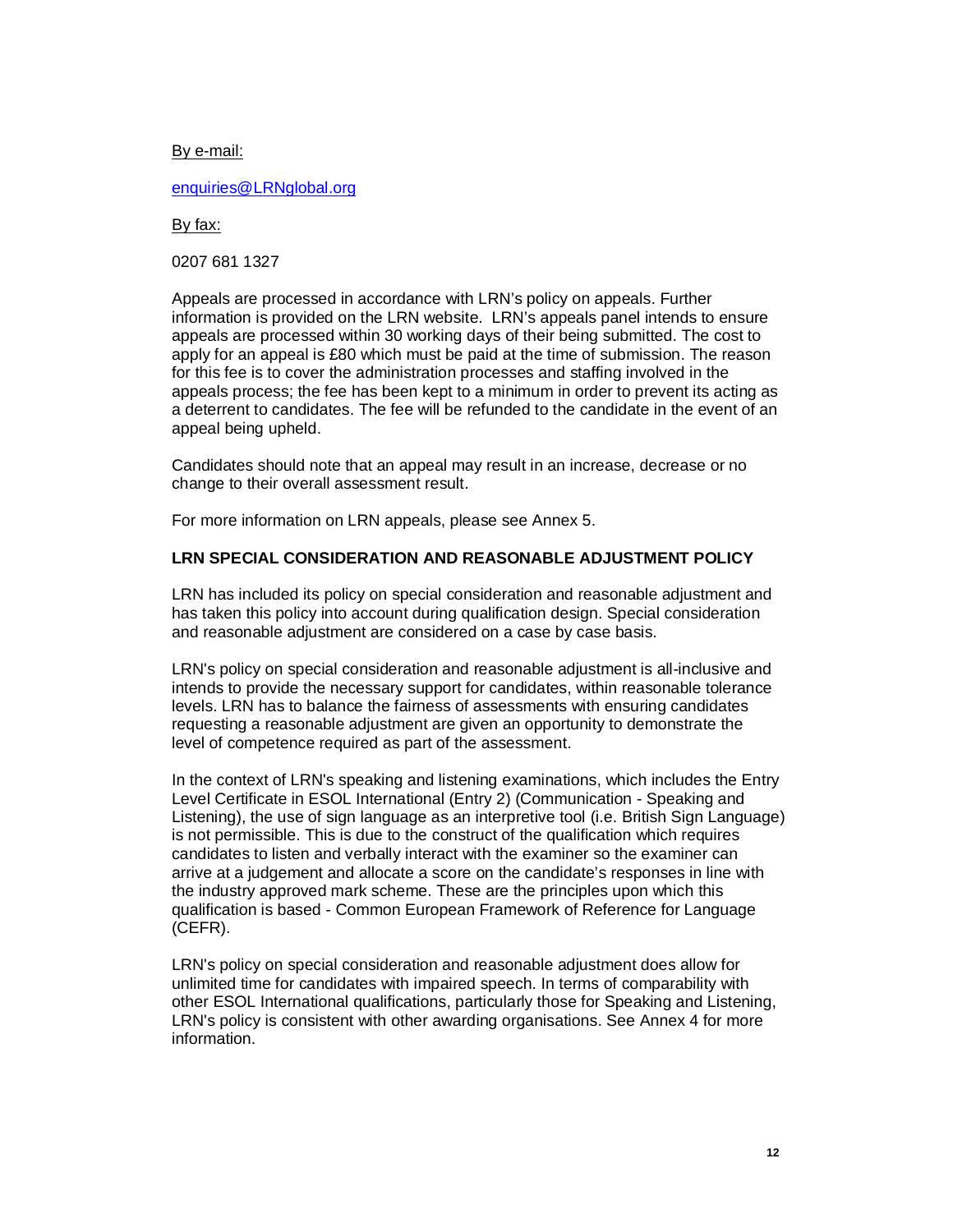#### **LRN DIVERSITY AND EQUALITY POLICY**

LRN is committed to ensuring fair and equal access to its qualifications, examinations and support materials. Our Diversity and Equality policy seeks to eliminate unfair treatment, thereby ensuring all candidates are treated fairly regardless of race, gender, disability, age, origin, religious or political beliefs, sexual orientation, socioeconomic background, and marital or civil partnership status.

See Annex 2 for more information.

#### **CENTRE DELIVERY**

All LRN qualifications are delivered through centres that have been approved by LRN.

Centres who wish to deliver LRN qualifications must first demonstrate they have the necessary resources, experience, expertise and administration in place in order to be approved.

All examination papers are sent prior to the examination and **must** be kept in a lockable cabinet within a lockable room within the approved centre where candidates are due to be assessed.

Centres who wish to raise issues of malpractice are advised to report instances in writing, using the malpractice report form. All instances of malpractice are dealt with within 30 working days. Further information can be found in the LRN policy on malpractice/maladministration (see Annex 9).

#### **ASSESSMENT**

LRN Entry Level Certificate in ESOL International (Entry 2) (Communication - Speaking and Listening) is 100% externally assessed by an LRN examiner. Candidates are assessed in pairs.

Assessment takes the format of 3 compulsory sections lasting up to 14 minutes in total. Each candidate is assessed against a common set of criteria laid out in the LRN Entry Level Certificate in ESOL International (Entry 2) (Communication - Speaking and Listening) mark scheme that is used to allocate a mark 1-3 for each area of competency assessed. Section 1 of the assessment covers introductory questions, Section 2 obtaining and exchanging information and Section 3 participating in a role play. A more thorough breakdown of the skills and language competencies required can be found on page 18.

Examples of typical examiner questions (sample live paper and sample candidate booklet) are shown on page 14 and a fuller version can be found in Annex 6.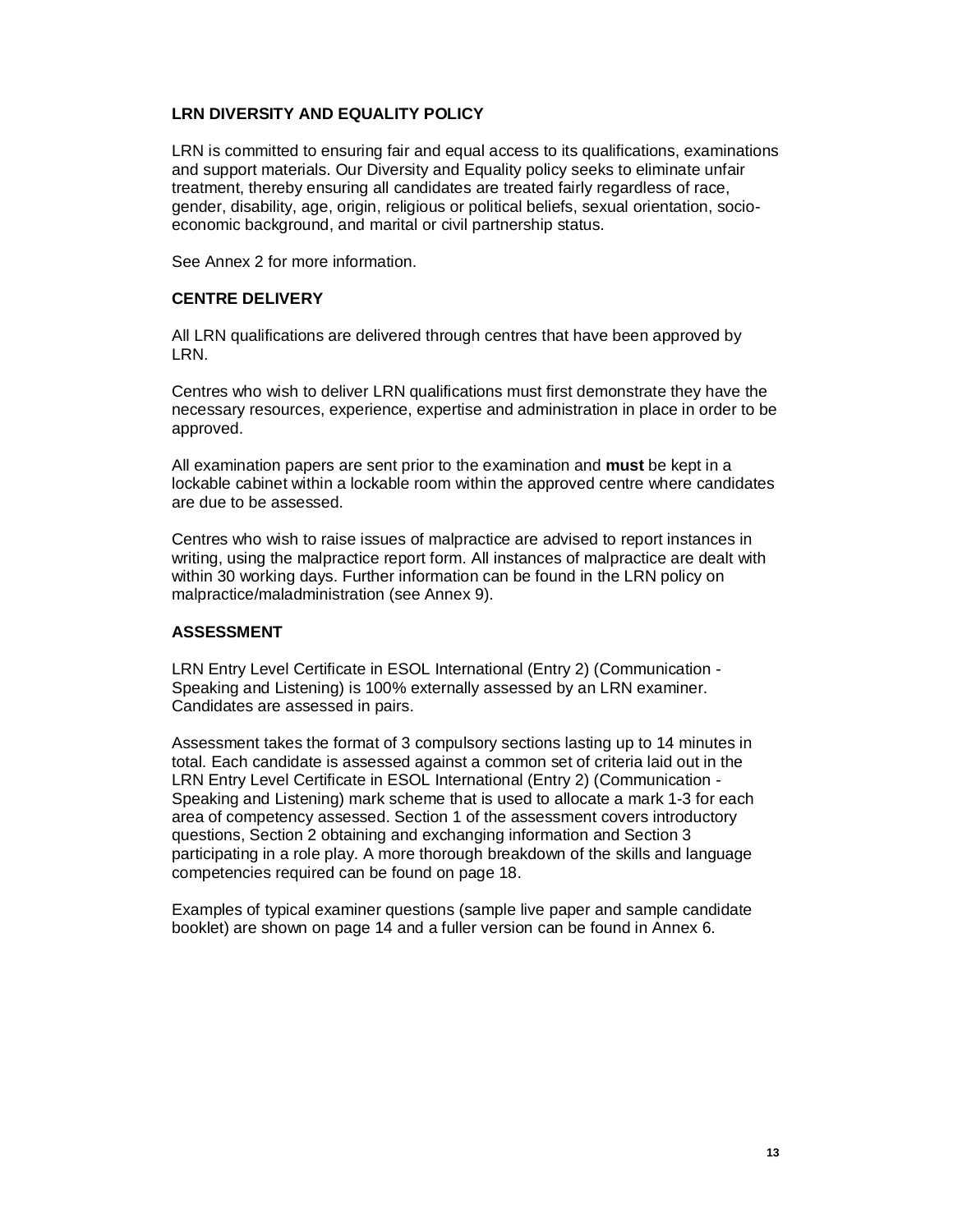#### **Section 1**

- 1. What's the weather like in your country?
- 2. How do you usually get/travel around the city/town?
- 3. Is there a job you would like to do (in the future)? Tell me about it.

#### **Section 2**

I'm going to give both of you some pictures. I'd like you to **talk about them** and **say how they are different.**

- Here is your picture. *Give picture to candidate A/B*. It shows **people learning.**
- *Candidate A/B name*, Please tell us about your picture. Tell us what you can see.
- C*andidate A/B name,* please listen to *candidate A/B name* and **ask 2 questions at the end.**

#### **Support prompts**

Talk about what the children are wearing. (School uniform)

#### **Both candidates**

Do you prefer learning in a classroom or learning through a computer? Why?

#### **Section 3**

- You are now are going to talk together for about 3 minutes. You're going to choose a present for a friend.
- **Your friend had a baby last month. You want to visit his/her house and take a present with you.**
- Talk to each other about:
	- **(i) A present to buy.**
	- **(ii) A good time to visit.**
	- **(iii) How much money you want to spend on the present.**
	- Here are some pictures to help you.

#### **Support prompts**

When is good to visit? The day or evening? Do you want to buy a present for your friend or the baby?

#### *Exchange of ideas*

- 1. What is a good thing to buy for a baby?
- 2. When did you (last) buy a present for someone?
- *Do you agree?*
- *What about you?*
- *What do you think?*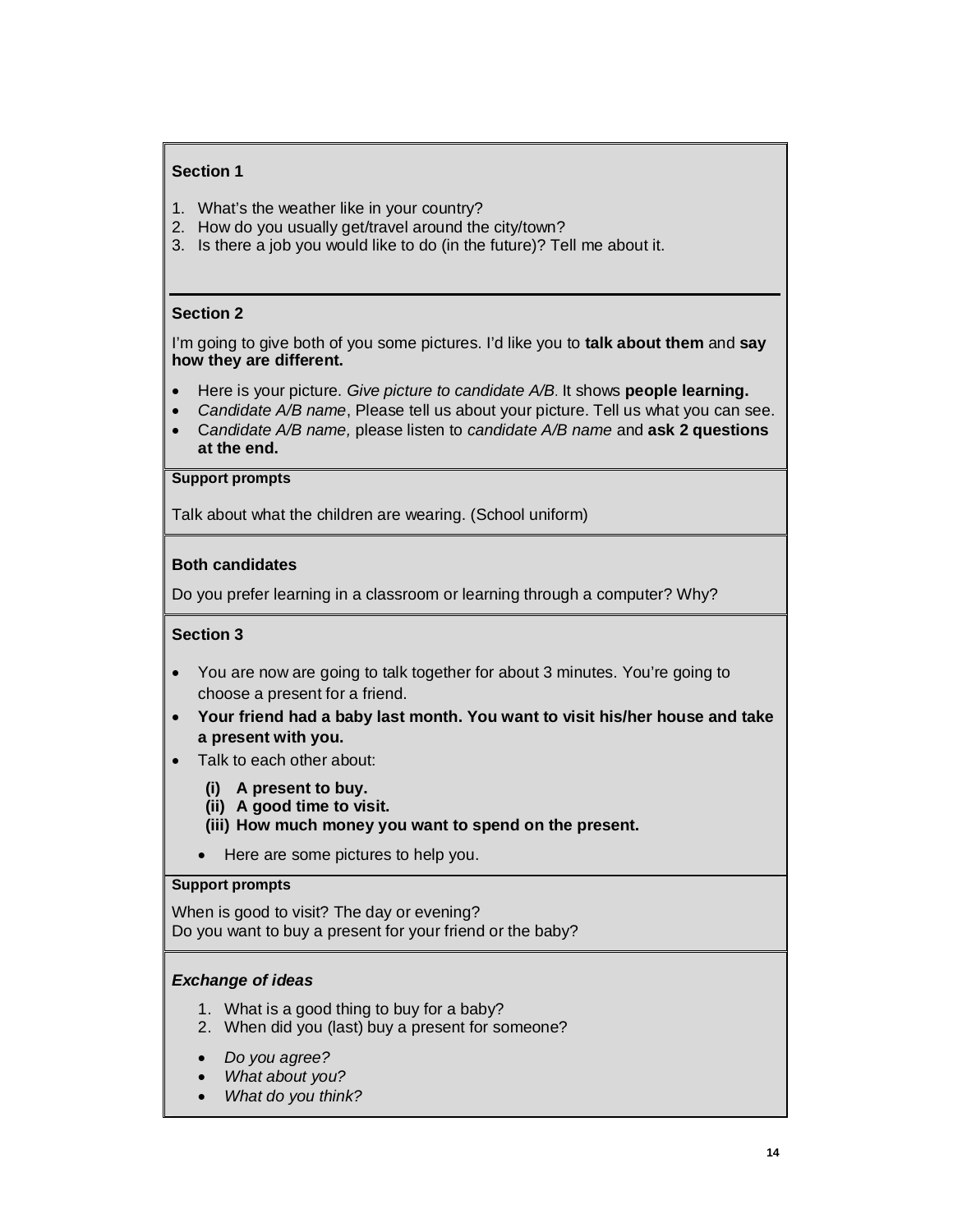#### **MARKING**

Marks are allocated by the examiner on the day of the assessment and all interviews are recorded onto a dictaphone. At the end of the day of assessment the examiner sends all assessment related information back to LRN head office, where it is received within 2 working days. All marks are then uploaded to a shared portal, which is then accessed by the moderation team. Below is a breakdown of the grade boundaries for LRN Entry Level Certificate in ESOL International (Entry 2) (Communication - Speaking and Listening).

| <b>Merit</b> | Pass    | Fail    |
|--------------|---------|---------|
| $10 - 12$    | $7 - 9$ | $0 - 6$ |

A full, detailed mark scheme is provided in Annex 7 which gives a further breakdown of the level descriptors and performance criteria.

#### **MODERATION**

LRN Entry Level Certificate in ESOL International (Entry 2) (Communication - Speaking and Listening) is moderated in accordance with LRN's moderation policy (See Annex 7).

#### **CERTIFICATION**

Results for LRN Entry Level Certificate in ESOL International (Entry 2) (Communication - Speaking and Listening) are distributed within 6 -10 working days from the date assessments are received at head office. Grading is also given on the certificate.

#### **EXAMINER, MODERATOR AND ITEM WRITER/TEST DEVELOPER RECRUITMENT**

Competency profiles are provided for all item writers, examiners and moderators and are reviewed on an annual basis in line with LRN's HR procedures. This enables professional development and progression in areas where improvement is needed.

#### **EXAMINERS AND MODERATORS**

In order for examiners and moderators to be approved for work with LRN, it is compulsory for them to attend standardisation and induction training. Induction consists of 1 day of training and subsequent online standardisation. The examiner panel consists of a mix of examiners and moderators with at least 3 years' experience of examining, teaching English as a Foreign Language (EFL) and with sound knowledge of the CEFR. In order to ensure consistency in moderator and examiner performance, established examiners and moderators undergo formal, online standardisation every 6 months. Those who do not successfully complete biannual standardisation are not allocated to the examiner/moderator pool.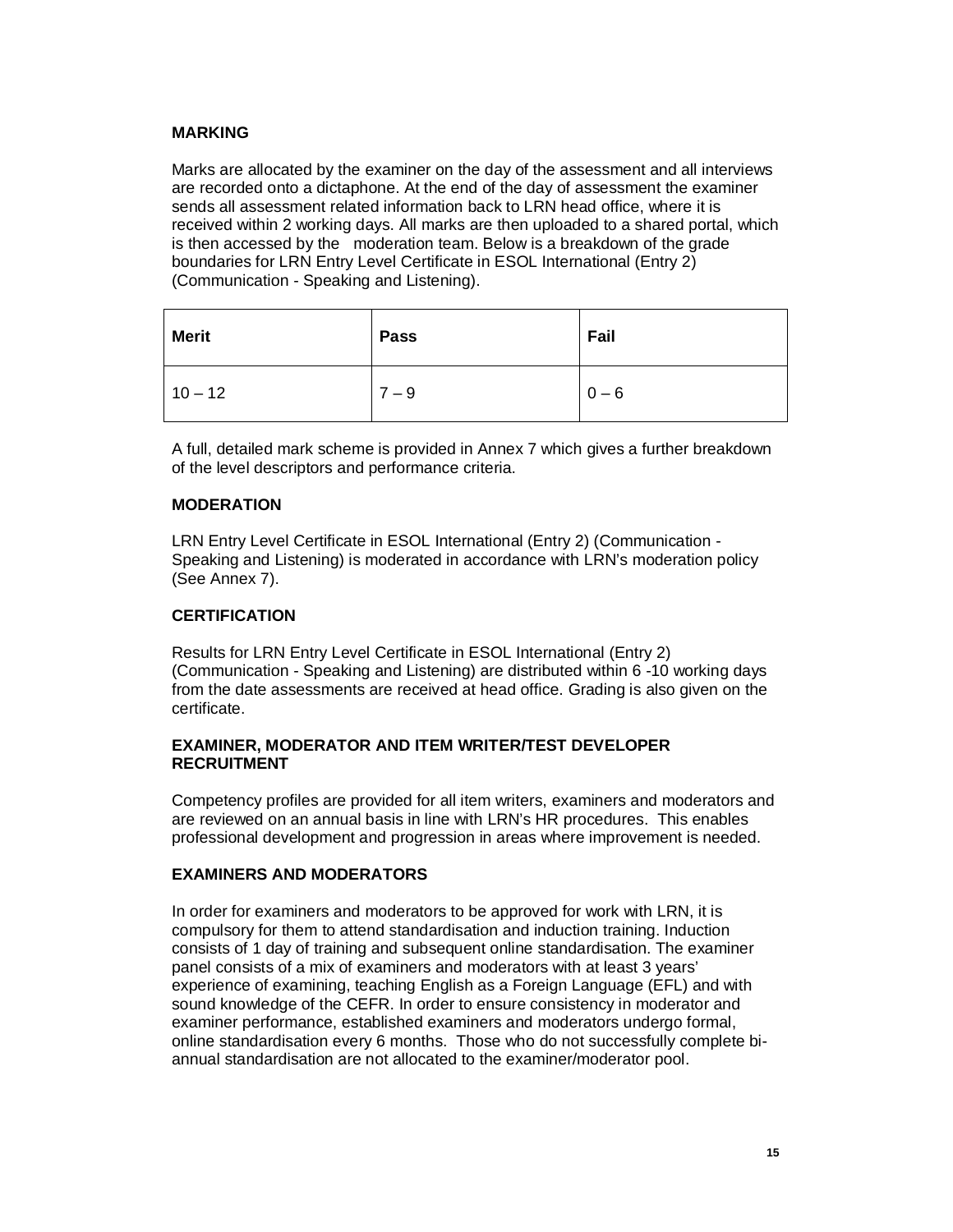The requirements for examiners and moderators are:

#### **Moderator Examiner** 5+ (or significant experience) recent years of teaching EFL ● 3+ (or significant experience) years current examining (CEFR) for an awarding organisation ● 3+ (or significant experience) years' experience of carrying out the role of moderator/internal verifier (CEFR framework) –

- desirable ● Cert. TEFL/CELTA qualification or equivalent
- Sound knowledge of the CEFR
- 

#### Good verbal communication skills

- 5+ (or significant experience) years recent teaching EFL
- 3+ (or significant experience) years current examining (CEFR) for an awarding organisation
- Cert TEFL/CELTA qualification
- Sound knowledge of the CEFR

#### **QUALIFICATION DEVELOPMENT - TEST DEVELOPERS**

Item writers are initially expected to have sufficient background in test writing or materials development and CEFR so that they can produce quality items/questions that reflect the relevant CEFR levels. The requirements for test developers and item writers are below:

#### **Test developer requirements**

- 5+ (or significant experience) years of teaching or levelling in an EFL setting
- Sound knowledge of CEFR
- Proven experience in item writing
- DELTA/MA in Linguistics essential

Further information on LRN's competency profile can be found on LRN's website.

#### **TEST DEVELOPMENT PROCESS**

See Annex 3 for more information.

#### **ITEM/QUESTION WRITING**

Item/question writers are provided with detailed guidelines that are to be followed strictly. At the beginning of each writing cycle, writers must attend a test format meeting which lays the foundation of items for that particular test paper or test paper cycle. Once questions are produced, they are adjusted in standard setting meetings which are held in order to review and standardise items/questions. Items are revised until they are ready for field testing and then revised again afterwards in line with pilot feedback.

In addition to standardisation, the aim of the standard setting meeting is to ensure content or text in qualifications is non-biased and non-discriminatory. The strategy is three-fold: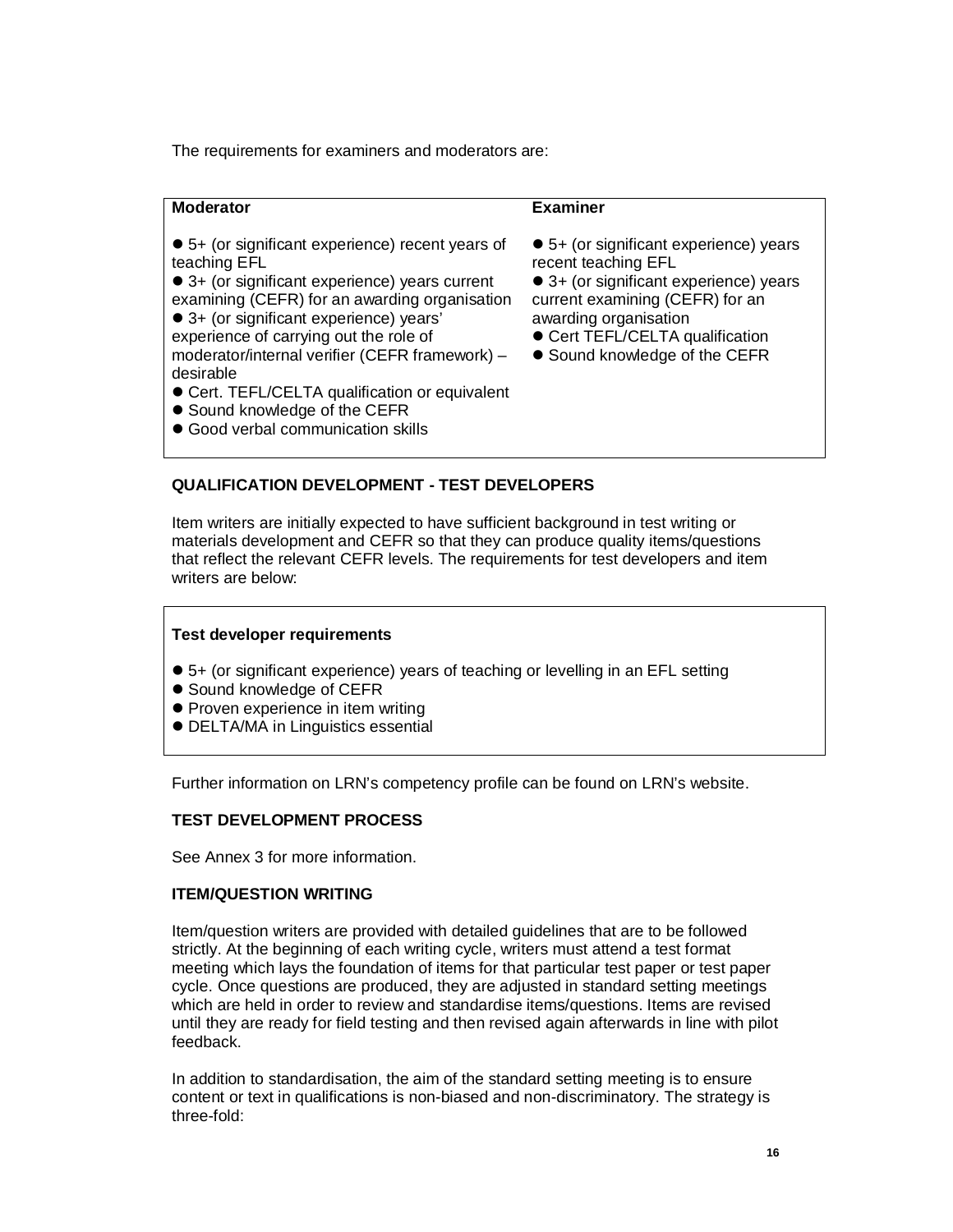- 1. to identify faulty questions
- 2. to ensure that questions are based on the specifications
- 3. to make sure questions reflect the intended CEFR levels

#### **EXAM RETAKE**

Candidates who receive a 'fail' are advised to wait until they have progressed to a sufficient degree before registering to retake the examination. Candidates will not sit the same test paper twice.

#### **RELIABILITY AND VALIDITY**

LRN Entry Level Certificate in ESOL International (Entry 2) (Communication - Speaking and Listening) has been designed in line with the ESOL Core Curriculum and with links to the Common European Framework for Reference for Languages (CEFR) and follows the principles of reliability and validity through the following steps:

#### **Validity**

- 1. Producing quality items to the required standard that measure performance with links to the CEFR.
- 2. Validating performance through piloting and feeding back into the test development cycle to ensure consistency of items.

The validity of LRN tests is evaluated in terms of the uses and interpretations of scores. The two main concerns in validation studies are:

1. The uses and their meaning to which scores are put in terms of the latent trait(s) they engage and measure. Several validation frameworks, such as Messick (1989) and Kane (2012), emerge from this. Supporting evidence of validity arguments potentially vary from test to test as every test produced has a unique validity argument.

The following inferences are included, following Kane's framework (2012):

- a. evaluation clear and sufficient domain definition and operationalisation.
- b. generalisation how confidently performance can be extrapolated on the test to a universe of the tasks.
- c. explanation analogous to conventional construct validity.
- d. accuracy of scores representing the amount of the latent trait under assessment.
- e. extrapolation analogous to conventional criterion validity.
- f. accuracy of candidate performance on the test prediction of performance on similar devices as well as the target language domain.

Tests developed by LRN are subjected to rigorous data analysis methods in order to ascertain the validity of the uses and interpretations of scores. Consultation is received by a team of experts who assist in undergoing latent trait model analysis on data sets in order to determine the quality of the test.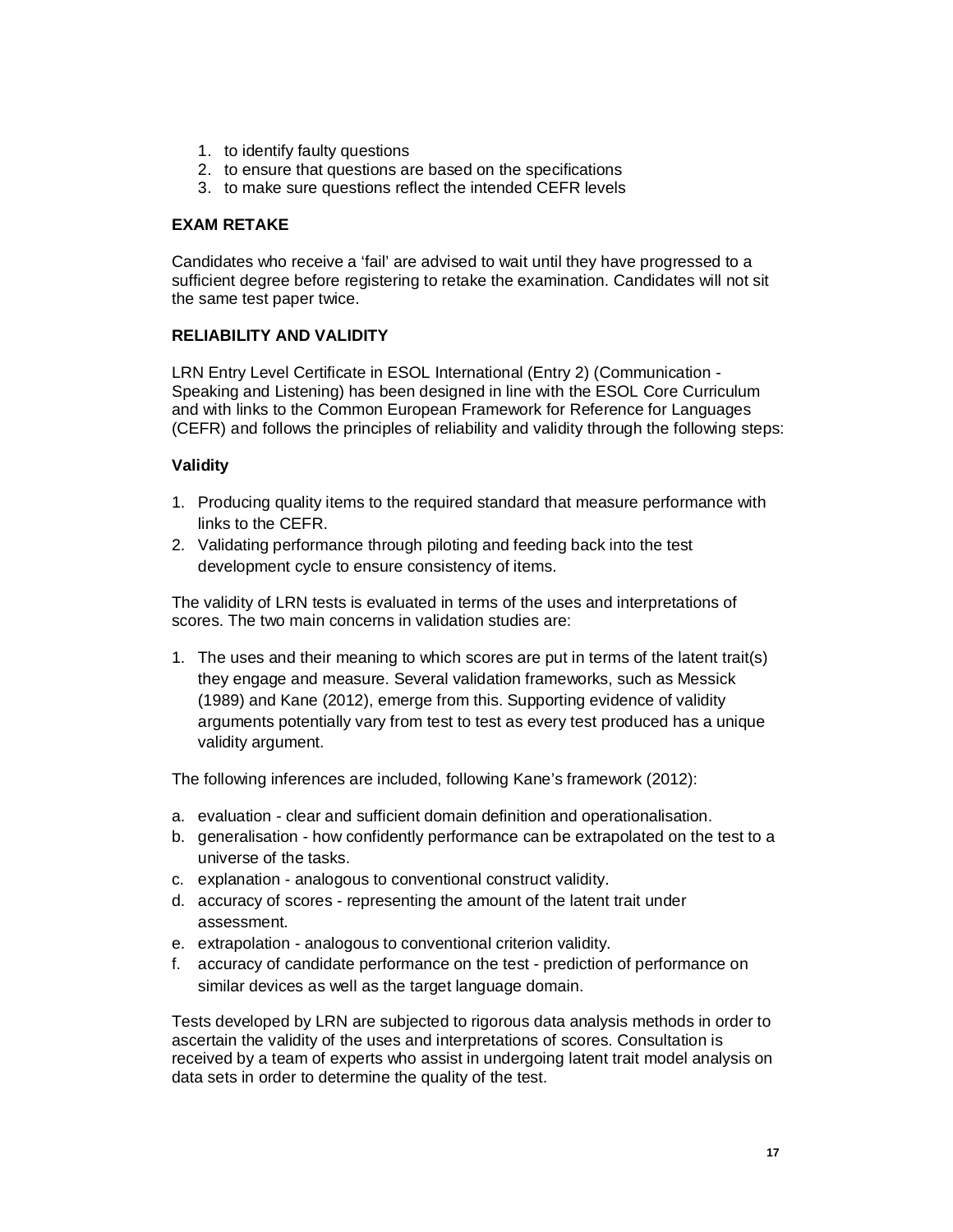Evidence yielded from these analyses is used to judge the validity argument of the test.

#### **Reliability**

- 1. Delivering examiner training against LRN Entry Level Certificate in ESOL International (Entry 2) (Communication - Speaking and Listening) mark scheme with links to the CEFR.
- 2. Conducting standardisation and monitoring to ensure consistent interlocutor performance and accurate grading.
- 3. Carrying out moderation to ensure consistent, accurate and reliable results.
- 4. The LRN validation team work with a variety of models relevant to language testing and psycholinguistics. Validation studies for each qualification are produced for every 800 - 1000 responses/grades generated.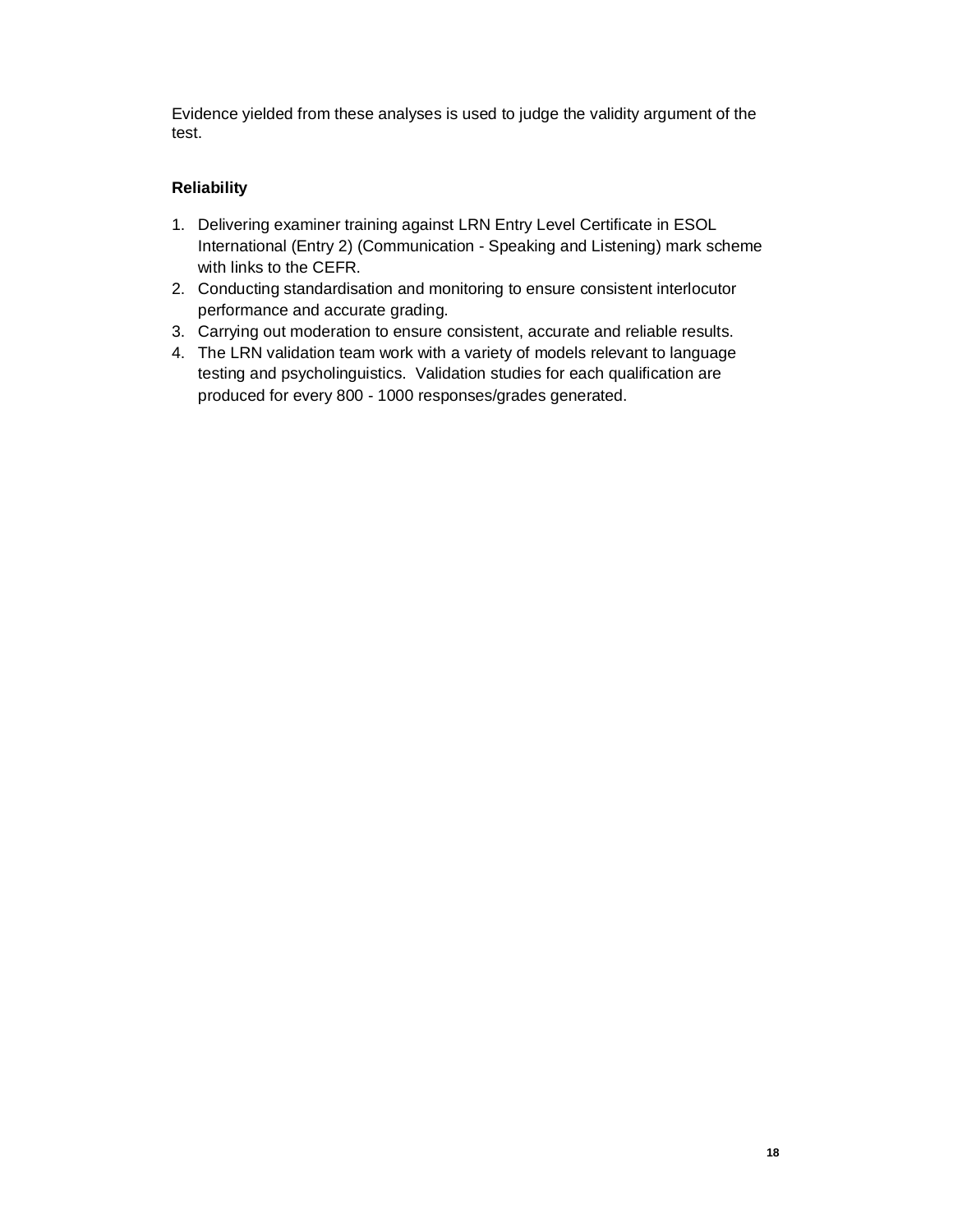#### **Assessment Criteria**

LRN Entry Level Certificate in ESOL International (Entry 2) (Communication – Speaking and Listening) and language expectations. Below details a breakdown of each section.

| Level | Entry 2/A2 | Paper<br><b>Overview</b> | Candidates are expected to:<br>Identify the main topic of<br>$\bullet$<br>discussion and understand<br>enough to enter into an<br>exchange.<br>Manage routine exchanges<br>and engage in structured<br>situations/conversations with<br>relative ease, with some<br>support.<br>Give a simple description of<br>people, places and familiar<br>surroundings using simple<br>phrases and sentences<br>linked into a list.<br>Indicate when he/she<br>understands and ask for<br>simple repetition using stock<br>phrases when information is<br>not fully understood.<br>Use structures, vocabulary<br>and phrases pertaining to<br>Entry level 2/ A2 (CEFR)<br>Communication is dependent on | Paper<br><b>Breakdown</b> | <b>Section 1</b> consists of a short introduction where<br>candidates are asked a series of familiar lead-in<br>questions to warm up.<br><b>Section 2</b> consists of the individual turn & questions<br>where each candidate is required to talk for a brief<br>period of time about a picture, ask and answer<br>questions in relation to a picture prompt.<br><b>Section 3</b> consists of a functional<br>transaction/collaborative task where candidates are<br>required to communicate together in order to reach a<br>desired outcome. The completion of the task is not<br>essential, but the use and quality of language is<br>assessed during the exchange. |
|-------|------------|--------------------------|----------------------------------------------------------------------------------------------------------------------------------------------------------------------------------------------------------------------------------------------------------------------------------------------------------------------------------------------------------------------------------------------------------------------------------------------------------------------------------------------------------------------------------------------------------------------------------------------------------------------------------------------------------------------------------------------|---------------------------|-----------------------------------------------------------------------------------------------------------------------------------------------------------------------------------------------------------------------------------------------------------------------------------------------------------------------------------------------------------------------------------------------------------------------------------------------------------------------------------------------------------------------------------------------------------------------------------------------------------------------------------------------------------------------|
|-------|------------|--------------------------|----------------------------------------------------------------------------------------------------------------------------------------------------------------------------------------------------------------------------------------------------------------------------------------------------------------------------------------------------------------------------------------------------------------------------------------------------------------------------------------------------------------------------------------------------------------------------------------------------------------------------------------------------------------------------------------------|---------------------------|-----------------------------------------------------------------------------------------------------------------------------------------------------------------------------------------------------------------------------------------------------------------------------------------------------------------------------------------------------------------------------------------------------------------------------------------------------------------------------------------------------------------------------------------------------------------------------------------------------------------------------------------------------------------------|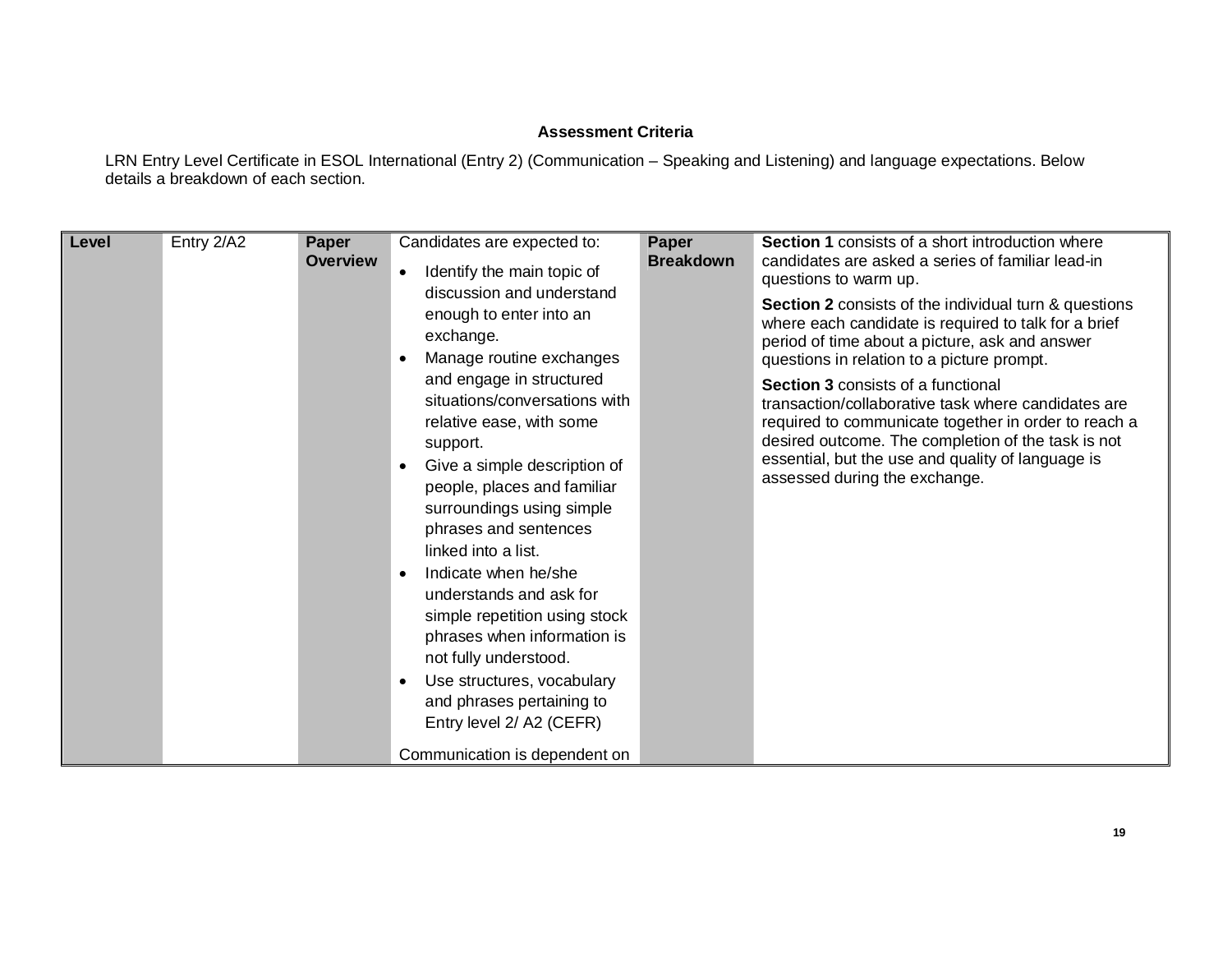|                          |                                                                                                                                                                                             |                          | the ability to understand direct<br>speech that is clearly<br>articulated, repetition,<br>rephrasing and repair. |                                         |                                                                                                                                                                                                                                                                                                                                                                                                                                                                                                                                                                                                                                                                                                                                                                                                                                                                                                                                                                                                                                                                  |
|--------------------------|---------------------------------------------------------------------------------------------------------------------------------------------------------------------------------------------|--------------------------|------------------------------------------------------------------------------------------------------------------|-----------------------------------------|------------------------------------------------------------------------------------------------------------------------------------------------------------------------------------------------------------------------------------------------------------------------------------------------------------------------------------------------------------------------------------------------------------------------------------------------------------------------------------------------------------------------------------------------------------------------------------------------------------------------------------------------------------------------------------------------------------------------------------------------------------------------------------------------------------------------------------------------------------------------------------------------------------------------------------------------------------------------------------------------------------------------------------------------------------------|
| <b>Timing</b>            | 14 minutes                                                                                                                                                                                  | No of<br><b>Sections</b> | 3 compulsory sections                                                                                            | <b>Activity</b><br><b>Type</b>          | Part 1: Introductory questions: examiner - candidates.<br>Part 2: Individual turn, exchange of ideas: candidate -<br>candidate, examiner - candidates.<br>Part 3: Functional transaction/collaborative task,<br>exchange of ideas: candidate - candidate, examiner -<br>candidates.                                                                                                                                                                                                                                                                                                                                                                                                                                                                                                                                                                                                                                                                                                                                                                              |
| <b>Mark</b><br>Weighting | <b>Three</b><br>categories:<br>pronunciation,<br>grammar and<br>vocabulary,<br>comprehension,<br>Marks allocated<br>out of 12<br>$0 - 6 = \text{fail}$<br>$7 - 9 = pass$<br>10 - 12 = merit | <b>Answer</b><br>format  | Candidates are assessed in line<br>with the marking criteria.                                                    | <b>Genre and</b><br>assessment<br>focus | These include assessing:<br>Overall listening comprehension, overall spoken<br>discourse, how well the candidate understands the<br>interlocutor and pairing candidate, performance in goal<br>orientation and information exchange activities covering<br>a range of grammar (in relation to the task set):<br>describing habits and routines, past experiences,<br>people and places, making suggestions, expressing<br>obligation, making requests, using adjectives, using<br>comparatives and superlatives, using adverbial phrases<br>of time, place and frequency, articles with countable<br>and uncountable nouns, the use of much and many,<br>future time – will and going to, gerunds, imperatives,<br>modals - can, could, should, have to, tenses ranging<br>from past continuous, present continuous for future time<br>reference, the basic use of present perfect, possessives<br>- the use of 's and s', open and closed questions in the<br>past, present and basic future, verb patterns - +ing,<br>infinitives, zero and first conditional. |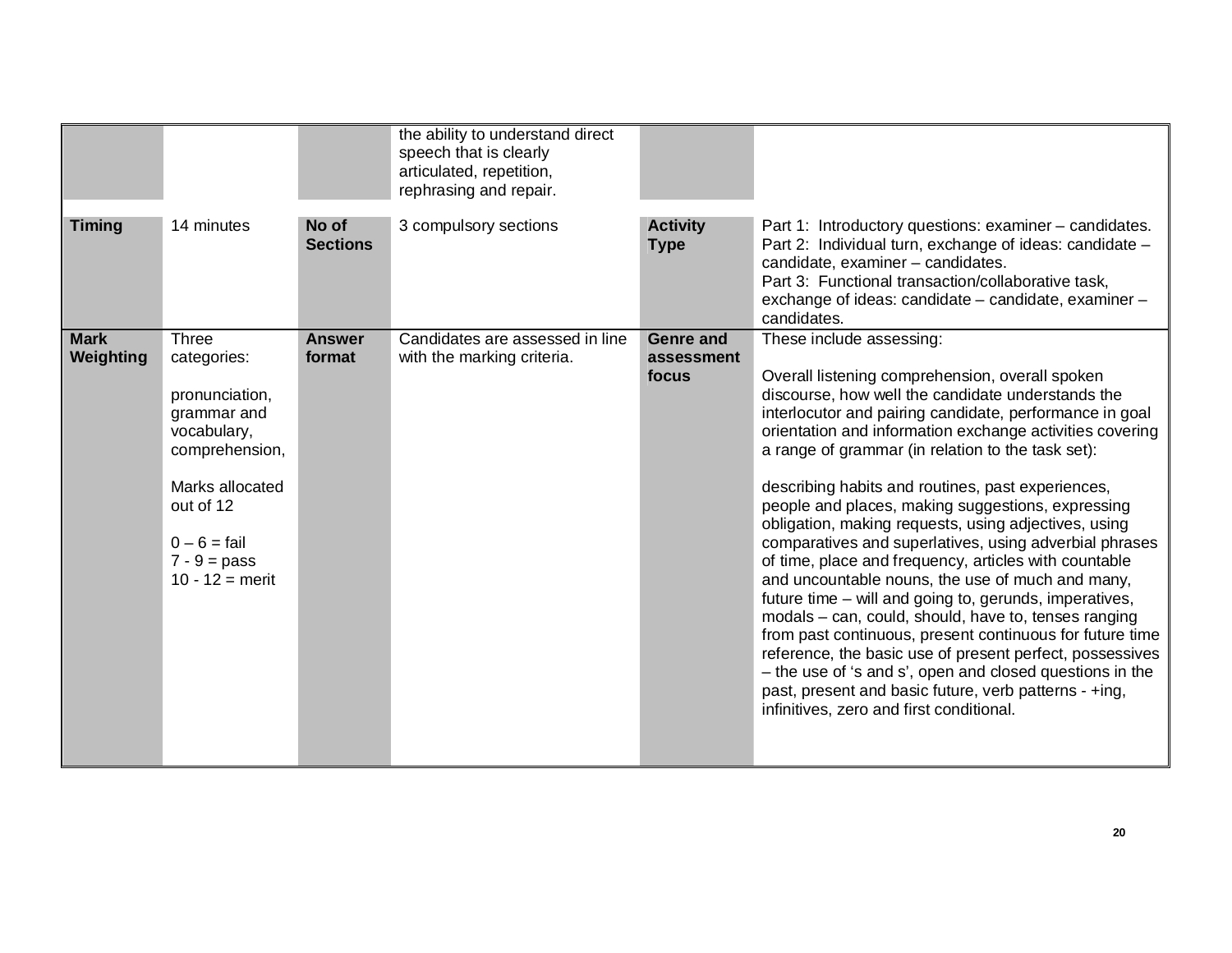|  | <b>Genres include:</b>                                                                                                                                                                                                                                                                                                                                                          |
|--|---------------------------------------------------------------------------------------------------------------------------------------------------------------------------------------------------------------------------------------------------------------------------------------------------------------------------------------------------------------------------------|
|  | Shopping; eating out; hotel-type accommodation;<br>renting accommodation; using financial and postal<br>services; going to the chemist/doctor; travel & transport<br>- the airport, train or bus station, travel agency;<br>socialising/attending parties; attending a talk; learning in<br>a classroom; hobbies and pastimes; making a<br>telephone call; attending a meeting. |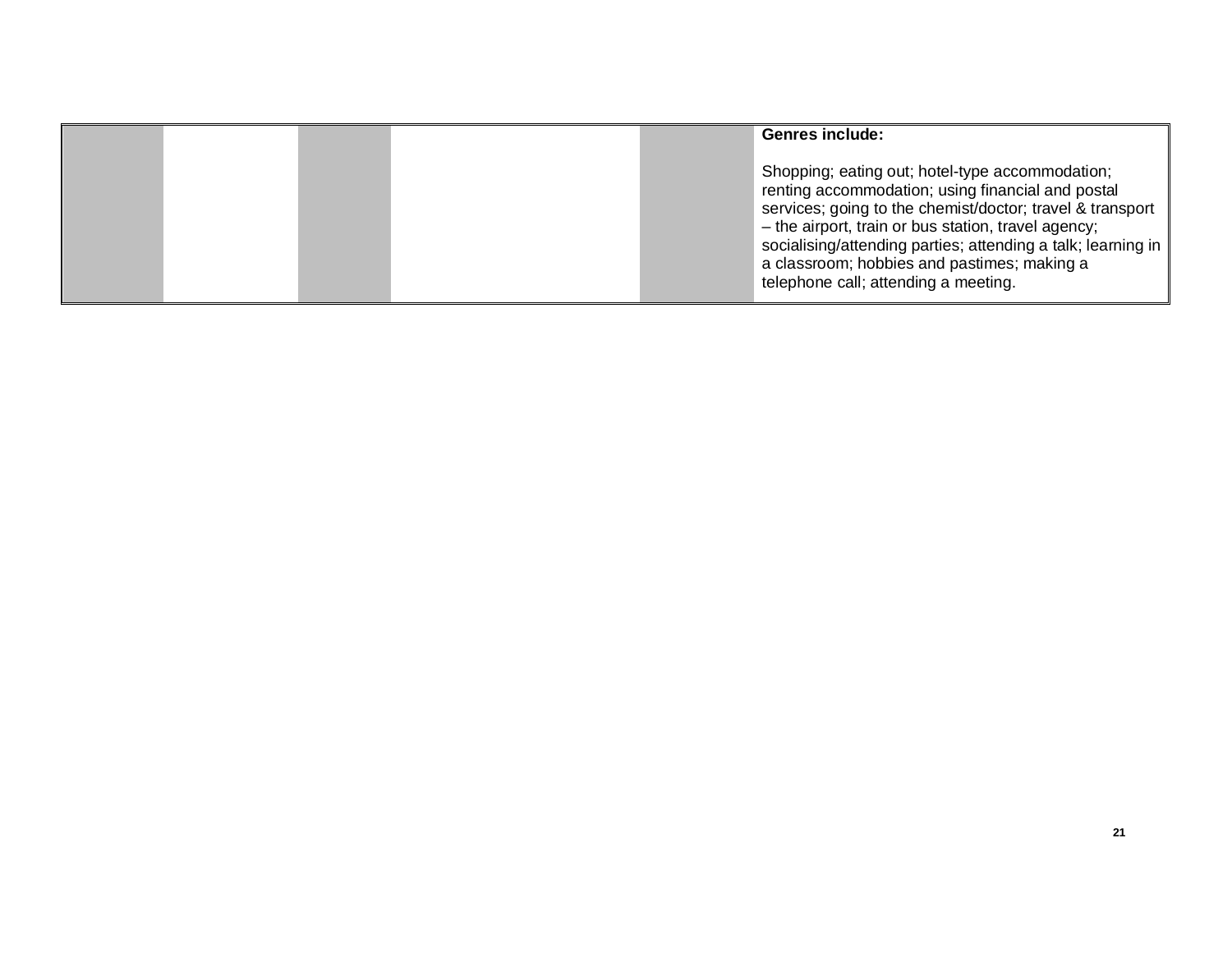#### **Annex 1**

#### **LINKS WITH ESOL ENTRY 2 AND THE NATIONAL LANGUAGE STANDARDS**

The table below demonstrates how ESOL International Entry Level correlates to the National Qualifications Framework and Common European Framework.

| <b>LRN</b><br><b>Certificate</b><br><u>in</u><br><b>ESOL</b><br><b>International</b> |                | <b>QCDA</b> |                |                                    |                             |                                       |                                              | <b>National</b><br>Language<br><b>standards</b> |
|--------------------------------------------------------------------------------------|----------------|-------------|----------------|------------------------------------|-----------------------------|---------------------------------------|----------------------------------------------|-------------------------------------------------|
|                                                                                      | <b>NQF</b>     | <b>QCF</b>  | <b>NSAL</b>    | <b>Functional</b><br><b>Skills</b> | <b>Key</b><br><b>Skills</b> | A<br>language<br>in<br>common         |                                              |                                                 |
| Level <sub>2</sub>                                                                   | $\overline{2}$ | 2           | $\overline{2}$ | 2                                  | 2                           | National<br>Curriculum<br>Levels $2-$ | C <sub>1</sub><br>Operational<br>proficiency | $\overline{4}$                                  |
| Level 1                                                                              | 1              | 1           | 1              | 1                                  | $\mathbf{1}$                | 8                                     | <b>B2</b><br>Vantage                         | 3                                               |
| Entry 3                                                                              |                |             | Entry<br>3     | Entry 3                            |                             |                                       | <b>B1</b><br>Threshold                       | 2                                               |
| Entry 2                                                                              | Entry          | Entry       | Entry<br>2     | Entry 2                            |                             |                                       | A2<br>Waystage                               |                                                 |
| Entry 2                                                                              |                |             | Entry<br>2     | Entry $\overline{2}$               |                             | Level 1<br>secure/<br>threshold       | A2<br>Breakthrough                           | Entry                                           |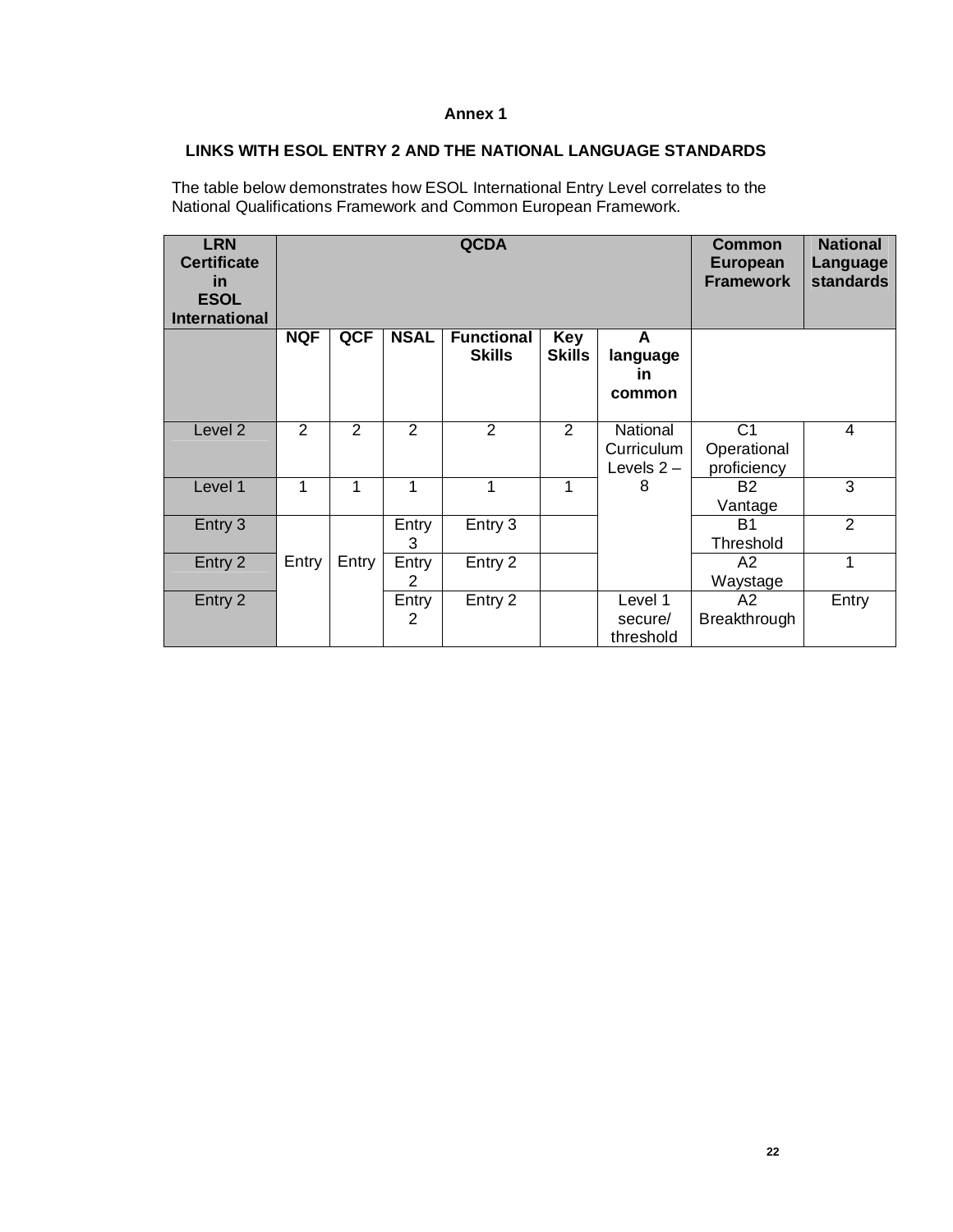#### **Annex 2**

#### **DIVERSITY AND EQUALITY POLICY**

#### **Overview**

Learning Resource Network (LRN) is committed to ensuring fair and equal access to its qualifications, examinations and support materials. Our Diversity and Equality policy seeks to eliminate unfair treatment, thereby ensuring all candidates are treated fairly regardless of race, gender, disability, age, origin, religious or political beliefs, sexual orientation, socio-economic background and marital or civil partnership status.

#### **Key Principles**

LRN is committed to promoting equality of opportunity and prevent unlawful or unjustifiable bias or discrimination. Specifically, LRN will comply fully with the requirements laid out in the following legislative acts and regulations:

- Sex Discrimination Act 1975:
- Sex Discrimination (Gender Reassignment) Regulations 1999;
- Race Relations Act 1976;
- Disability Discrimination Act 1995;
- Employment Equality (Sexual Orientation) Regulations 2003;
- Employment Equality (Religion or Belief) Regulations 2003;

In addition to the specified acts of legislation mentioned above, LRN will strive to ensure all candidates are treated fairly regardless of age, origin, socio-economic background and marital or civil partnership status.

#### **Changes to legislation and regulations over time**

References to the aforementioned legislation include amendments which have been made to the legislation or regulations over time. LRN will ensure it remains up to date with said changes to legislation and regulations, and relevant changes are made to its policy in order to ensure it reflects LRN practice. Relevant changes will be implemented in close consultation with its candidate population and in liaison with its assessment centres and stakeholder network, which include The Learning and Skills Improvement Service (LSIS), UK Border Agency and educational institutions.

#### **Monitoring**

As part of its monitoring arrangements, LRN will:

- closely monitor the diverse intake of its candidate cohort through the use of an equal opportunities monitoring form, which will be attached to its candidate registration form;
- monitor the implementation of its policy at periodic points of the reporting year and take immediate action should it discover lapses in how its policy is being implemented across its assessment centres and throughout its operational processes;
- carry out a full review of its unit/qualification development and design process, assessment and awarding functions to determine if candidate are being directly or indirectly discriminated against, and if so, the remedial action required;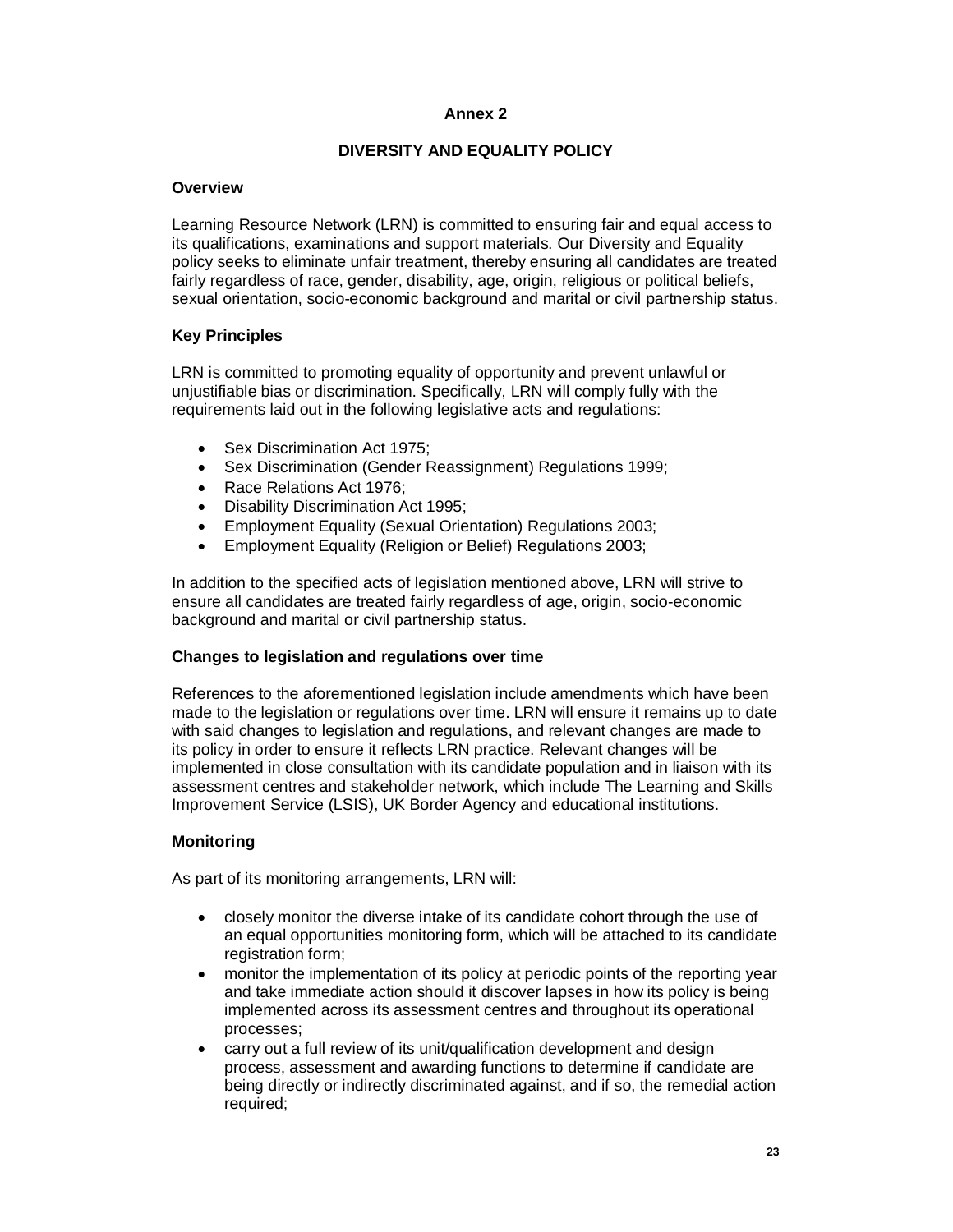- carry out a review as to whether there are any intentional or unintentional barriers to access or equality of opportunity concerns raised through the implementation of its policies;
- conduct an annual review of its Diversity and Equality policy, which will include consulting those involved in all aspects of the Awarding Organisation, e.g. candidates, assessment centres, examiners, senior invigilators and invigilators as well as Awarding Organisation staff responsible for monitoring candidate services;
- specifically consider whether its policy on Special Consideration and Reasonable Adjustment is affected by the outcome of its annual self assessment;
- following the outcome of its annual self assessment, determine whether action is required and if so, recommend the necessary action through an action plan with the Diversity and Equality Review Group and Education Committee;
- where there is evidence of room for improvement, LRN will update its operational policies and procedures whilst ensuring adherence to legislation, policy, LRN practice or regulation;
- formally review its policy on Diversity and Equality; the results of which will be reported and formally signed off by the Accountable Officer of the Awarding Organisation.

#### **Communication**

Should candidates, stakeholders or assessment centres wish to contact LRN regarding its policy on Diversity and Equality, enquiries can be sent to:

In writing

Examinations Services Delta House 175-177 Borough High Street London SE1 1HR

By e-mail

enquiries@LRNglobal.org

By telephone

0870 6258 408

By fax

0207 681 1327

For enquiries on accessing this document in Braille, large print or an alternative format, please contact LRN at the address shown above.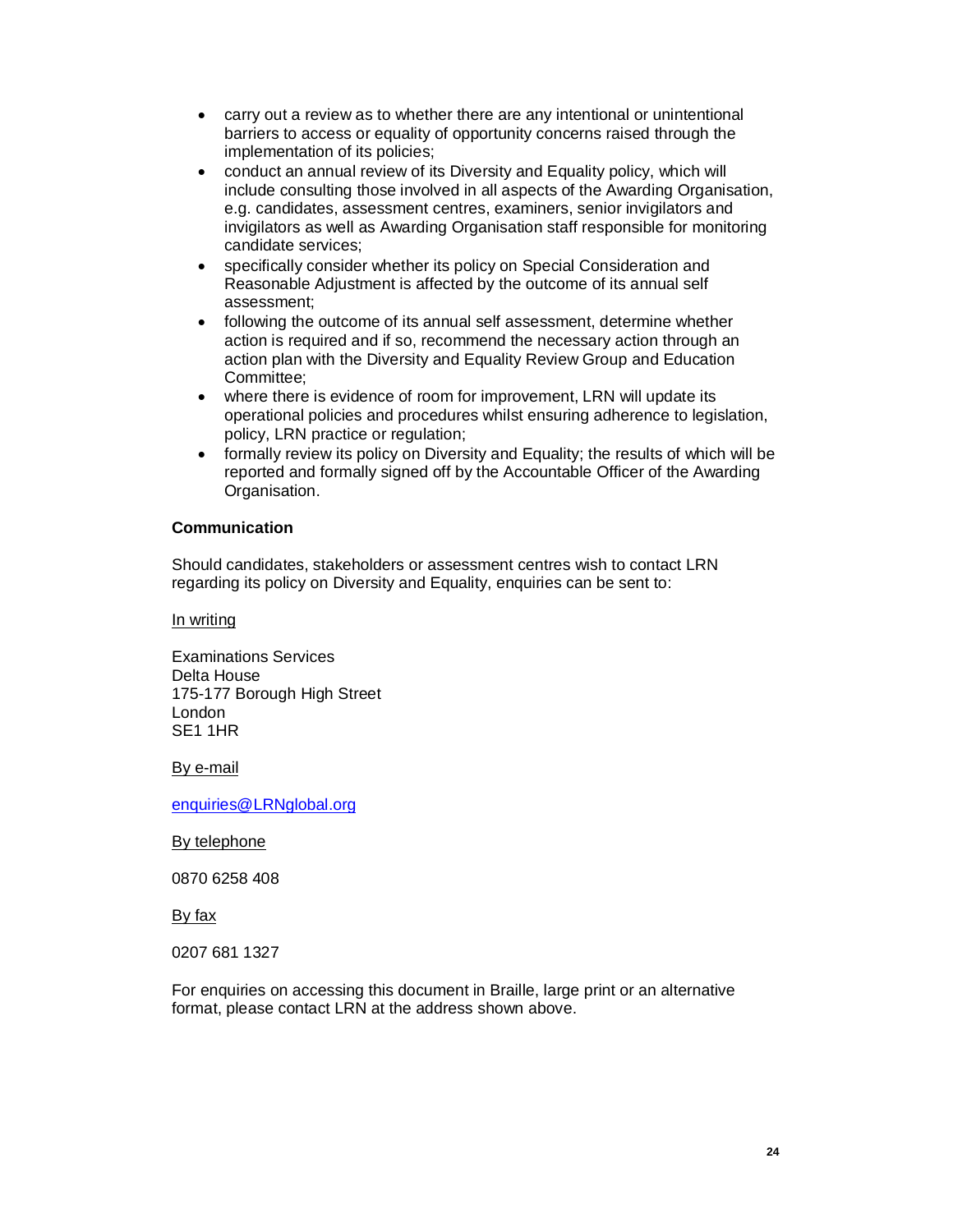#### **Annex 3**

#### **Qualification and Test Development Process**

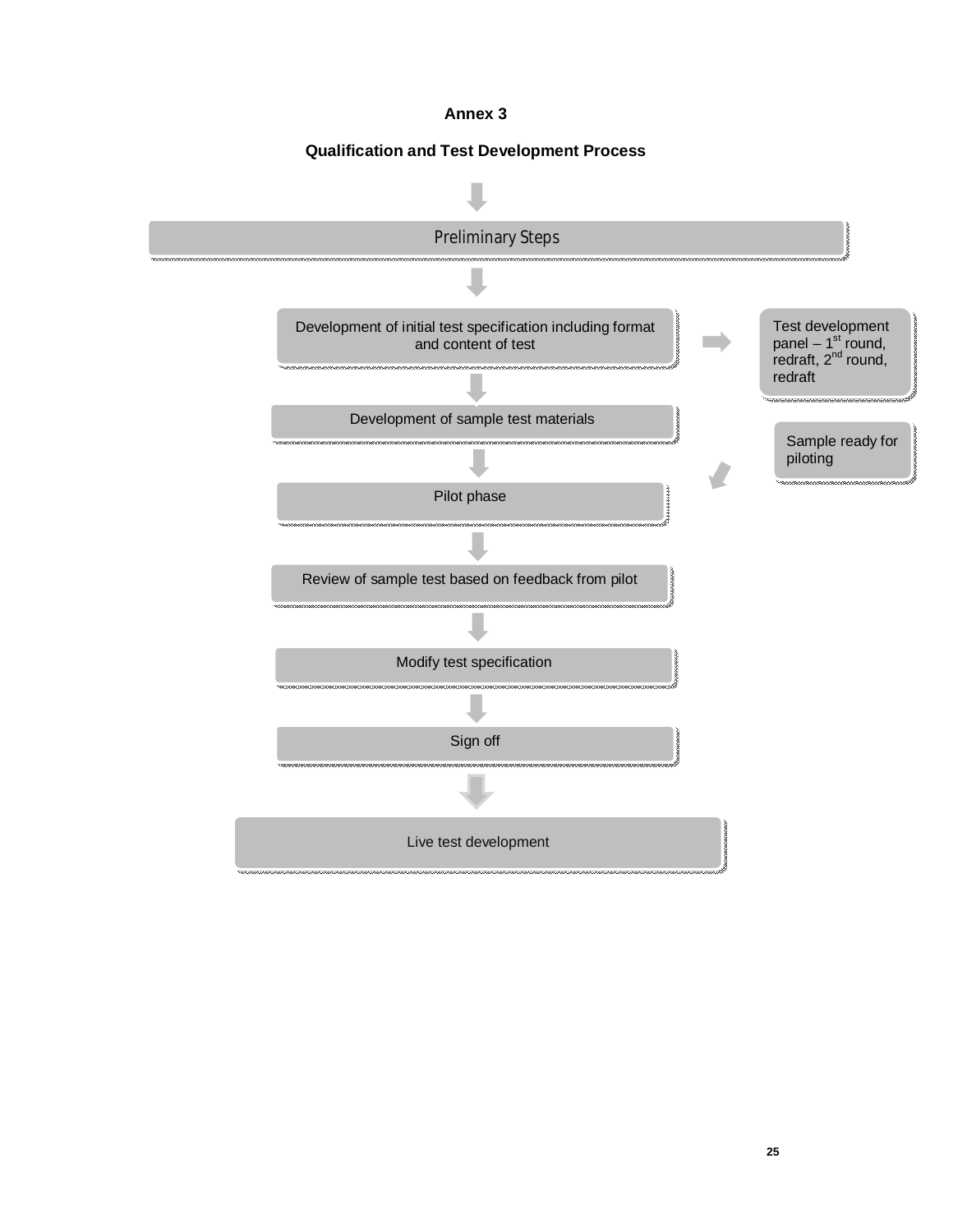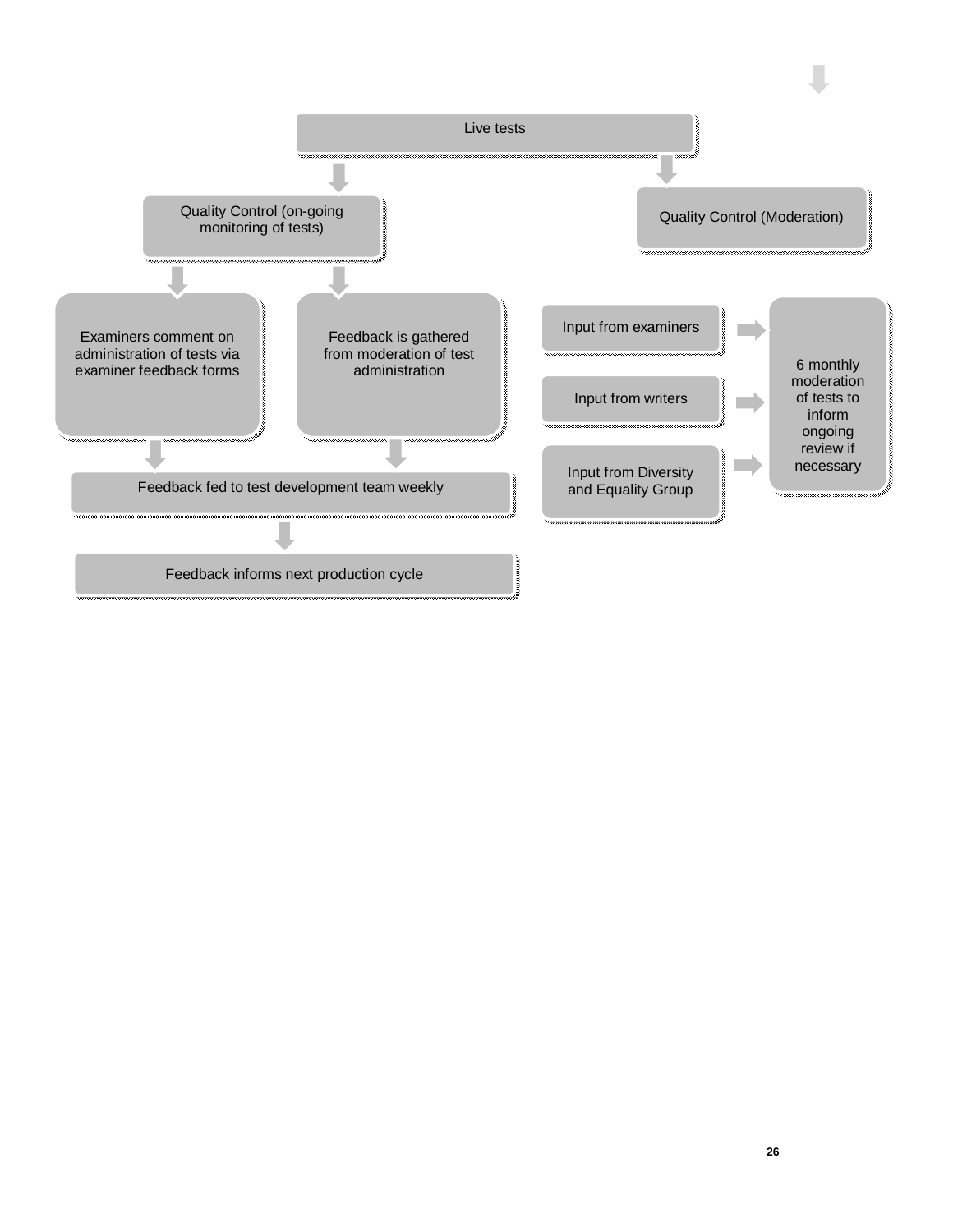#### **Annex 4**

#### **APPLICATION FOR SPECIAL CONSIDERATION OR REASONABLE ADJUSTMENT**

#### **Special Consideration**

Learning Resource Network (LRN) employs assessment methods which test the candidates' knowledge and understanding, and whilst reasonable consideration can be given to allow for a degree of special consideration, LRN wishes to make it clearly understood that should a candidate fail to attend an examination due to, or should their performance in an examination be affected by circumstances such as, conditions of illness, injury or temporary incapacity, LRN will accept a request for the candidate to sit the examination at the next scheduled sitting (with no charge). If a candidate fails to attend their examination, they are to follow the laid-down guidelines as shown in the candidate handbook.

#### **Reasonable Adjustment**

LRN intends to ensure reasonable and fair access to its assessments and in so doing, intends to provide all candidates with any reasonable assistance they may require to complete their examinations. Candidates who feel their circumstances merit assistance are strongly encouraged to make contact with LRN at least one month prior to their examination date. Candidates will be asked to provide documented evidence (e.g. a medical certificate) to support their request and are required to complete form RA2.

Candidates who have a medical condition that may affect their performance or the performance of any other candidate should advise LRN in advance of the examination. Where a candidate provides the requested information as to their special circumstances and provided documentation is provided in support of an adjustment to their assessment, LRN will consider this when arriving at its decision.

Note: with regard to LRN's Skills for Life and ESOL International qualifications, candidates are reminded that those with impaired speech will be given an unrestricted amount of time to complete the ESOL Skills for Life (Speaking and Listening) examinations – at all levels. Furthermore, candidates are asked to note that in keeping with the standard on which the qualification is based, the use of British Sign Language (BSL) as an interpretive tool is not permitted across its ESOL Skills for Life and ESOL International suite of qualifications.

#### **Monitoring and Evaluation**

Our policy on special consideration and reasonable adjustment will be monitored and formally reviewed as part our annual statement of compliance. The results of this will be reported and formally signed off by the Responsible Officer of the Awarding Organisation and Chair of the Education Committee (Governing Body).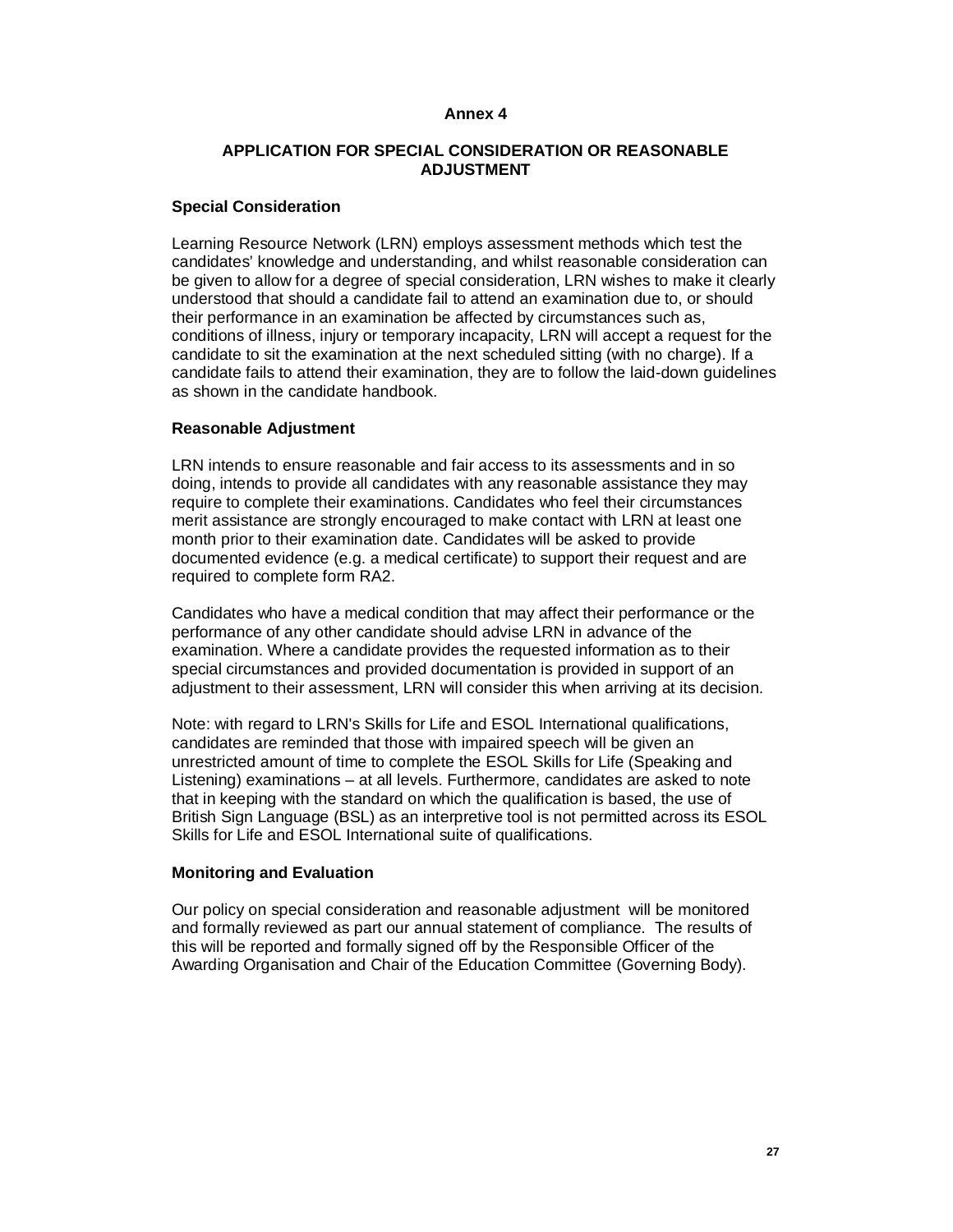#### **Application for Special Consideration or Reasonable Adjustment (RA2)**

This form must be completed by the candidate and approved by LRN administration support team **before** the examination is due to take place. All details submitted on this form will be treated in the strictest confidence. Candidates wishing to apply for a reasonable adjustment must complete this form, attach any relevant documentation, and submit it one month before their examination in order to allow sufficient time for arrangements to be made. In exceptional cases (e.g. injury), late applications will be accepted, however the level of support available may be restricted.

#### **Section 1 – candidate and exam details**

| <b>Candidate Name</b> | <b>Candidate Registration</b><br><b>Number</b> | <b>Exam Title</b> |
|-----------------------|------------------------------------------------|-------------------|
|                       |                                                |                   |
| Date of exam          |                                                |                   |
|                       |                                                |                   |

#### **Section 2 – level of support required**

| Please specify the level of support required                | <b>Support required</b> |
|-------------------------------------------------------------|-------------------------|
| Additional time required (up to 30 minutes) <sup>4</sup>    |                         |
| Unlimited time required for candidates with impaired speech |                         |
| (Speaking & Listening exam)                                 |                         |
| Exam Paper in large font                                    |                         |
| Access arrangement (please specify in box below*)           |                         |
| Other support (please explain in the section below)         |                         |
| Access to a PC2                                             |                         |
| Access to hearing loop                                      |                         |

**Please specify the reason for the level of adjustment indicated above** (Use additional paper if required)

#### **Does the candidate have a medical condition which LRN needs to be made aware of in advance?**

Yes (Medical Certificate or other appropriate documentation must be attached) No

| Name:                          |  |
|--------------------------------|--|
| Date:                          |  |
| Contact number/e-mail address: |  |

(\*) Access arrangement could include an alternative access route to the exam environment or a separate exam room.

**To be completed by LRN:**<br>Approved □ Not app

Not approved  $\Box$  Date of approval:  $\Box$ 

<sup>4</sup> Applies to reading and writing units.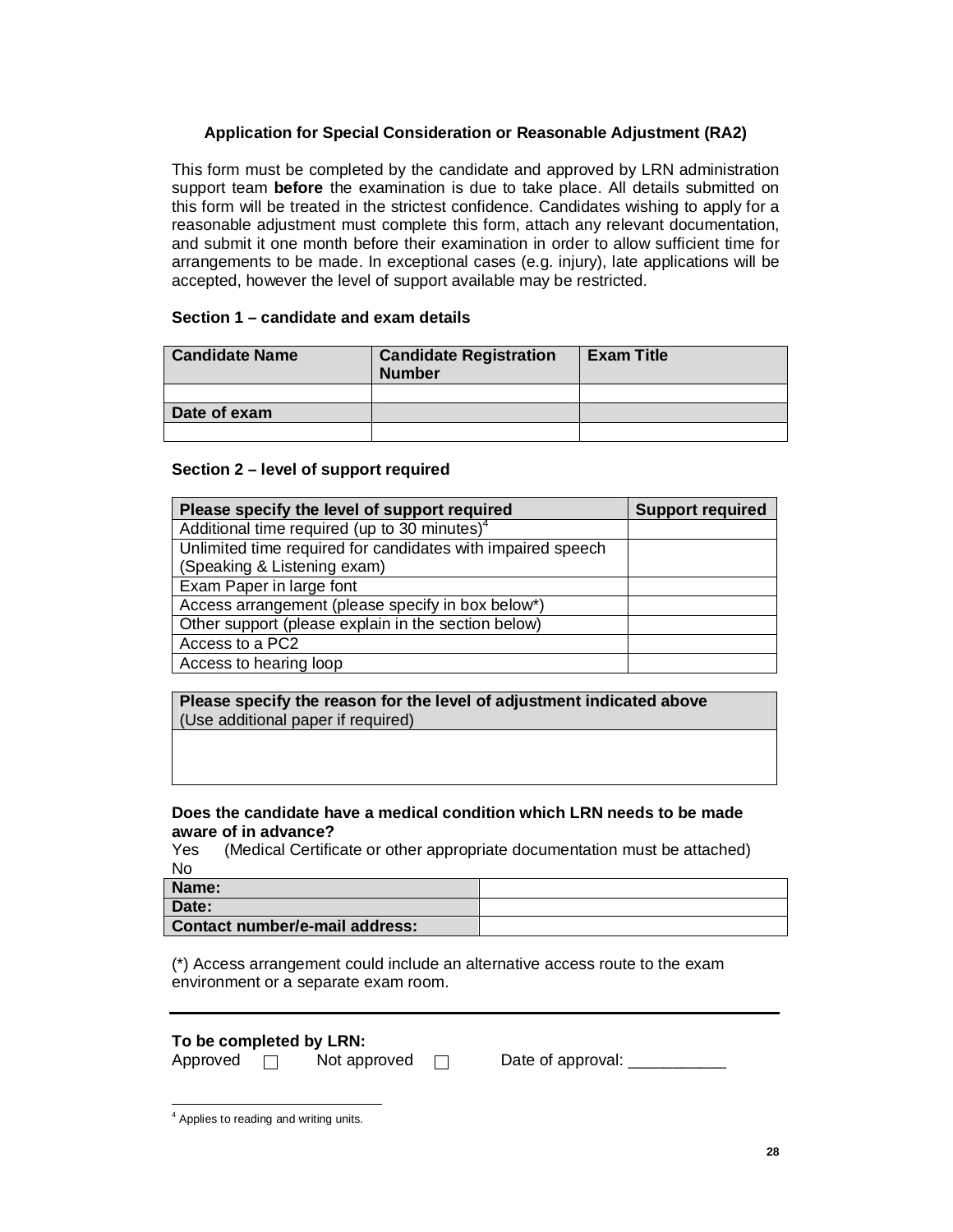#### **Annex 5**

#### **LRN ENQUIRIES AND APPEALS POLICY AND PROCEDURE**

#### **1. Appeals process**

Should a candidate wish to appeal their assessment decision or other decision affecting the candidate, they must submit their appeal, in writing, to the Policy Director within 14 days of being notified of the assessment outcome. This would usually be the date given on the decision letter.

If the appeal relates to another decision, the candidate must notify the Quality Assurance Manager as soon as is practical. The Quality Assurance Manager has the discretion to consider and allow late requests where the candidate is able to demonstrate a good reason for the delay.

Within the request the candidate must provide:

- their full name and date of birth
- candidate registration number
- the date of the exam (not relevant for non assessment based appeals)
- centre number and centre name (if applicable)
- the grounds on which the appeal is being made

#### **2. Stages of the appeal process**

- 1. The Quality Assurance Manager will respond to the candidate in order to acknowledge receipt of the appeal within 5 working days;
- 2. **Stage One:** A complete review of the candidate's test results will be carried out and which will includes a review of the candidate's scores for each of the units (where applicable) and a determination as to whether the marking scheme has been followed in full;
- 3. If the appeal relates to a non assessment based decision, the review will focus on the reason for the appeal, and where, if applicable, LRN's policy has been infringed;
- 4. Candidates will be notified in writing within 10 working days of having carried out stage one of the appeals process;
- 5. If the candidate is dissatisfied with the outcome of stage one they can appeal this decision at which time stage two of the appeals process will be invoked;
- 6. **Stage Two**: An independent review of the candidate's entire script, which includes a review of the candidate's test results, will be carried out;
- 7. If the appeal relates to a non assessment based decision, the review will be carried out by an independent member;<sup>5</sup>
- 8. The candidate will be notified of the outcome of the independent review within 10 working days;
- 9. The decision of the independent review is final and is not subject to further appeal.

Candidates should note that any appeal may result in an increase, decrease or no change to their overall test result.

 5 LRN acknowledges the independent member will not have any day to day contact with LRN, its qualifications or units, including assessment.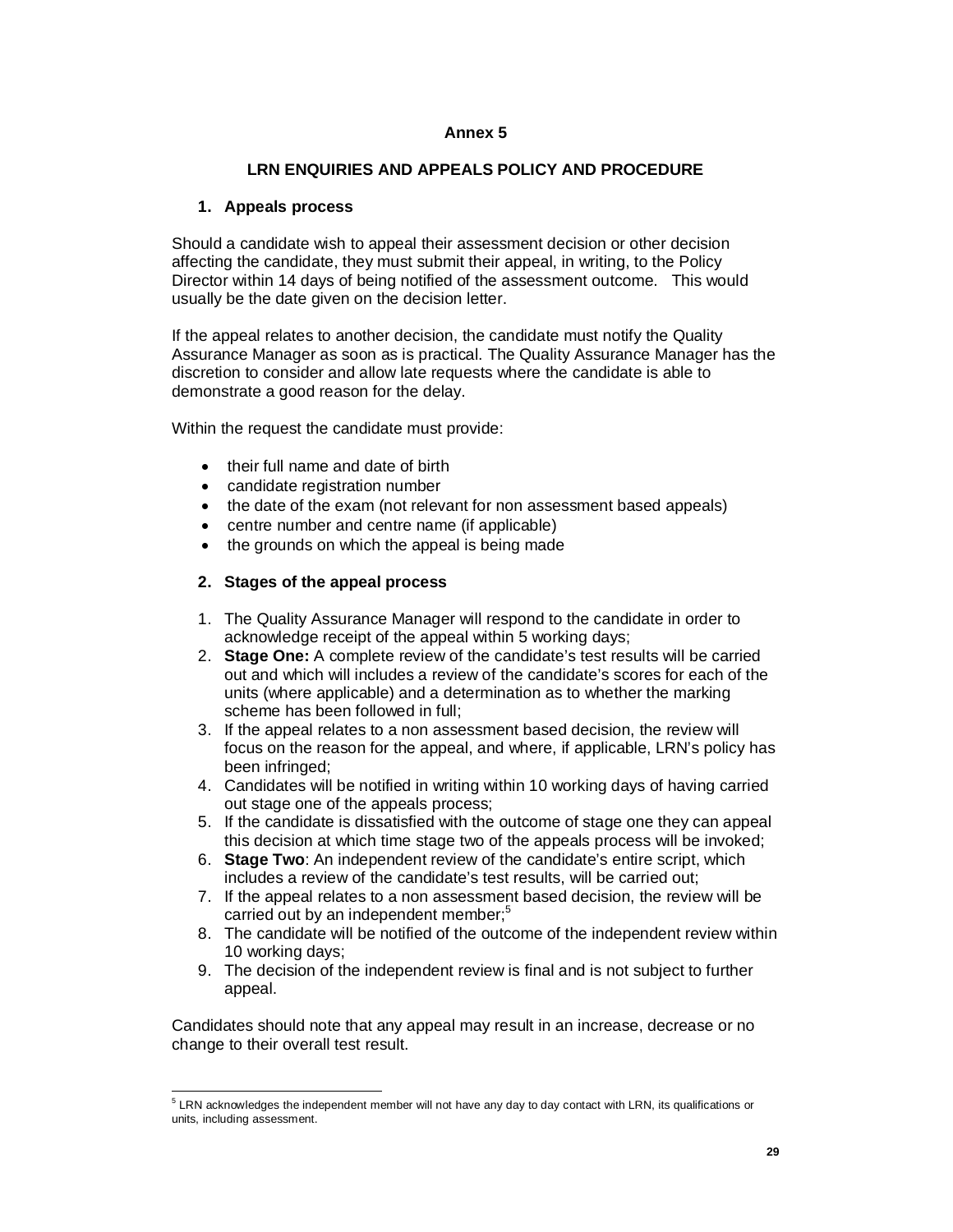#### **3. Discovery of errors following publication of results**

Where an appeal calls into question the integrity of LRN's units or qualifications (accredited or otherwise), resulting in an amendment to a candidate's examination script, the candidate's record will be amended and an amended qualification certificate will be issued. In the unlikely event of an individual appeal implying that a more widespread error has occurred, LRN will initiate a full independent review of test results that may have been affected.

Any candidate whose result is changed following this review will be informed in writing and an amended qualification certificate will be issued. It should be noted that prior to releasing candidate results, LRN ensures the test results are moderated in advance, therefore the likelihood of an error is minor. However, LRN accept the need for this policy and will ensure the requirements laid out in it are followed.

#### **4. Follow-up investigation**

In the event of any follow-up investigation by the qualifications regulators, LRN will work closely and cooperate fully with the investigation and will agree with any necessary remedial action with the qualifications regulators.

#### **5. Review of internal processes and procedures**

Where an appeal leads LRN to conclude there has been an error in how the test was administered or in a breakdown of how LRN adhere to the statutory regulation of external qualifications, LRN will initiate a full review of its systems and procedures. The review outcome will be included in the annual statement of compliance and any remedial action required will be noted within an action plan.

#### **6. Fees**

Candidates will be charged £80 which must be paid at the time of their submitting the appeal. The reason for this fee is to cover the administration processes and staffing involved in the appeals process; the fee has been kept to a minimum in order to prevent its acting as a deterrent to candidates. The fee will be refunded to candidates in the event of an appeal being upheld.

#### **7. Enquiries procedure**

Should centres wish to enquire about LRN's systems, processes or procedures, or should they wish to seek information on assessment decisions affecting candidates at their centre, they are to contact LRN through the established communication channels:

- Phone: 0870 6258 408
- E-mail: enquiries@LRNglobal.org
- Post: Examinations Unit, Delta House, 175-177 Borough High Street, London, SE1 1HR

In addition to the methods outlined above, centres are able to log on securely through the LRN portal and seek information on candidate results, decisions affecting centre policy and updates to LRN centre policies and procedures.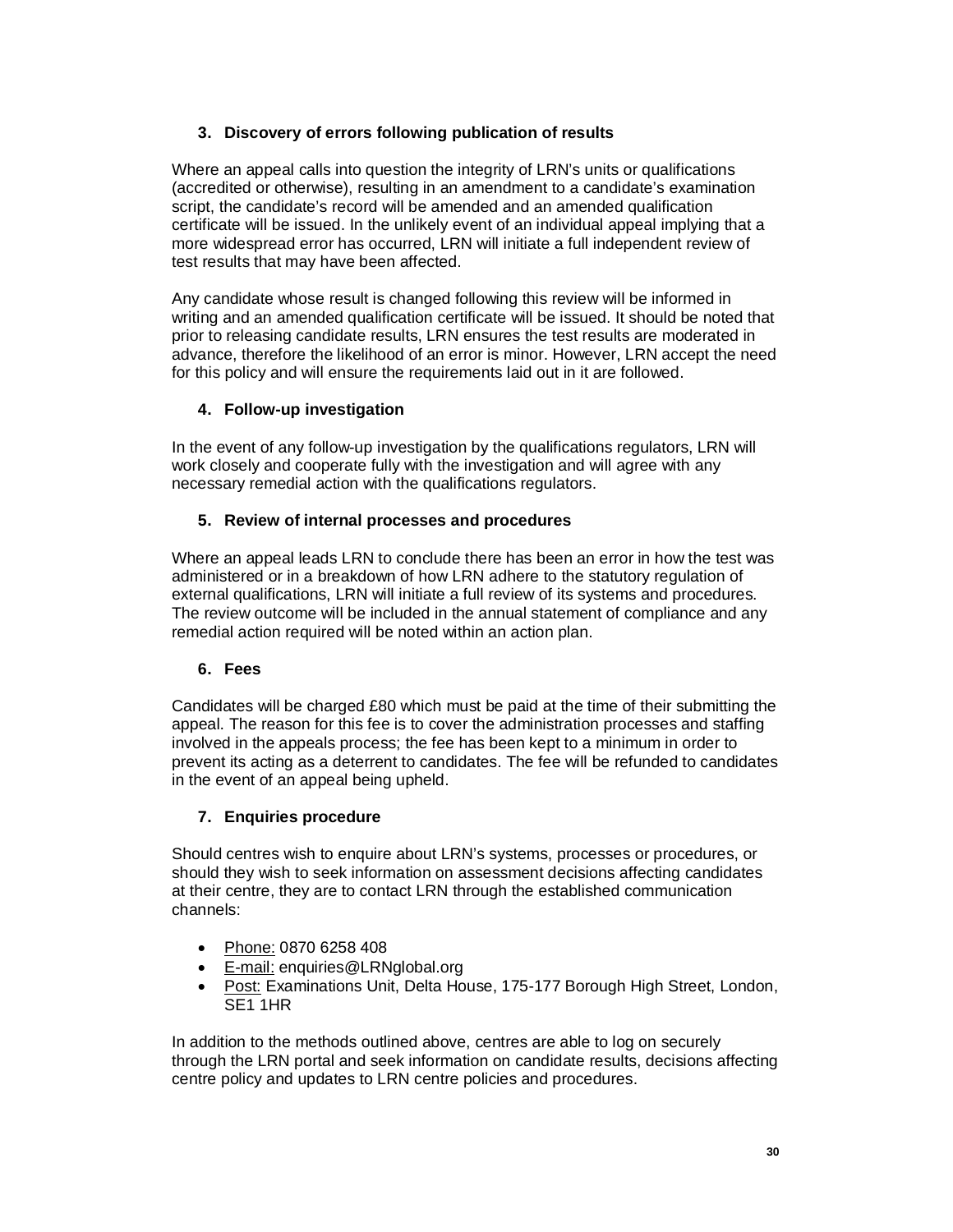#### **8. Centre enquiry and appeals procedure**

Should a centre wish to enquire about or appeal a decision which they feel affects them negatively, they are asked to follow the outlined procedure below:

- 1. The centre should initially make contact with the LRN Quality Assurance Manager to determine if there has been a misunderstanding in how LRN policy has been interpreted;
- 2. Should the centre wish to appeal a decision made by LRN, they should present their concerns in writing to the Quality Assurance Manager;
- 3. The Quality Assurance Manager will acknowledge receipt of the centre's appeal, in writing, within 5 working days;
- 4. The reasons for the centre's appeal will be investigated by a member of the senior management team;
- 5. The outcome of the review will be communicated to the centre within 15 working days;
- 6. Should the centre wish to appeal the outcome of the initial review, they can contact the Quality Assurance Manager who will appoint an independent reviewer<sup>6</sup> (LRN's Appeals Panel) in order to seek a review of the reasons for the appeal and the initial response; $\frac{7}{5}$
- 7. The centre will be informed of the decision within 10 working days;
- 8. The decision of the Appeals Panel will be deemed final and not subject to further appeal.

#### **Evaluation of LRN appeals and enquiries policy, procedures and processes**

At the end of each year, and as part of its annual statement of compliance, LRN will conduct an end of year evaluation of its appeals and enquiries policy, procedures and processes. Specifically, LRN will record the number of appeals lodged, the reasons for those appeals having been made, the outcome of those appeals and any areas for review.

Any issues that cause concern, particularly where there is a conflict in how LRN manages its regulatory functions, will form part of a remedial action plan. The outcome of its annual statement of compliance will be formally recorded and reported through the Education Committee and will be signed off at the end of each year by the Responsible Officer and Chair of the Education Committee.

 6 LRN acknowledges the independent member will not have any day-to-day contact with LRN, its qualifications or units, including assessment.<br><sup>7</sup> The Anneale Repol recents

The Appeals Panel reserves the right to seek additional information or to extend the timescales for responding to the centre – in both cases, the centre will be informed in writing.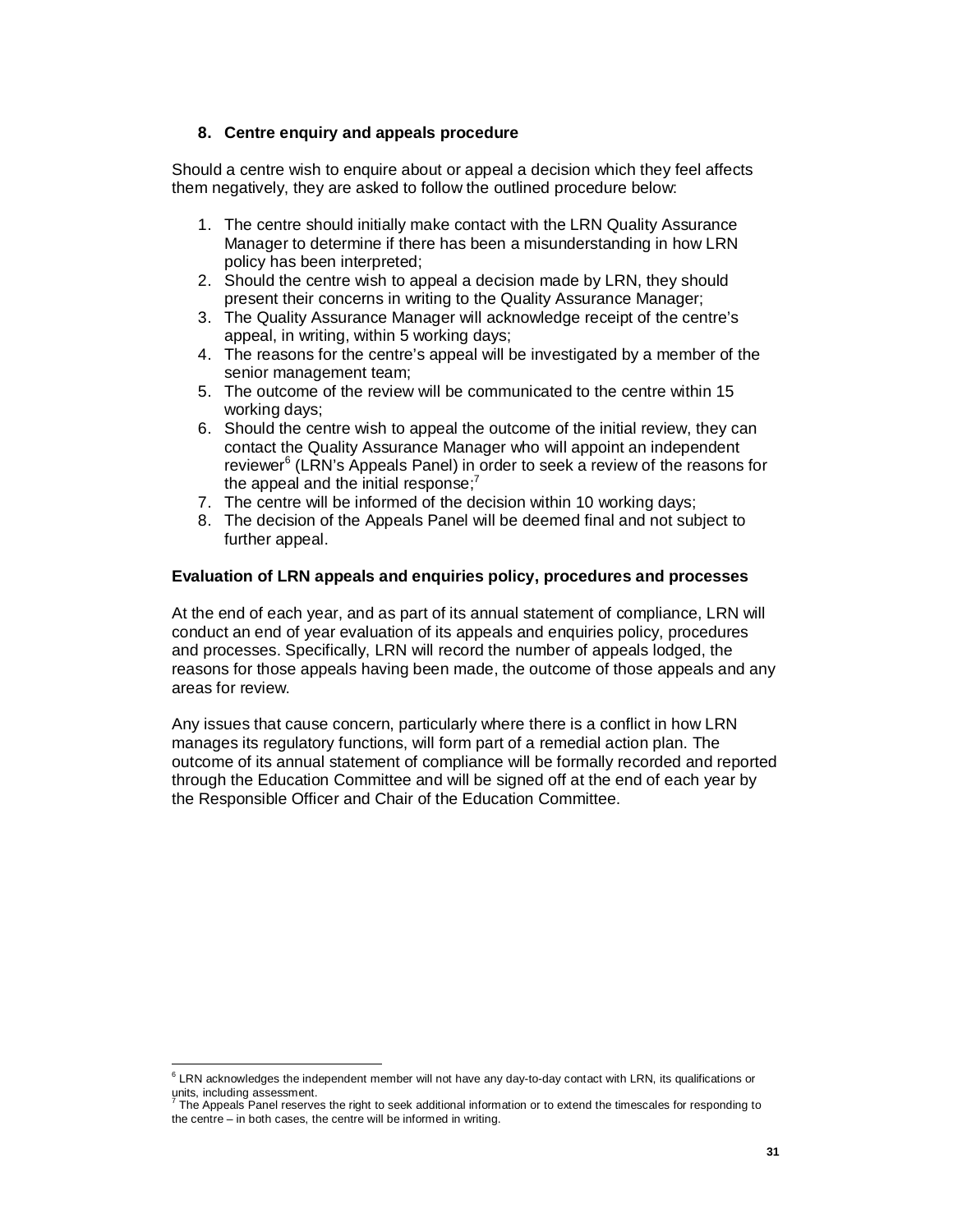**Annex 6**

**SAMPLE PAPER and MARK SCHEME**

## **LRN Entry Level Certificate in ESOL International (Entry 2) (Communication - Speaking and Listening)**

**SAMPLE PAPER**

**(14 minutes)**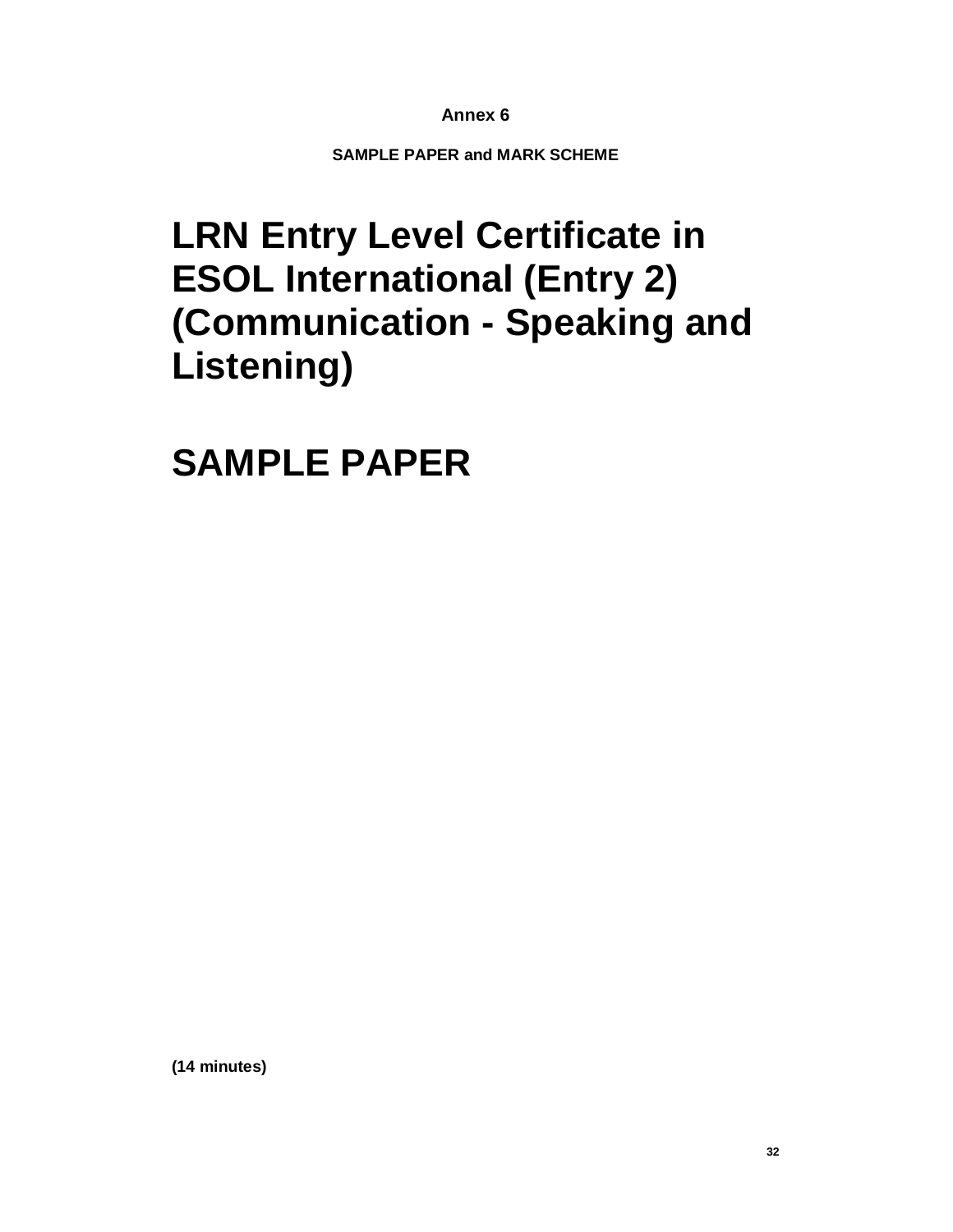#### **Notes to Examiner**

The following assessment is a **strict rubric** that cannot be changed. Sentences or vocabulary items **must not** be reformulated while attempting to communicate activities and concepts to candidates. Structures and vocabulary used have been carefully written **at the pitch of <sup>8</sup>Entry 2** and correlated to The Common European Framework (CEFR) at Entry 2.

Examiners are advised to accompany commands and assist understanding of responses by using a variety of non verbal communication prompts such as pointing to images, nodding, smiling, pausing/allowing enough time for candidates to produce sufficient responses.

Candidates who are above the level of Entry 2 will respond beyond the guidelines written in the mark sheet and assessment criteria. Candidates who are below the level of Entry 2 will be supported by extra prompts in the rubric.

Examiners must stay within the rubric and facilitate candidates who may be performing below the level expected through using the support prompts in the rubric. For those candidates above or at the required level, support prompts must only be used when required.

Candidates who are below the level of Entry 2 may request clarification from the examiner in order to understand the activities required of them. Examiners must assess ability in line with the mark sheet and assessment criteria.

 $8$  Entry 2 = A2 CEFR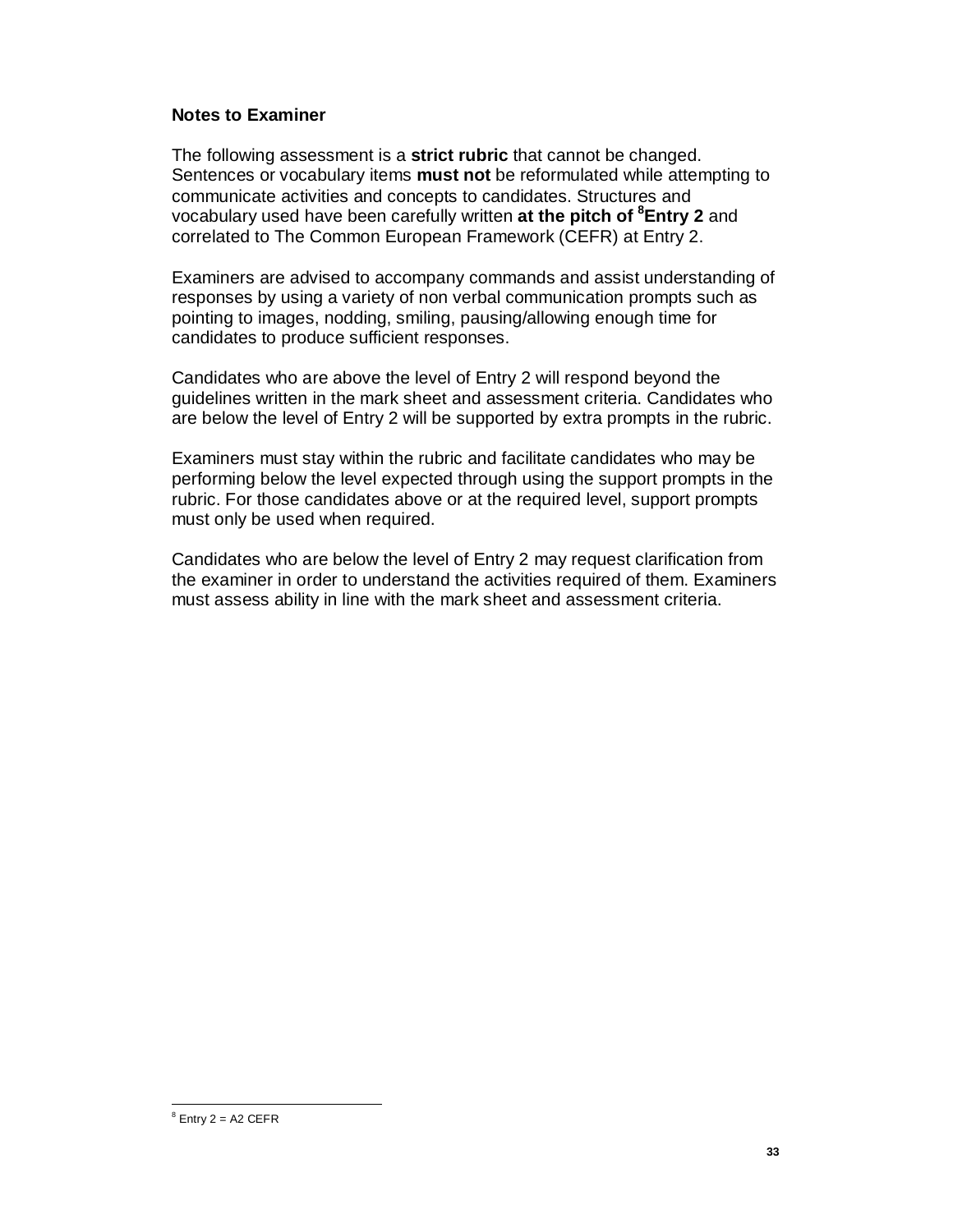#### **Paper format**

| <b>Section</b>   | <b>Task &amp; Functions</b>                                                                                                                                                                                                                                                                                                                                                                                                | <b>Contact</b>                                                | <b>Time</b> |
|------------------|----------------------------------------------------------------------------------------------------------------------------------------------------------------------------------------------------------------------------------------------------------------------------------------------------------------------------------------------------------------------------------------------------------------------------|---------------------------------------------------------------|-------------|
| <b>Section 1</b> | Introduction based on familiar topics. The examiner<br>asks candidates simple questions about themselves.                                                                                                                                                                                                                                                                                                                  | Examiner - candidates                                         | 3 mins      |
|                  | This section covers areas such as:                                                                                                                                                                                                                                                                                                                                                                                         |                                                               |             |
|                  | understanding and responding to closed and open<br>$\bullet$<br>questions relating to familiar topics.<br>giving simple views and expressing likes, dislikes<br>$\bullet$<br>and pastimes.<br>giving descriptions of people, things and familiar<br>$\bullet$<br>surroundings.                                                                                                                                             |                                                               |             |
|                  | Topic areas are such as:                                                                                                                                                                                                                                                                                                                                                                                                   |                                                               |             |
|                  | Family & family life<br>$\bullet$<br>Weather<br>$\bullet$<br>Food<br>$\bullet$<br>Home & neighbourhood<br>$\bullet$<br>Likes & dislikes<br>$\bullet$<br>Everyday routines<br>$\bullet$<br>Jobs & work<br>$\bullet$<br>Shopping<br>$\bullet$<br>The weather<br>$\bullet$<br>Ways of travelling<br>$\bullet$<br>Transport / ways of getting around<br>$\bullet$                                                              |                                                               |             |
| <b>Section 2</b> | Candidates must talk alone for a brief period and ask<br>questions to their paired candidate. Candidates must<br>give descriptions and make comparisons through<br>using the candidate booklet and support prompts.                                                                                                                                                                                                        | Candidate - examiner<br>& candidates<br>Examiner - candidates | 5 mins      |
|                  | This section covers:                                                                                                                                                                                                                                                                                                                                                                                                       |                                                               |             |
|                  | understanding questions and instructions that are<br>$\bullet$<br>given carefully.<br>asking questions and giving information in relation<br>٠<br>to the task set.<br>showing understanding of colours, numerical<br>information & quantities.<br>offering a straightforward description or<br>$\bullet$<br>presentation and comparisons on familiar subjects<br>in relation to the task set.<br>stating preferences.<br>٠ |                                                               |             |
|                  | Topic areas are such as:                                                                                                                                                                                                                                                                                                                                                                                                   |                                                               |             |
|                  | Hobbies<br>$\bullet$<br>Education<br>$\bullet$<br>Leisure activities<br>$\bullet$<br>Sport<br>$\bullet$<br>Shopping<br>$\bullet$<br>Work<br>Holidays<br>Transport                                                                                                                                                                                                                                                          |                                                               |             |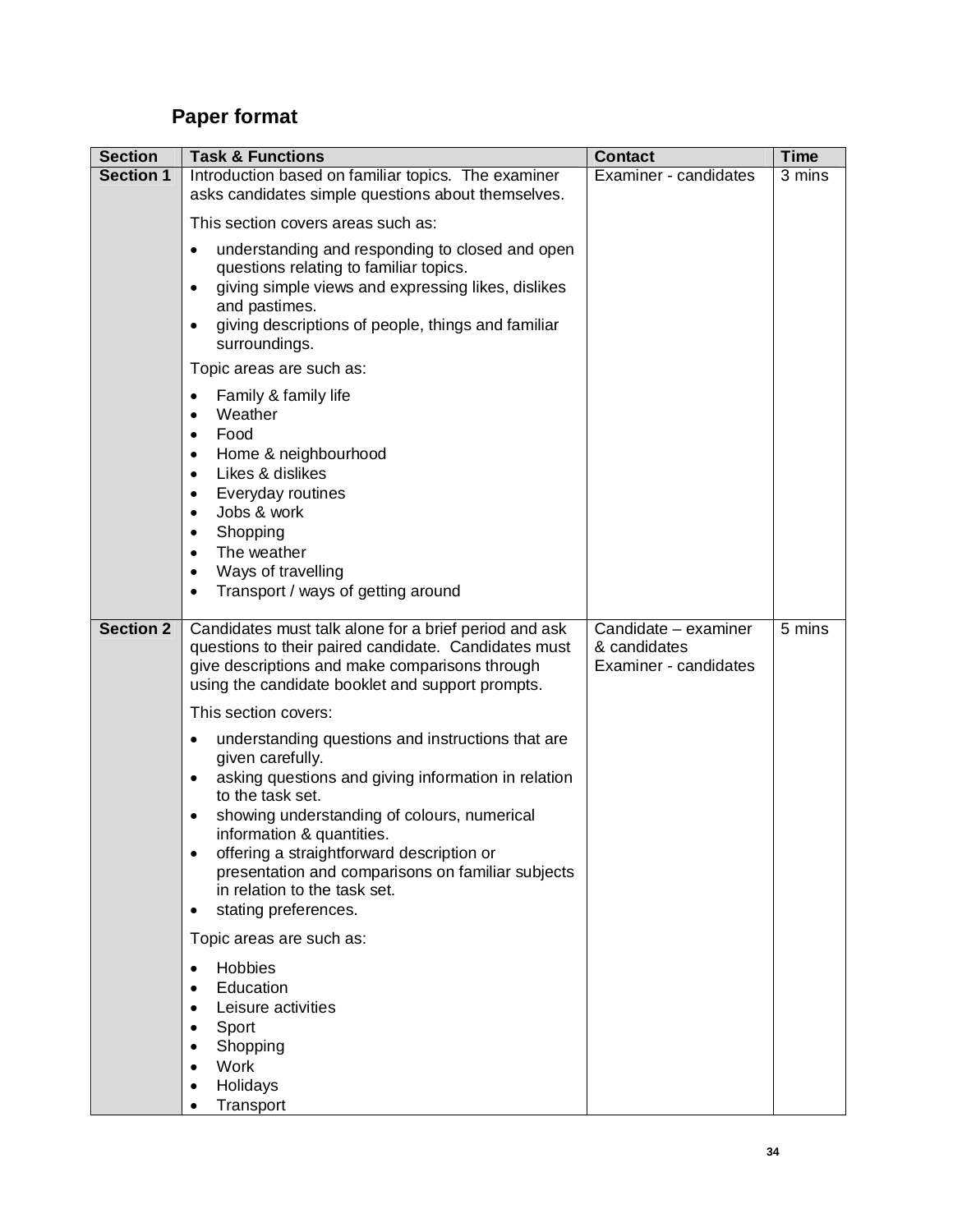| <b>Section 3</b><br>Functional transaction/collaborative task & short<br>exchange of ideas.<br>Candidates are<br>expected to perform<br>role<br>a<br>play/collaborative task and partake in a short, simple<br>exchange of ideas. The main purpose of this section is<br>to assess candidates' ability to perform successfully in<br>a goal-oriented/functional transaction.                                                                                                                                                                                                                                                                                                                                                                                                                                                                                                                                                                                                                                                                                                                                                                                                                                                                                                                                                                                                                                                                                                                                                                                        | Candidate - candidate<br>Examiner - candidates | 6 mins |
|---------------------------------------------------------------------------------------------------------------------------------------------------------------------------------------------------------------------------------------------------------------------------------------------------------------------------------------------------------------------------------------------------------------------------------------------------------------------------------------------------------------------------------------------------------------------------------------------------------------------------------------------------------------------------------------------------------------------------------------------------------------------------------------------------------------------------------------------------------------------------------------------------------------------------------------------------------------------------------------------------------------------------------------------------------------------------------------------------------------------------------------------------------------------------------------------------------------------------------------------------------------------------------------------------------------------------------------------------------------------------------------------------------------------------------------------------------------------------------------------------------------------------------------------------------------------|------------------------------------------------|--------|
| This section covers:<br>catching the main point, extracting key information<br>٠<br>in order to respond and understanding enough<br>from short, clear and simple exchanges<br>understanding simple directions and instructions in<br>٠<br>relation to the task set<br>initiating greetings and taking leave<br>٠<br>offering thanks<br>٠<br>agreeing and disagreeing<br>$\bullet$<br>making, and responding to, invitations<br>٠<br>obtaining and giving basic information<br>٠<br>giving and receiving basic information about<br>$\bullet$<br>quantities, dimensions and numerical information,<br>numbers and prices<br>making simple purchases<br>$\bullet$<br>making offers, discussing where to go and making<br>٠<br>arrangements<br>expressing obligation<br>$\bullet$<br>making basic decisions together/performing basic<br>٠<br>negotiations<br>obtaining simple information about travel and<br>$\bullet$<br>using public transport<br>making a decision, performing in a simple<br>٠<br>negotiation<br>making simple transactions when using public<br>services<br>ordering a snack or meal<br>٠<br>saying how he/she feels in simple terms<br>Familiar situations are such as:<br>shopping, restaurants/cafes<br>$\bullet$<br>travel & transport<br>٠<br>holidays<br>$\bullet$<br>work & jobs<br>$\bullet$<br>leisure activities<br>$\bullet$<br>going to the bank / post office<br>$\bullet$<br>hobbies & pastimes<br>$\bullet$<br>ordering food in a café / restaurant<br>$\bullet$<br>shopping for food and clothes<br>٠<br>socialising at a party |                                                |        |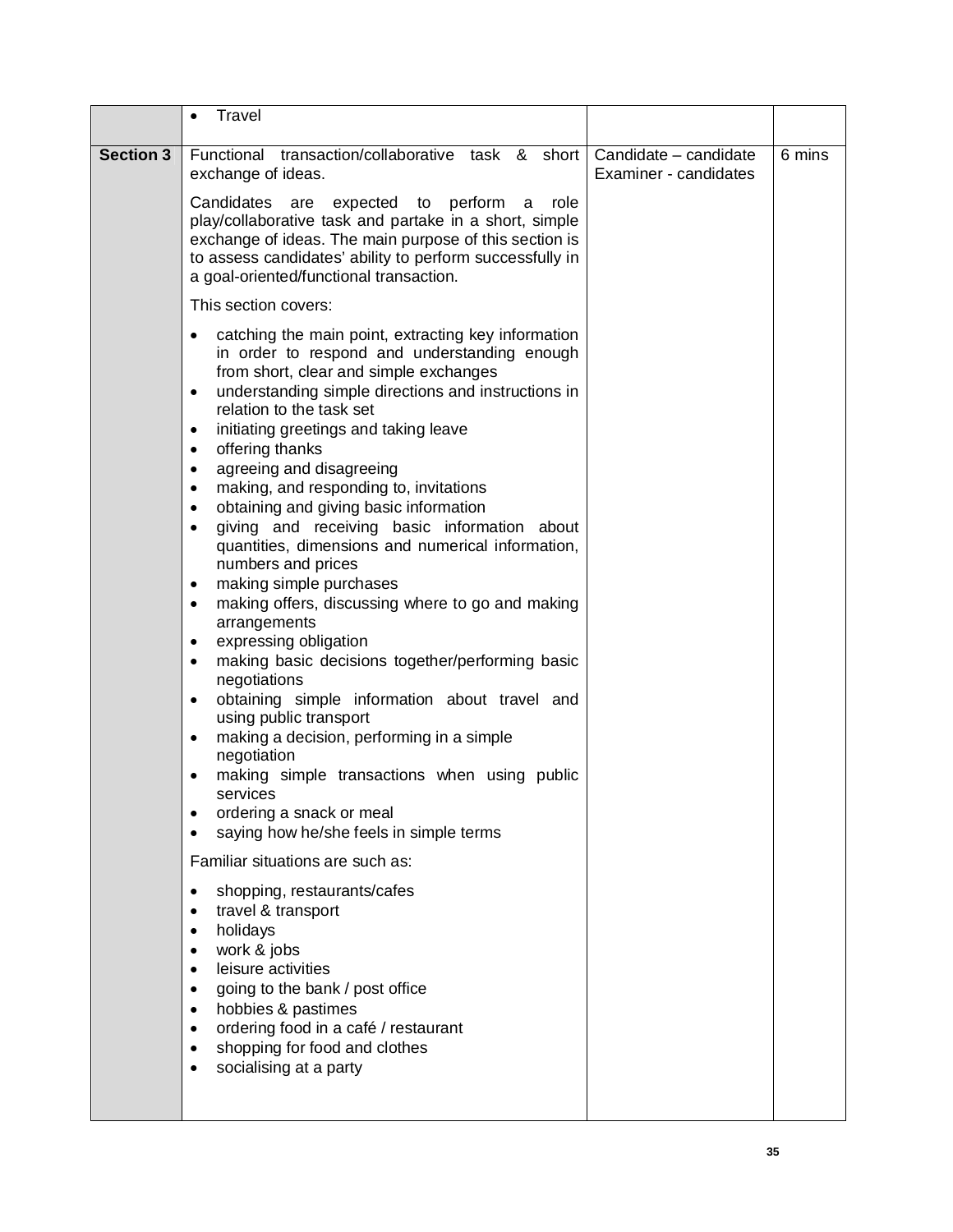| All sections will cover a range of grammatical<br>structures and functions expected at Entry level 2 (in<br>relation to the task set) such as:                                                                                                                                                                                                                                                                                                                                                        |  |
|-------------------------------------------------------------------------------------------------------------------------------------------------------------------------------------------------------------------------------------------------------------------------------------------------------------------------------------------------------------------------------------------------------------------------------------------------------------------------------------------------------|--|
| describing habits and routines, past experiences,<br>$\bullet$<br>people and places<br>making suggestions<br>$\bullet$<br>expressing obligation<br>$\bullet$<br>making requests<br>$\bullet$<br>using adjectives, comparatives and superlatives<br>$\bullet$<br>using adverbial phrases of time<br>$\bullet$<br>place and frequency<br>$\bullet$<br>articles with countable and uncountable nouns<br>$\bullet$<br>the use of much and many<br>$\bullet$                                               |  |
| future time $-$ will and going to<br>$\bullet$<br>gerunds<br>$\bullet$<br>imperatives<br>$\bullet$<br>modal verbs $-$ can, could, should, have to<br>$\bullet$<br>tenses ranging from past continuous, present<br>$\bullet$<br>continuous for future time reference, the basic use<br>of present perfect<br>possessives – the use of 's and s'<br>$\bullet$<br>open and closed questions in the past, present<br>and basic future<br>verb patterns - +ing, infinitives, zero and first<br>conditional |  |
| Candidates are expected to be able to evidence<br>understanding through partaking in an exchange,<br>contribute with simple, full responses, and clarify when<br>necessary.                                                                                                                                                                                                                                                                                                                           |  |

More information regarding language functions and topics covered can be found in the LRN International ESOL Speaking & Listening mark scheme and specification document.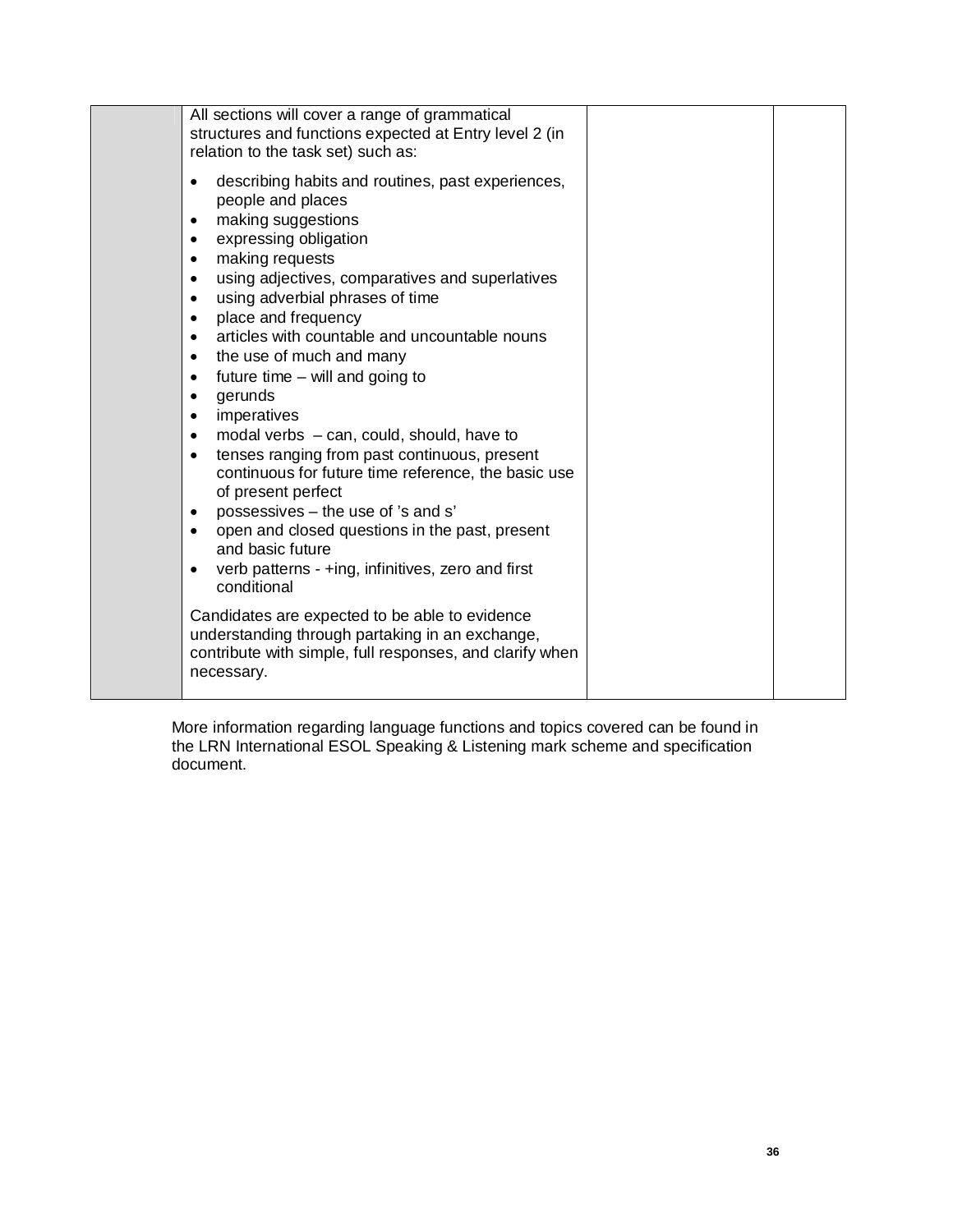

#### **Examiner:**

 Good morning / afternoon. My name is... Today we will talk together for about 14 minutes.

*Alternate questions (in twos) between candidates. Begin with Candidate A.*

- What's your name?
- And where are you from?

*Repeat same questions for candidate B.)* 

*Select any two questions as appropriate from one topic for each candidate. Use different topics for each. (Use the support prompts where necessary).*

| <b>Topic</b>              | oud the cappel t prompto milero nocceder<br><b>Question</b>                                                                                                                                                                                                 |                | <b>Support prompts</b>                                                                      |
|---------------------------|-------------------------------------------------------------------------------------------------------------------------------------------------------------------------------------------------------------------------------------------------------------|----------------|---------------------------------------------------------------------------------------------|
| Family                    | Do you come from a big or small family?<br>1.<br>How many brothers and sisters do you<br>2.<br>have?<br>3. Can you describe a relative for me?<br>4. What does your (relative) mother / father<br>/ brother / sister like to do in his / her<br>spare time? | 1.             | $(in case of 'No') - what$<br>about cousins?<br>How many cousins do<br>you have?            |
| Weather                   | 4. What's the weather like in your country?<br>5. When is summer / winter in your country?<br>6. What do you think of the weather here in<br>(country)?<br>7. Do you like the weather here/in your<br>country? Why? / Why not?                              | 1.             | Do you have hot or<br>cold weather in your<br>country?                                      |
| Home and<br>neighbourhood | 1. What do you think of (town) / (district)?<br>Why do you say that?<br>2. What's the best thing about (town) /<br>(district)?<br>3. Can you tell me about a favourite shop in<br>your neighbourhood / town / district?<br>4. How often do you go shopping? | 1.<br>2.       | Do you like (town)?<br>Why / why not?<br>What do you like about<br>(town) / (district)?     |
| Likes / dislikes          | 1.<br>Do like reading?<br>What kind of things do you read?<br>2.<br>Do you like watching films? Which ones?<br>3.<br>4. What type / kind of films do you usually<br>watch?                                                                                  | 2.<br>3.<br>4. | (newspapers /<br>magazines / books)<br>action, romantic, horror<br>action, romantic, horror |
| Jobs / work               | 1. What do you do?<br>2. Do you enjoy doing your job/studying?<br>Why/Why not?<br>3. Is there a job you would like to do (in the<br>future)? Tell me about it.<br>4. What jobs do you think are difficult/easy?                                             | 1 <sub>1</sub> | Do you work or do you<br>study? What's your job<br>what are you studying?                   |
| Everyday                  | Do you prefer to get up early or late?<br>1.                                                                                                                                                                                                                |                | 1. What time do you                                                                         |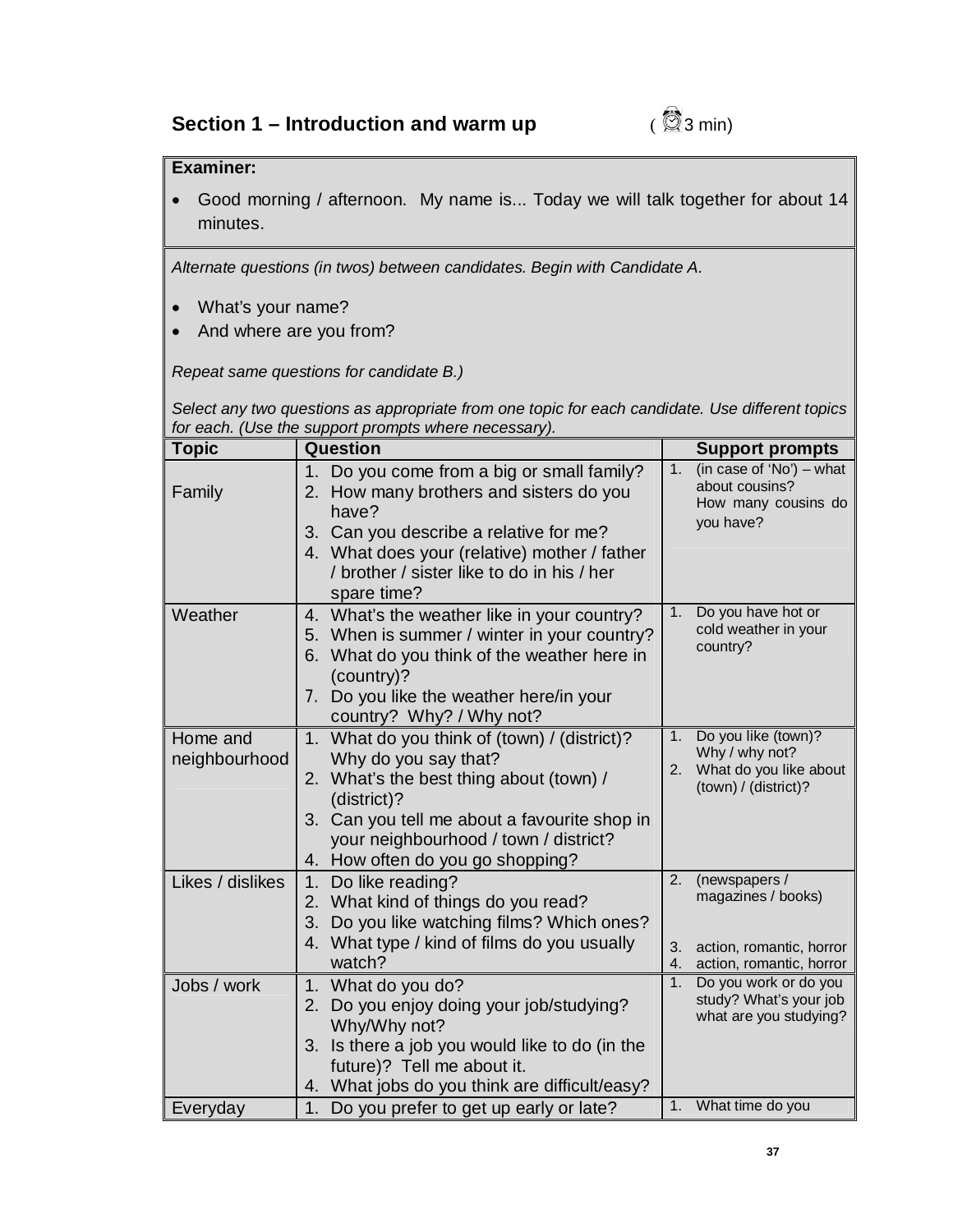| routines   | 2. What do you usually do when you get<br>up?<br>3. Do you prefer mornings or evenings/the<br>night time?                                                          | 3. | prefer to get up - early<br>in the morning or later?<br>Which do you like<br>$more - morning$ or<br>evenings/night time? |
|------------|--------------------------------------------------------------------------------------------------------------------------------------------------------------------|----|--------------------------------------------------------------------------------------------------------------------------|
|            | 4. What do you usually have for<br>lunch/dinner?                                                                                                                   |    |                                                                                                                          |
| Ways of    | 1. How do you get (travel) to work/college?                                                                                                                        |    | 1. By bus or do you walk?                                                                                                |
| travelling | 2. What's your favourite kind/type of<br>transport?<br>3. How do you usually get / travel around<br>the city/town?<br>4. Which type of transport do you like most? | 3. | By bus/by car or do<br>you walk?                                                                                         |
|            | Car or bus? Why?                                                                                                                                                   |    |                                                                                                                          |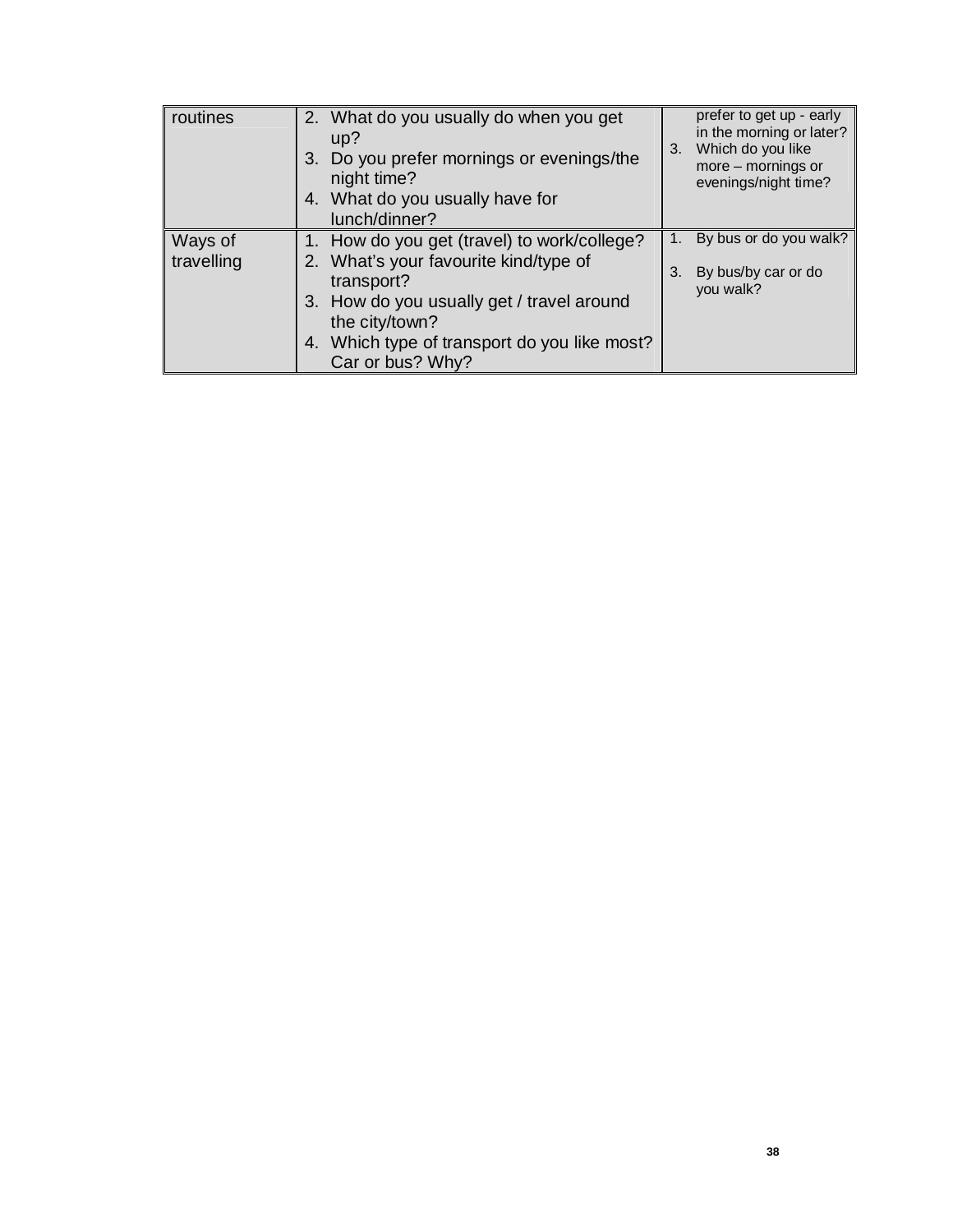#### **Section 2 – Describing pictures & using comparisons (** $\circledS$  **5 min)**

#### **Examiner:**

 I'm going to give both of you some pictures. I'd like you to **talk about them** and **say how they are different.**

#### *Candidate A (1 minute)*

- Here is your picture. *Give picture to candidate A*. It shows **people learning.**
- *Candidate A name*, please tell us about your picture. Tell us what you can see.
- C*andidate B name,* please listen to *candidate A name* and **ask 2 questions at the end.**

*Pause*

• I'll say that again. Repeat task.

*Pause*

*Candidate A name*, are you ready?

#### **Support prompts**

Talk about what the children are wearing. (school uniform) Tell us about where the children are / Where are the children? What about the things in the classroom? (blackboard, desks)

- Thank you. *turn to Candidate B*, now I'd like you to **ask** *name candidate A* **two questions** about his/her picture. *Invite different questions if candidate B covers same areas –e.g. "What about the teacher …?".*
- Thank you, *to candidate B.*

#### **Candidate B** *(1 minute)*

- *Candidate B name*, here is your picture. *Give picture to candidate B.* It shows people learning too.
- Please tell us about your picture. Tell us what you can see.
- *Candidate A name*, please listen to *candidate B name* and **ask 2 questions at the end.**

*Pause*

• I'll say that again. Repeat task.

*Pause*

*Candidate B name*, are you ready?

#### **Support prompts**

Tell us about what this man (teacher) is doing (point if necessary). What about where the candidates are / Where are they? Talk about how they are learning (via computer, internet).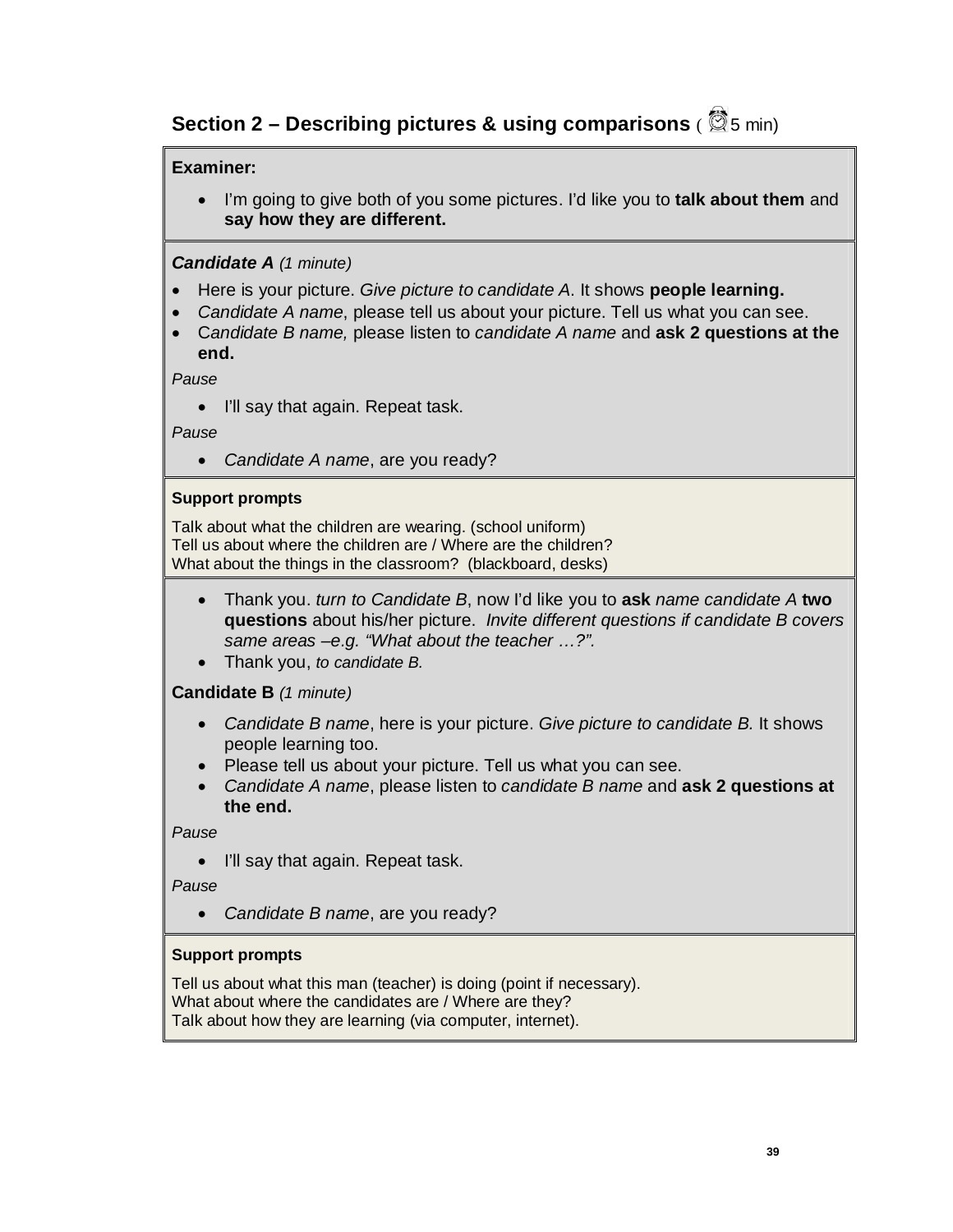- Thank you. *Turn to candidate A*, now I'd like you to **ask** *name candidate B* **two questions** about his/her picture. *Invite questions if candidate A covers same areas – e.g."What about the woman on the right…?"*
- Thank you, *to candidate A.*

**Both candidates** *(1 minute)*

Now I'd like you to **talk together** about **how the two pictures are different**. *Place candidate booklet in between both candidates. Gesture for candidates talk to each other.*

Talk about **how** they are different.

**Support prompts –** use where necessary

How are they learning in both pictures? Which one do you think is good for children/adults?

#### **Both candidates**

Do you prefer learning in a classroom or learning through a computer? Why?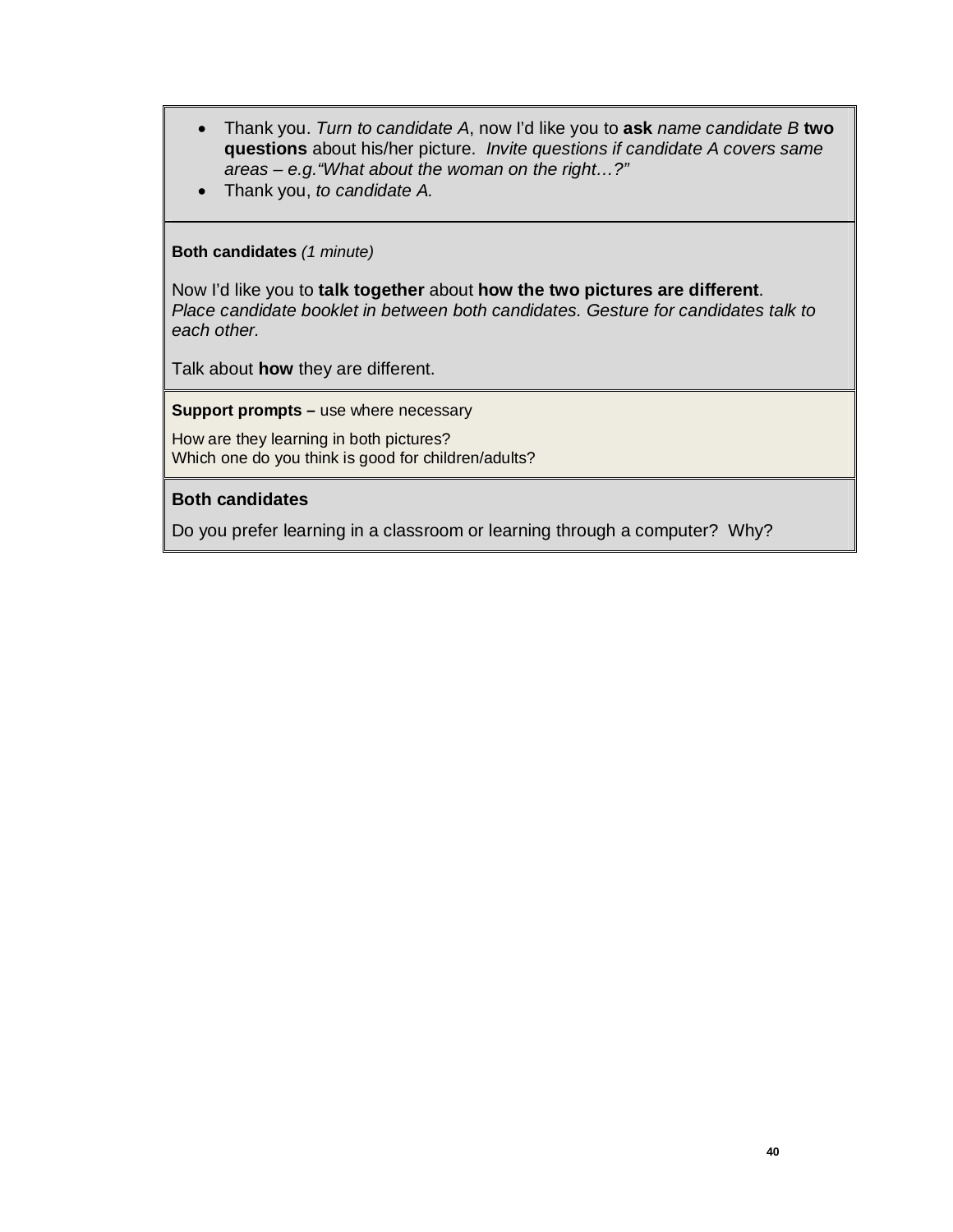### **Section 3 – Functional Transaction/Collaborative task** ( <sup>3</sup> 6 min)

**Examiner:** Address both candidates

- You are now are going to talk together for about 3 minutes. You're going to choose a present for a friend.
- **Your friend had a baby last month. You want to visit his / her house and take a present with you.**
- Talk to each other about:
- **(iv) A present to buy.**
- **(v) A good time to visit.**
- **(vi) How much money you want to spend on the present.**
- Here are some pictures to help you.

*Place candidate booklet in between both candidates. Point to the candidate where necessary.*

**Your friend had a baby last month and you want to visit his / her house and take a present with you.** 

- Decide on:
- **(i) A good present to take.**
- **(ii) A good time to visit.**
- **(iii) How much money you want to spend on the present.**
- *Think about what you want to say.* Pause.
- *Are you ready? Please start*
- Thank you.

**Support Prompts** *- address both candidates, or less forthcoming candidate, where necessary.*

When is good to visit? The day or evening? Do you want to buy a present for your friend or the baby? What about cost? How much money do you want to spend?

*Exchange of ideas (2 minutes)*

*Examiner - address less forthcoming candidate first, if necessary.*

*1. Candidate name, what is a good thing to buy for a baby?*

- *2. Paired candidate name, when did you (last) buy a present for someone?*
- *3. What about you? to paired candidate.*

*4. What about receiving/getting a present? Can you tell me about a good or bad present you had/got.*

*Back-up prompts/question to opposite candidate (as appropriate):*

- *Do you agree?*
- *What about you?*
- *What do you think?*

*Thank you. This is the end of the exam.*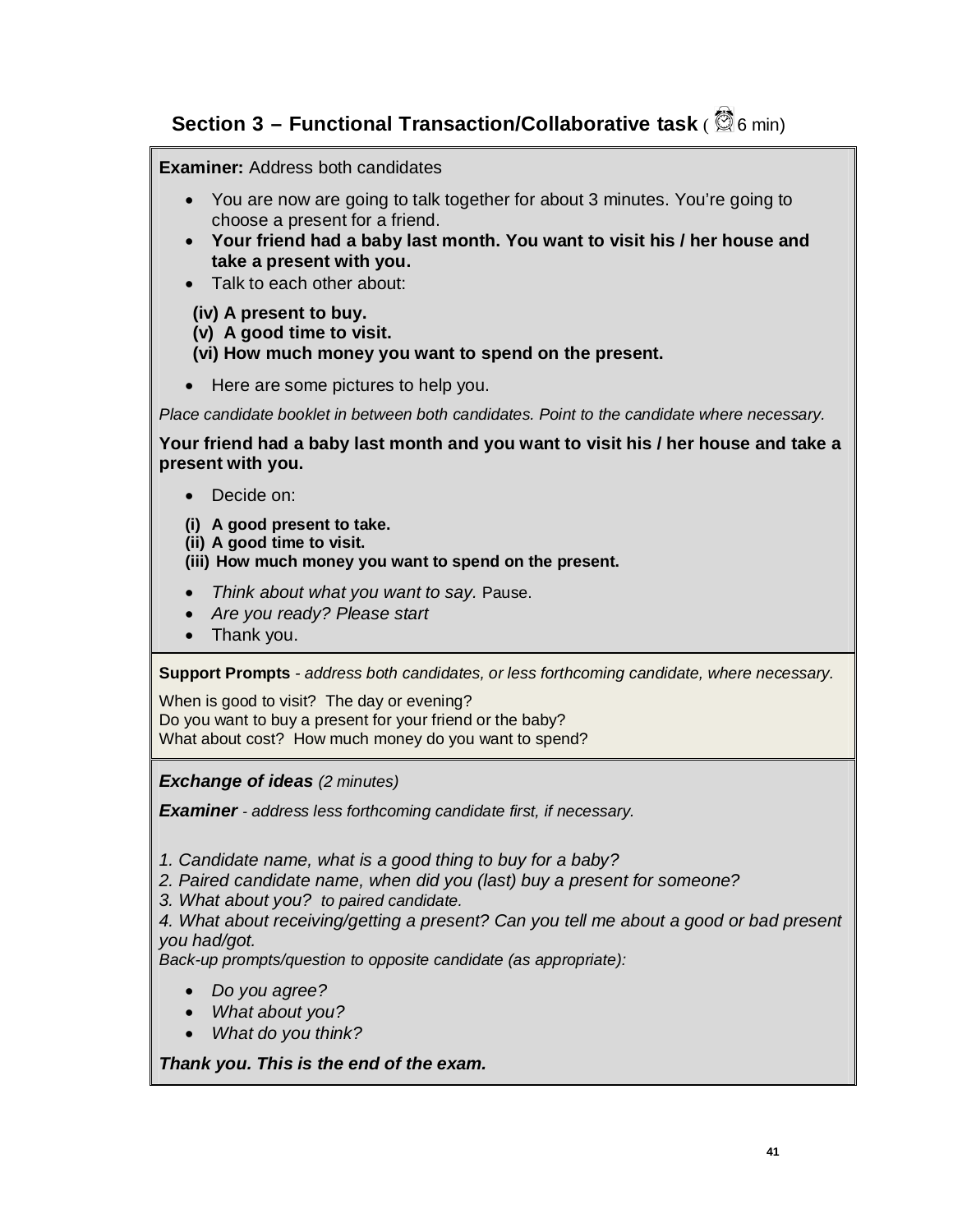**Candidate Booklet**

**LRN Entry Level Certificate in ESOL International (Entry 2) (Communication - Speaking and Listening)**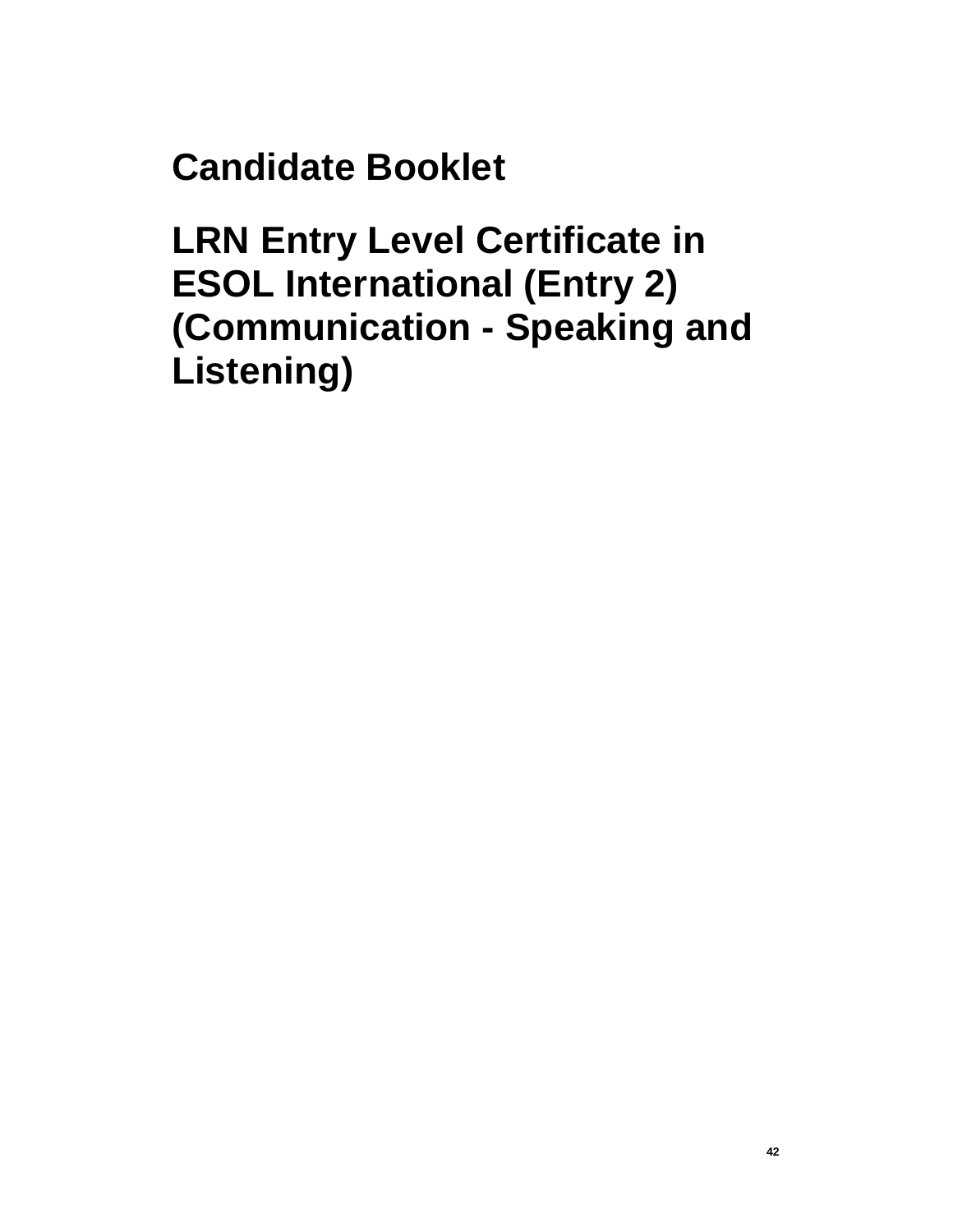#### **Section 2 – Individual Turn & Questions**

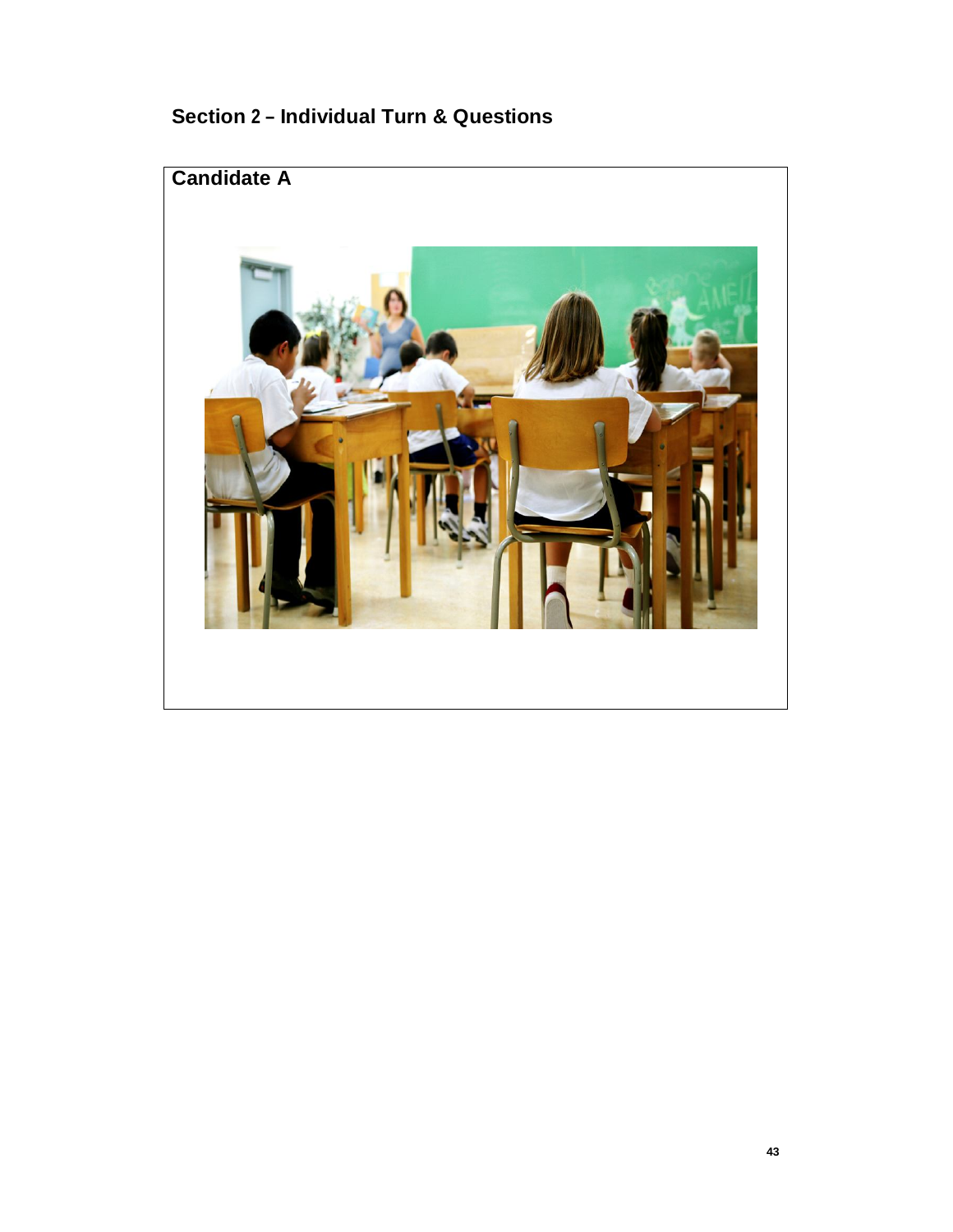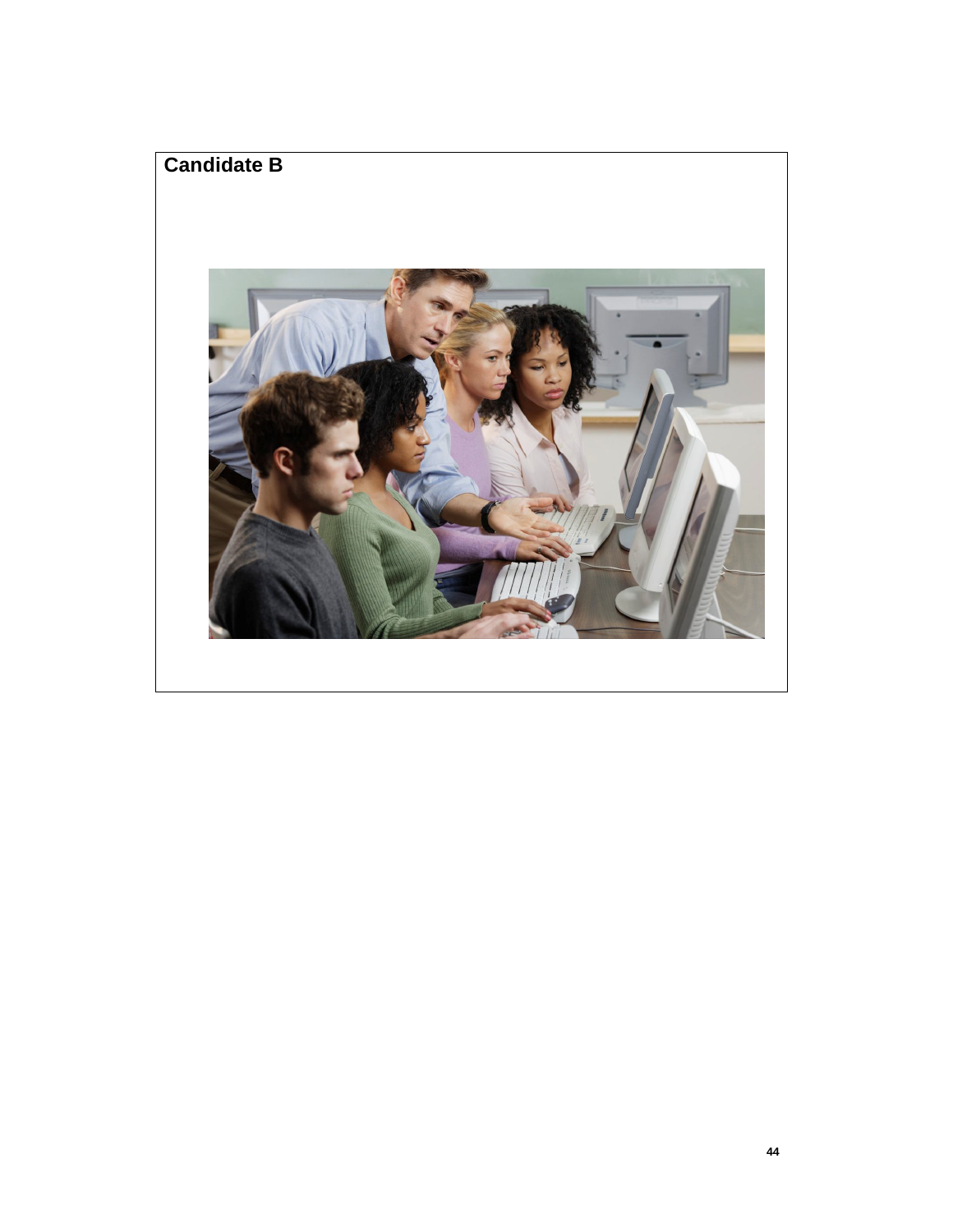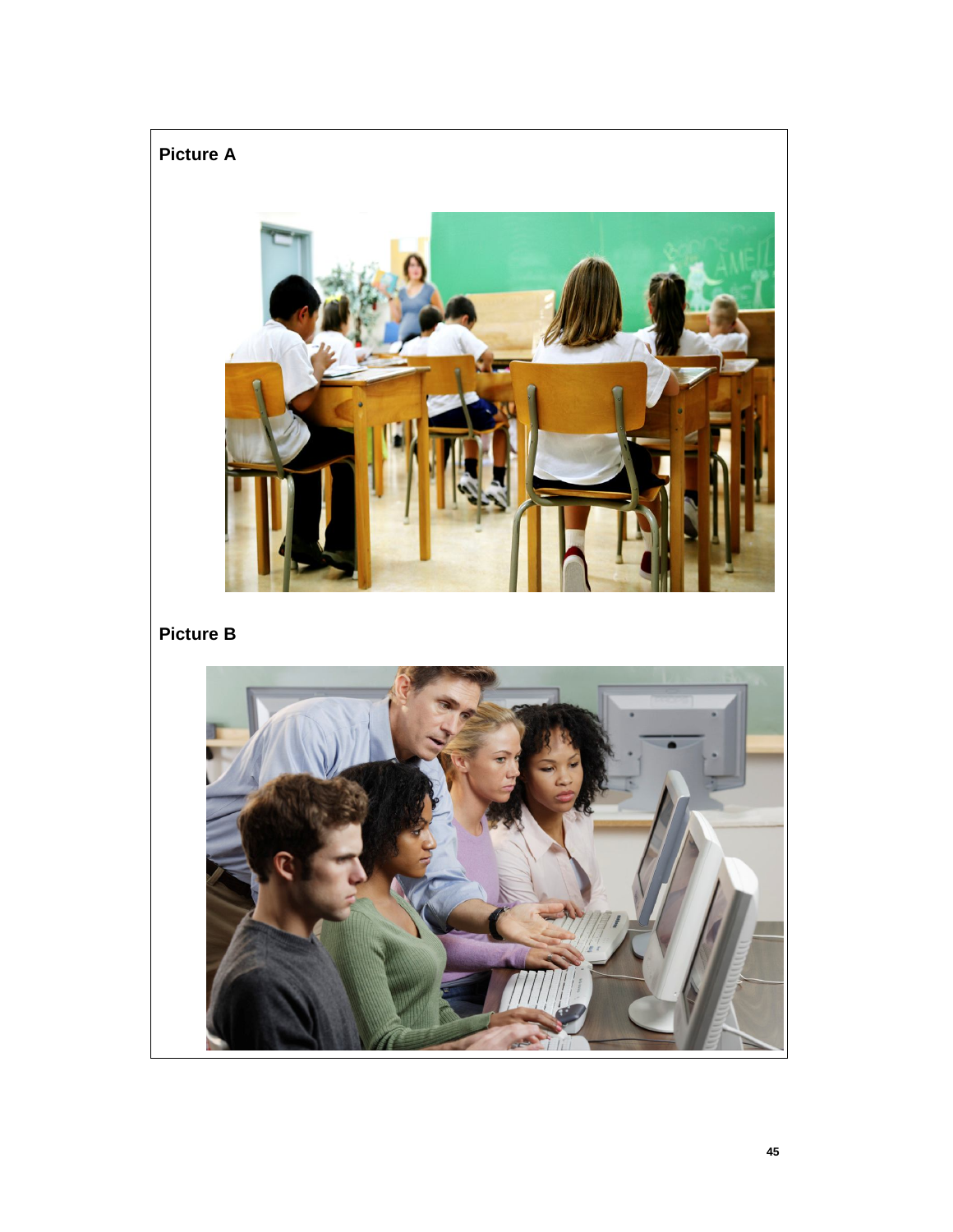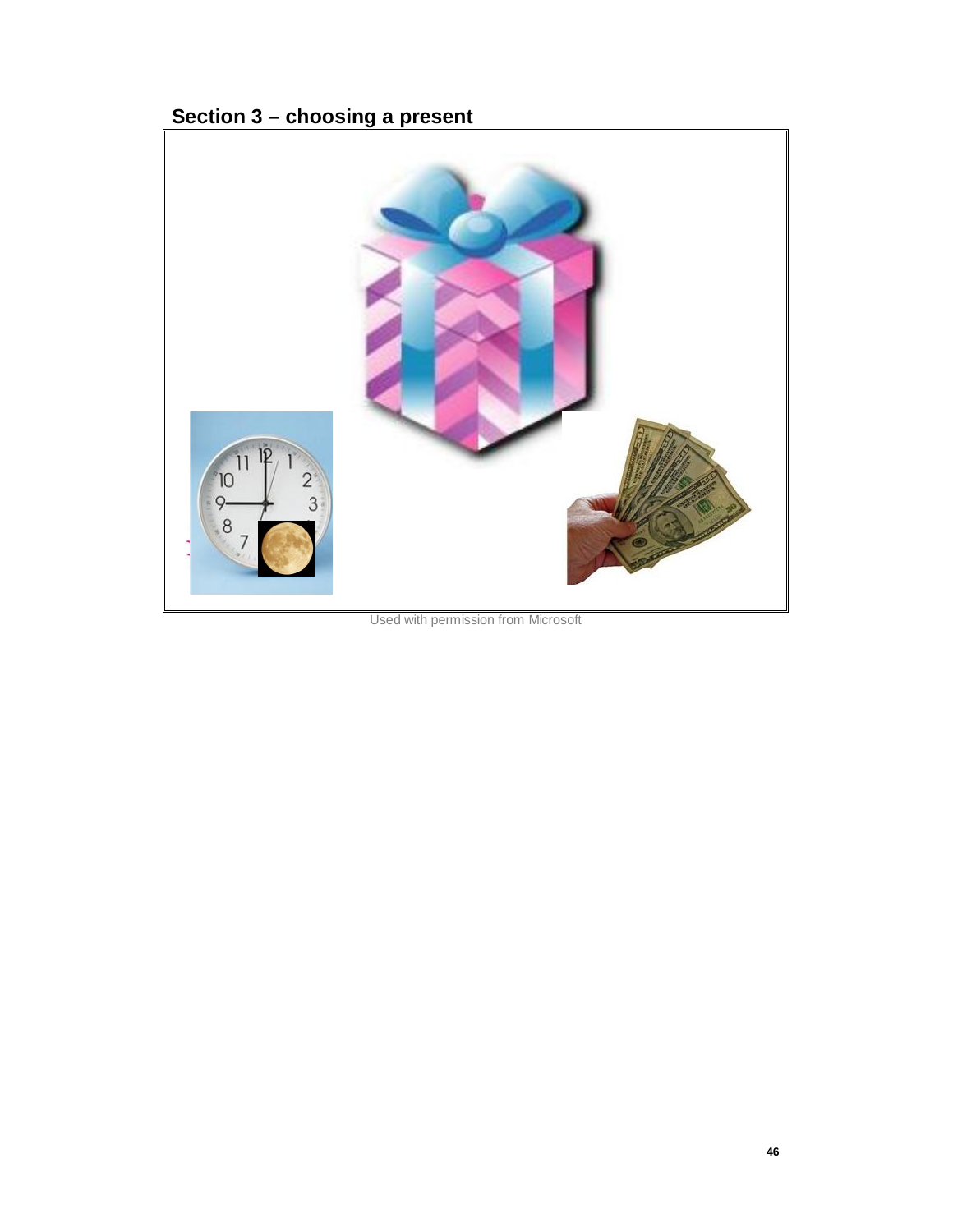#### **Assessment Criteria and weighting**

| <b>Overall</b> | Based on links to the CEFR, below is a general overview of how candidates                                                                             |
|----------------|-------------------------------------------------------------------------------------------------------------------------------------------------------|
| expectations   | are expected to perform at Entry level 2.                                                                                                             |
|                | The level descriptors within this mark scheme pertain to what the candidate                                                                           |
|                | demonstrates he / she can do through the regularity of: the time taken to                                                                             |
|                | respond to simple questions & reformulate sentences; the amount of                                                                                    |
|                | support that is required from the interlocutor to be understood and the<br>accuracy and extent of utterances that are delivered to reflect competence |
|                | at the required level.                                                                                                                                |
|                | Candidates are expected to:                                                                                                                           |
|                |                                                                                                                                                       |
|                | <b>Overall listening</b>                                                                                                                              |
|                | identify the topic of discussion and understand enough in order to meet                                                                               |
|                | the needs of a concrete type provided speech is clearly and slowly                                                                                    |
|                | articulated.                                                                                                                                          |
|                | catch the main point, extract key information and understand enough from                                                                              |
|                | short, clear and simple exchanges and messages in order to be able to<br>survive in day to day situations. Support may be required as the candidate   |
|                | will rarely be able to understand enough to keep the conversation going of                                                                            |
|                | his/her own accord.                                                                                                                                   |
|                | understand phrases and expressions related to areas of most immediate<br>$\bullet$                                                                    |
|                | priority (e.g. very basic personal and family information, shopping, local                                                                            |
|                | geography).                                                                                                                                           |
|                | understand simple directions and instructions relating to simple tasks.<br>$\bullet$                                                                  |
|                | understand questions directly addressed to him / her and respond in                                                                                   |
|                | simple terms in relation to the task set.                                                                                                             |
|                | Overall spoken discourse                                                                                                                              |
|                | manage routine exchanges, structured situations and short                                                                                             |
|                | conversations with relative ease. Support may be required.                                                                                            |
|                | offer straightforward descriptions and comparisons on a variety of<br>$\bullet$                                                                       |
|                | familiar subjects in relation to the task set.                                                                                                        |
|                | give a simple description/presentation of people, places and familiar<br>$\bullet$                                                                    |
|                | surroundings using simple phrases and sentences linked into a list.                                                                                   |
|                | indicate when he/she understands and ask for simple repetition using<br>stock phrases in situations when information is not fully understood.         |
|                | ask and answer questions and exchange ideas and information on<br>$\bullet$                                                                           |
|                | familiar topics in predictable everyday situations.                                                                                                   |
|                | express how he/she feels; express likes, dislikes and pastimes in simple<br>$\bullet$                                                                 |
|                | terms.                                                                                                                                                |
|                | establish social contact including greetings; taking leave; introductions;                                                                            |
|                | giving thanks; making and responding to invitations, apologising and                                                                                  |
|                | making suggestions; agreeing and disagreeing; discussing where to go                                                                                  |
|                | and making arrangements.                                                                                                                              |
|                | understand simple directions and instructions relating to simple tasks.                                                                               |
|                | participate in short conversations in routine contexts on familiar topics of<br>interest.                                                             |
|                | exchange relevant information and give his/her opinion on practical                                                                                   |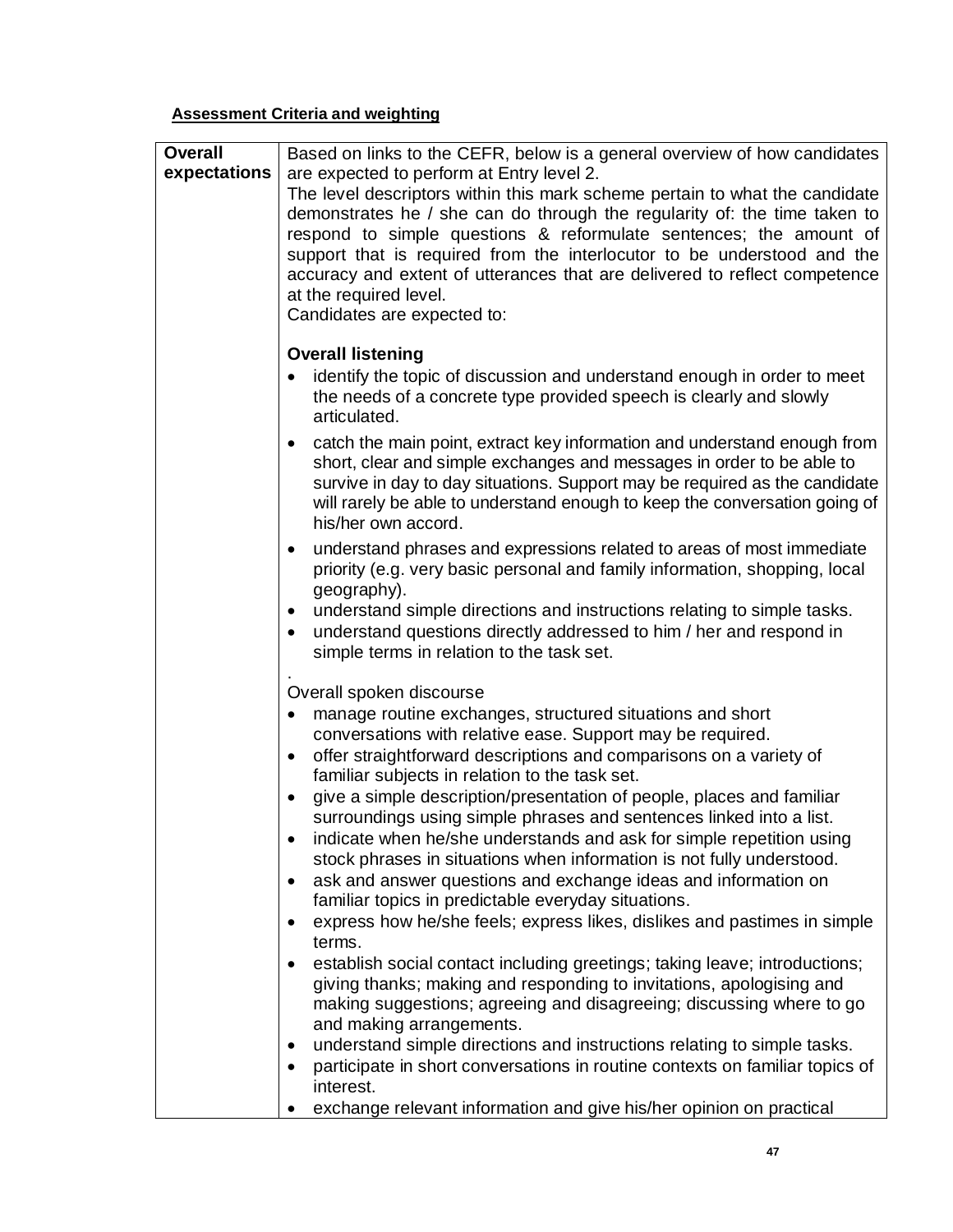|                  | problems when asked directly.<br>get simple information about travel and use public transport.<br>$\bullet$<br>make simple transactions when shopping and using public services.<br>$\bullet$<br>make simple purchases by stating what is wanted and asking the price.<br>$\bullet$<br>make a decision, carry out a simple negotiation.<br>$\bullet$                                                                                                                                                                                                                                                                                                                                                                                                                                                                                                                                                                             |
|------------------|----------------------------------------------------------------------------------------------------------------------------------------------------------------------------------------------------------------------------------------------------------------------------------------------------------------------------------------------------------------------------------------------------------------------------------------------------------------------------------------------------------------------------------------------------------------------------------------------------------------------------------------------------------------------------------------------------------------------------------------------------------------------------------------------------------------------------------------------------------------------------------------------------------------------------------|
|                  | give and receive information about quantities, numbers and prices.<br>$\bullet$<br>order a snack or a meal.                                                                                                                                                                                                                                                                                                                                                                                                                                                                                                                                                                                                                                                                                                                                                                                                                      |
|                  | Below is a breakdown of the level descriptors contained in each section of<br>the exam followed by a comprehensive mark scheme to enable examiners<br>to pitch the level of competency of candidates.                                                                                                                                                                                                                                                                                                                                                                                                                                                                                                                                                                                                                                                                                                                            |
| <b>Section 1</b> | The main purpose of this section is to assess candidates' ability to listen<br>and respond to requests for personal information and to give appropriate<br>answers to open and closed questions.<br>In relation to the task set, candidates are expected to be able to:<br>recognise and discriminate between open and closed questions that are<br>$\bullet$<br>directly asked on familiar topics.<br>catch the main point and extract key information in order to respond in<br>$\bullet$<br>relation to the task set.<br>give simple views and express likes, dislikes and pastimes.<br>$\bullet$<br>interact in short exchanges regarding familiar topics and routine<br>$\bullet$<br>situations.<br>use the short form of the verb or fuller answers.<br>give descriptions of people, things and familiar surroundings.<br>$\bullet$<br>indicate when he/she doesn't understand and use simple clarification<br>techniques. |
|                  | Familiar topics include:<br>Family & family life<br>$\bullet$<br>Hobbies and pastimes<br>Weather<br>Leisure<br>Home & neighbourhood<br>Likes & dislikes<br>Everyday routines<br>Jobs & work<br>$\bullet$<br>Ways of travelling<br>Education                                                                                                                                                                                                                                                                                                                                                                                                                                                                                                                                                                                                                                                                                      |
| <b>Section 2</b> | The main purpose of this section is to assess candidates' ability to make<br>comparisons & obtain information supported by the candidate booklet and<br>examiner prompts.<br>In relation to the task set, candidates are expected to be able to:<br>recognise and discriminate between open and closed questions and                                                                                                                                                                                                                                                                                                                                                                                                                                                                                                                                                                                                             |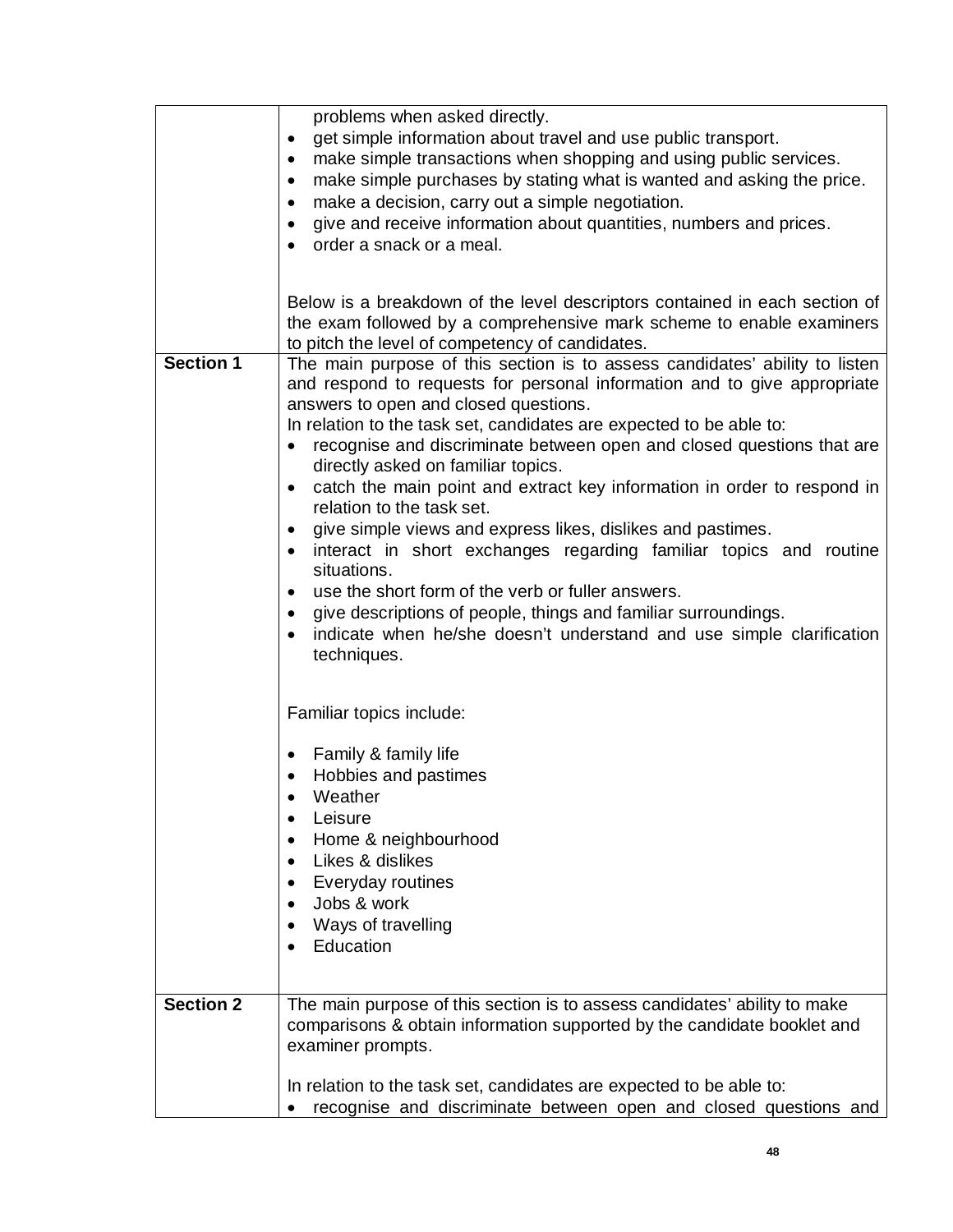|                  | instructions that are directly asked on familiar topics.<br>catch the main point of what is being said and extract key information in<br>order to respond in relation to the task set.<br>interact in short exchanges regarding familiar topics and routine<br>$\bullet$<br>situations.<br>clarify when necessary.<br>$\bullet$<br>give descriptions of people, things and familiar surroundings, make<br>comparisons and state preference.                                                                                                                                                                                                                                                                                                                                                                                                                                                                                                                                                                                                                                                                                                                                                                                                                                                                                                                                                                               |
|------------------|---------------------------------------------------------------------------------------------------------------------------------------------------------------------------------------------------------------------------------------------------------------------------------------------------------------------------------------------------------------------------------------------------------------------------------------------------------------------------------------------------------------------------------------------------------------------------------------------------------------------------------------------------------------------------------------------------------------------------------------------------------------------------------------------------------------------------------------------------------------------------------------------------------------------------------------------------------------------------------------------------------------------------------------------------------------------------------------------------------------------------------------------------------------------------------------------------------------------------------------------------------------------------------------------------------------------------------------------------------------------------------------------------------------------------|
|                  | Familiar topics include:<br>Hobbies<br>$\bullet$<br>Education<br>$\bullet$<br>Leisure activities<br>$\bullet$<br>Sport<br>$\bullet$<br>Shopping<br>Work<br>Holidays<br>$\bullet$<br>Transport<br>$\bullet$<br>Travel                                                                                                                                                                                                                                                                                                                                                                                                                                                                                                                                                                                                                                                                                                                                                                                                                                                                                                                                                                                                                                                                                                                                                                                                      |
| <b>Section 3</b> | The main purpose of this section is to assess candidates' ability to perform<br>successfully in a goal oriented/functional transaction or collaborative task<br>and partake in a short, simple exchange of ideas.<br>In relation to the task set, candidates are expected to be able to:<br>Candidates are expected to:<br>initiate greetings and take leave.<br>$\bullet$<br>offer thanks.<br>$\bullet$<br>understand simple directions and instructions relating to simple tasks.<br>make and respond to invitations, requests, advice, suggestions and<br>apologies.<br>agree and disagree.<br>make a decision, perform in a simple negotiation.<br>obtain simple information about travel and use public transport.<br>٠<br>make simple transactions when shopping and using public services.<br>$\bullet$<br>obtain and give information.<br>$\bullet$<br>give and receive basic information about quantities, dimensions and<br>$\bullet$<br>numerical information, numbers and prices.<br>make simple purchases by stating what is wanted and asking the price.<br>$\bullet$<br>make offers, discuss where to go and make arrangements.<br>$\bullet$<br>express obligation.<br>$\bullet$<br>use simple clarification techniques where necessary.<br>$\bullet$<br>order a snack or meal.<br>$\bullet$<br>express how he/she feels in simple terms.<br>Familiar situations include:<br>shopping, restaurants / cafes |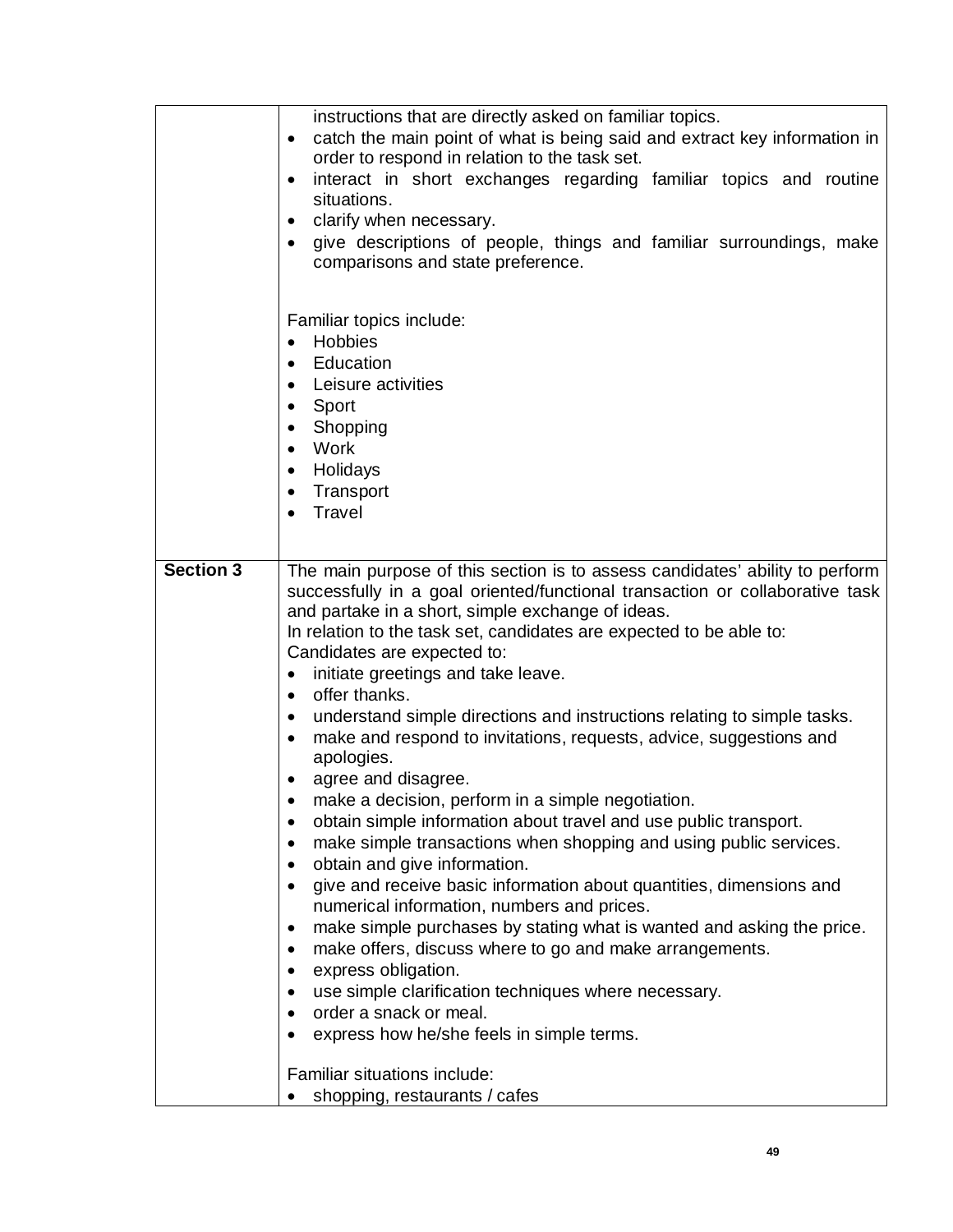| travel & transport<br>$\bullet$<br>socialising at a party<br>$\bullet$<br>holidays<br>$\bullet$<br>work & jobs<br>$\bullet$<br>leisure activities<br>$\bullet$<br>give a basic description of experiences<br>$\bullet$<br>hobbies & pastimes<br>$\bullet$<br>obtaining and using goods or services<br>$\bullet$<br>visiting a restaurant<br>$\bullet$                                                                                                                                                                                                                                                                                                                                                                                                                                                                                                                                                                                                                                                                                                                                                                                                                                                                                                                                         |
|-----------------------------------------------------------------------------------------------------------------------------------------------------------------------------------------------------------------------------------------------------------------------------------------------------------------------------------------------------------------------------------------------------------------------------------------------------------------------------------------------------------------------------------------------------------------------------------------------------------------------------------------------------------------------------------------------------------------------------------------------------------------------------------------------------------------------------------------------------------------------------------------------------------------------------------------------------------------------------------------------------------------------------------------------------------------------------------------------------------------------------------------------------------------------------------------------------------------------------------------------------------------------------------------------|
| All sections will cover a range of grammatical structures and functions<br>expected at Entry level 2 (in relation to the task set), such as:<br>describing habits and routines, past experiences, people and places<br>$\bullet$<br>making suggestions<br>$\bullet$<br>expressing obligation<br>$\bullet$<br>making requests<br>$\bullet$<br>using adjectives, comparatives and superlatives<br>$\bullet$<br>using adverbial phrases of time<br>$\bullet$<br>place and frequency<br>$\bullet$<br>articles with countable and uncountable nouns<br>$\bullet$<br>the use of much and many<br>$\bullet$<br>future time $-$ will and going to<br>$\bullet$<br>gerunds<br>$\bullet$<br>imperatives<br>$\bullet$<br>modal verbs $-$ can, could, should, have to<br>$\bullet$<br>tenses ranging from past continuous, present continuous for future time<br>$\bullet$<br>reference, the basic use of present perfect<br>possessives – the use of 's and s'<br>$\bullet$<br>open and closed questions in the past, present and basic future<br>$\bullet$<br>verb patterns - +ing, infinitives, zero and first conditional<br>Candidates are expected to be able to evidence understanding through<br>partaking in an exchange, contribute with simple, full responses, and clarify<br>when necessary. |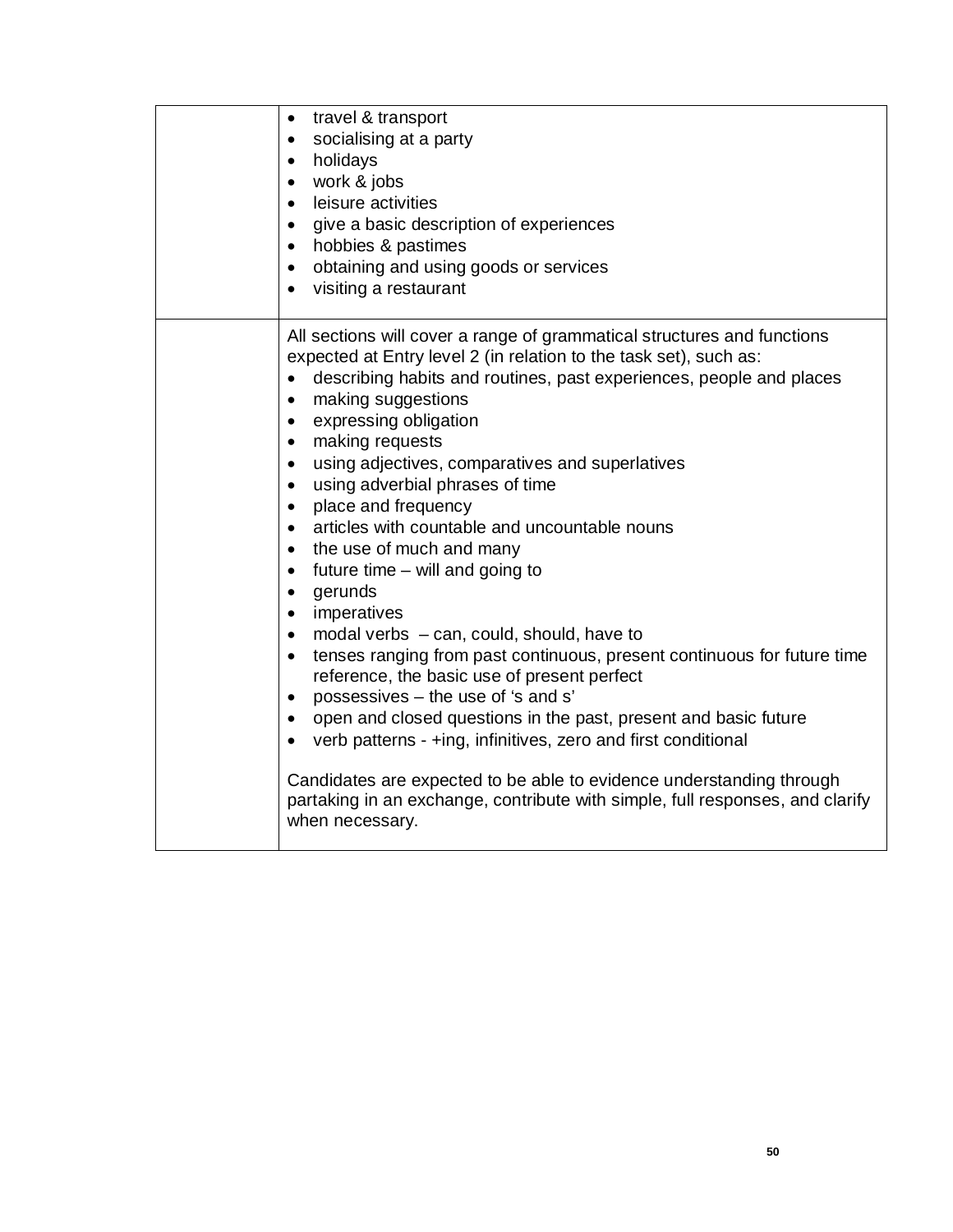#### **Descriptors and weighting**

|                                                                                                                                | $3 - p$ ass with                                                                                                                                                                                                                                                                                                                                                            | $2 - pass$<br>$104 - 7/10$                                                                                                                                                                                                                                                                                                                                                                                                                           | 1 - fail<br>$110 - 3 / 10$                                                                                                                                                                                                                                                                                          |
|--------------------------------------------------------------------------------------------------------------------------------|-----------------------------------------------------------------------------------------------------------------------------------------------------------------------------------------------------------------------------------------------------------------------------------------------------------------------------------------------------------------------------|------------------------------------------------------------------------------------------------------------------------------------------------------------------------------------------------------------------------------------------------------------------------------------------------------------------------------------------------------------------------------------------------------------------------------------------------------|---------------------------------------------------------------------------------------------------------------------------------------------------------------------------------------------------------------------------------------------------------------------------------------------------------------------|
|                                                                                                                                | merit<br>$98 - 10$                                                                                                                                                                                                                                                                                                                                                          |                                                                                                                                                                                                                                                                                                                                                                                                                                                      |                                                                                                                                                                                                                                                                                                                     |
| <b>Pronunciation</b><br>(Articulation &<br>enunciation of a<br>repertoire of<br>learnt words and<br>phrases)<br>(weighting x1) | Candidate can be<br>understood nearly all of<br>the time, even if foreign<br>accent is evident.<br>Repetition is required<br>from time to time.<br>Articulation is clear but<br>mispronunciations still<br>occur. Correct<br>pronunciation is limited to<br>a repertoire of learnt<br>words and phrases.<br>Repertoire may extend<br>beyond those of the<br>required level. | Candidate can make<br>him/herself understood<br>most of the time with<br>noticeable accent<br>interference. Repetition is<br>required some of the time<br>but not constantly.<br>Correct pronunciation is<br>limited to a repertoire of<br>learnt words & phrases.                                                                                                                                                                                   | Candidate can make<br>him/herself understood<br>but repetition is required<br>in order to convey<br>meaning.<br>Repertoire of words and<br>phrases expected at A2<br>are not always<br>pronounced correctly.                                                                                                        |
| <b>Grammar &amp;</b><br><b>Vocabulary</b><br>(Accuracy &<br>appropriacy)<br>(weighting x1)                                     | Candidate nearly all of the<br>time shows control of<br>simple grammatical<br>structures but with some<br>mistakes.<br>Meaning comes across<br>clearly with some<br>hesitation.<br>Candidate reformulates<br>sentences.<br>Candidate can go beyond<br>the basic repertoire of<br>learnt words expected at<br>the required level.                                            | Candidate generally shows<br>limited control of a few<br>simple grammatical<br>structures in order to<br>express basic<br>communicative needs but is<br>generally clear on what<br>he/she is trying to say.<br>Candidate rarely or doesn't<br>reformulate sentences.<br>Uses simple structures<br>correctly, but still<br>systematically makes<br>mistakes.Candidate has a<br>basic repertoire of learnt<br>words expected at the<br>required level. | Candidate applies<br>control to structures with<br>some inaccuracies<br>expected below A2.<br>Meaning still comes<br>across but with effort<br>required from the<br>listener and can impede<br>understanding at times.<br>Candidate shows limited<br>repertoire of vocabulary<br>expected at the required<br>level. |
| <b>Comprehension</b><br>(Show evidence of<br>understanding in                                                                  | Candidate understands<br>clear, standard speech on                                                                                                                                                                                                                                                                                                                          | Candidate understands<br>clear, standard speech and                                                                                                                                                                                                                                                                                                                                                                                                  | Candidate can<br>understand simple                                                                                                                                                                                                                                                                                  |

9<br>9/10 – refers to 7 or more instances out of 10 where candidate responses in line with the assessment criteria and competency expectations of Entry 2/A2 CEFR.

 $10$  4 – 7/10 - refers to 4 – 7 instances out of 10 where candidate responses are in line with the assessment criteria and competency expectations of Entry 2/A2 CEFR.

 $11$  0 - 3/10 - refers to instances out of 10 where candidate responses are in line with the assessment criteria and competency expectations of Entry 2/A2 CEFR.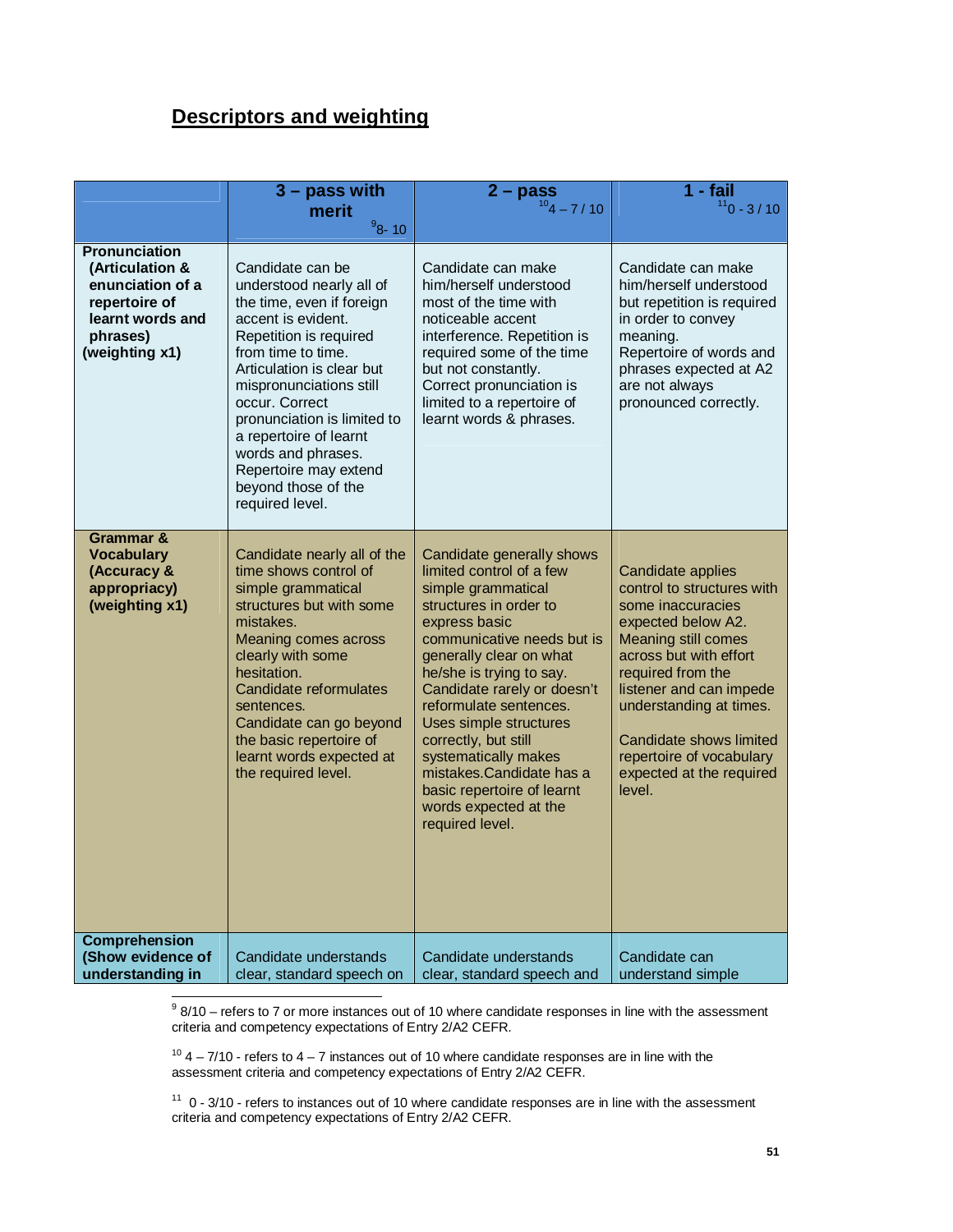| the given          | familiar matters.           | short social exchanges. | exchanges that are       |
|--------------------|-----------------------------|-------------------------|--------------------------|
| response, level of | Repetition may be           | Repetition is generally | delivered clearly and    |
| support required   | required from time to time. | required. Support is    | slowly. Repetition and   |
| by interlocutor)   | Minimal support is          | required from           | support is required most |
|                    | required.                   | conversational partner. | or all of the time.      |
| (weighting x2)     |                             |                         |                          |

 $0 - 6 = \text{fail}$  7 - 9 = pass 10 - 12 = merit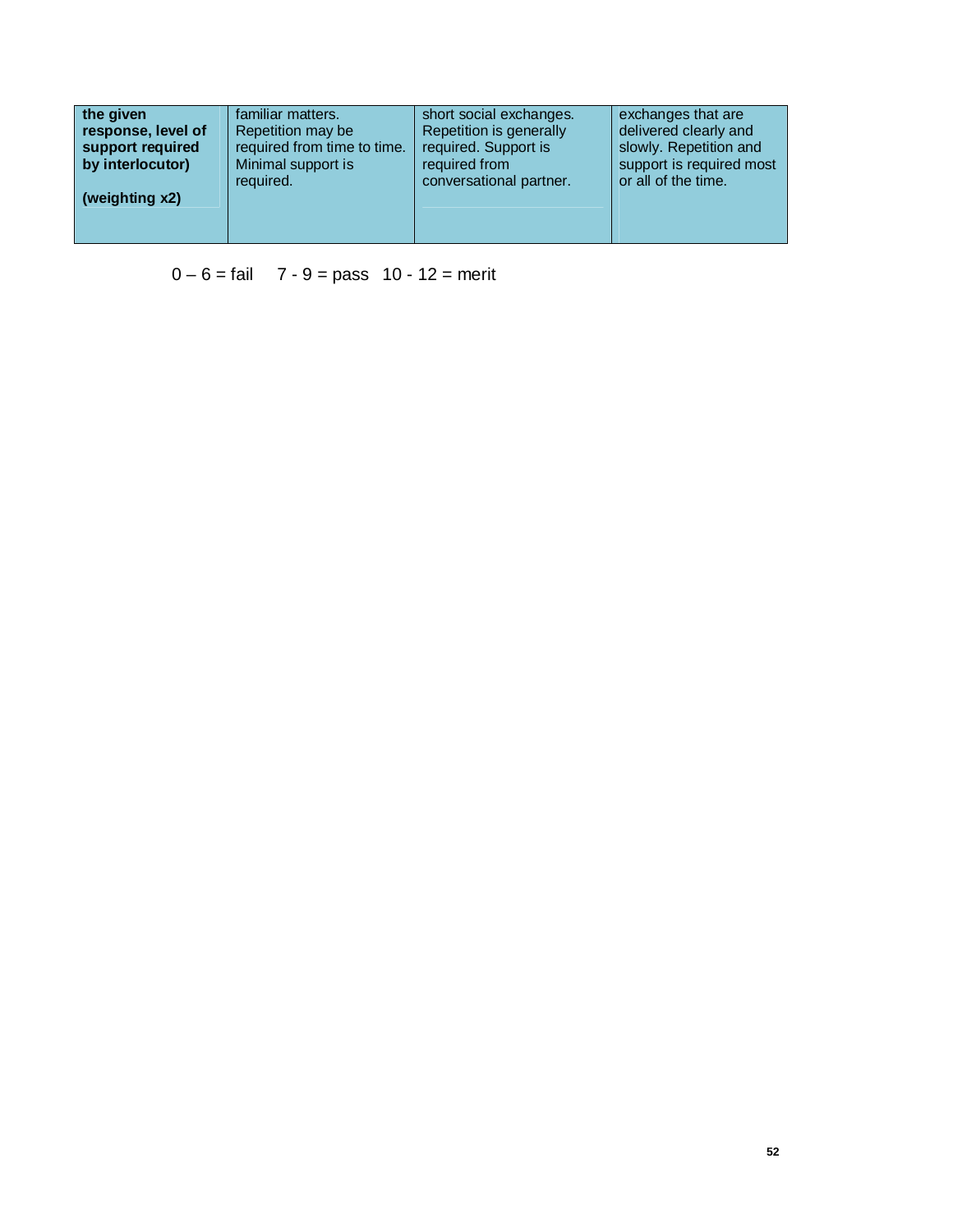#### **Annex 7**

#### **LRN MODERATION POLICY**

Moderation is an integral part of assessment. It is a consistent process that is designed to ensure common interpretations of established criteria and standards with regard to candidates' as well as examiners' performances.

The purpose of this moderation policy is to ensure that assessment practices and the awarding of grades are **valid** and **reliable**. Moderation is an on-going process and its outcomes feed into exam design and implementation as well as examiner training.

At LRN, moderation is done by:

- blind and selective sampling of assistant and senior examiners' assessments.
- additional marking, where applicable and indicated, for example of borderlines, fails and merits.

#### **PROCEDURE**

ESOL speaking and listening examinations are carried out in approved test centres by trained examiners & senior examiners provided by LRN.

All candidates are assessed in pairs and recorded on digital recording devices. They are assessed in accordance with established assessment criteria by the examiner in situ. All marks are provisionally recorded on paper by the examiner and, together with the recordings, are sent to the LRN head office and moderated by senior examiners; this takes place within 6 working days in order to finalise grades. A sample of the received recordings (see "SAMPLING" example below) is moderated by a senior examiner. This is done with a view to ensuring that

- candidates' marks are fair and in accordance with the established assessment criteria
- assessment procedures and the examiner's conduct conform to good professional practice and do not compromise the integrity and rigour of LRN's examination process

The senior examiner carrying out the moderation listens to a sample (see "SAMPLING" below for details) and records the following information on a "Moderation Report" form.

This includes:

- test centre name and number.
- test date and level(s) tested.
- candidates' names and candidate numbers.
- examiner's name and examiner number.
- total number of candidates assessed and sample number.
- candidates' marks and bands (Fail, Pass, Merit) as assessed by the (initial) examiner in situ.
- candidates' marks and bands (Fail, Pass, Merit) as assessed by the moderating examiner.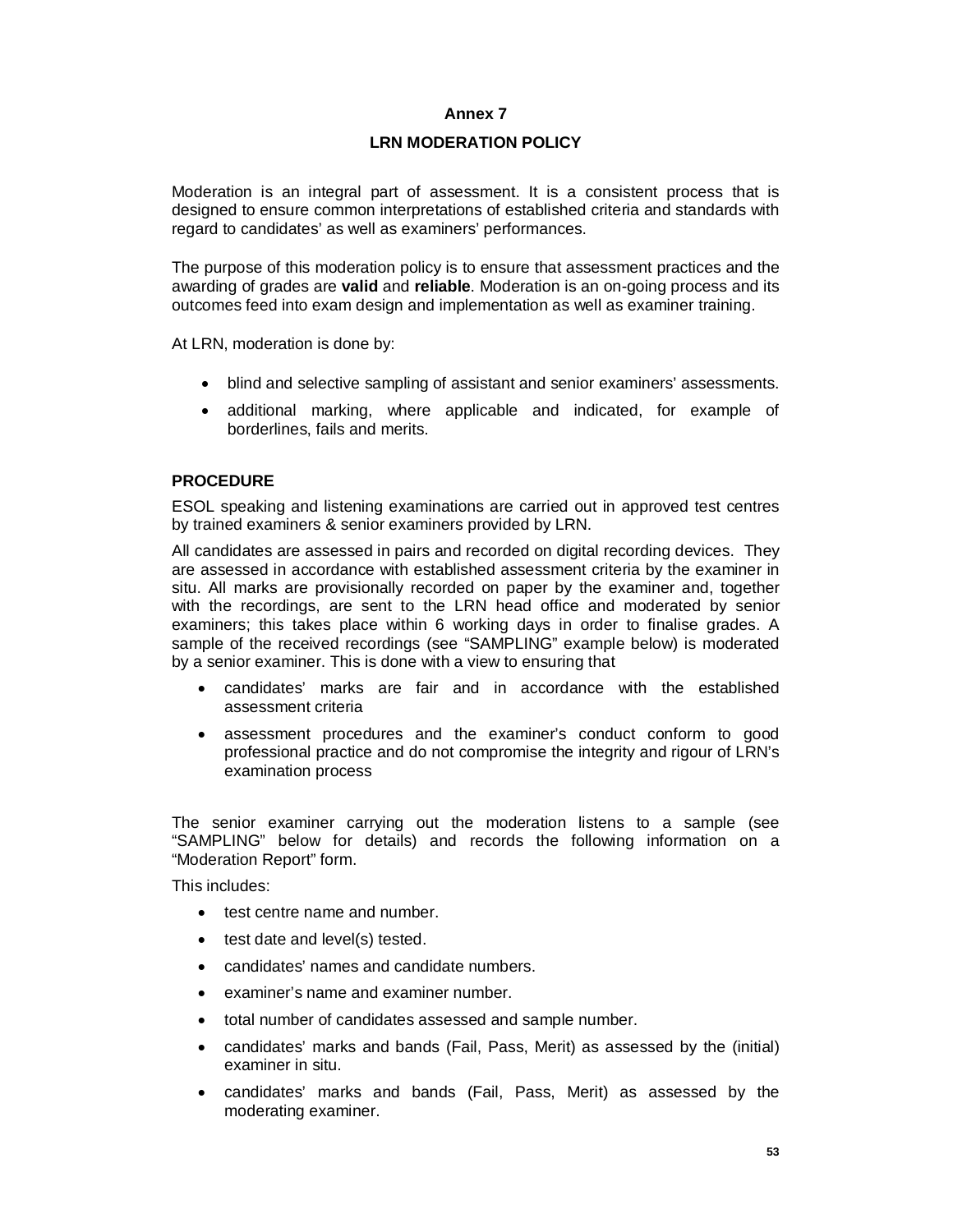- the divergence between (initial) examiner and moderating examiner's grades
- any observations on divergence.
- action points arising from the moderation, e.g. "amend candidate's band allocation", "tel. examiner by (date) to discuss need for further standardisation or guidance on adherence to rubrics" etc. Action points are followed up by the lead moderator.
- Peer moderation takes place twice a year (for the first year of each award) to ensure robustness of assessment.

#### **SAMPLING**

40% of sampling is carried out including a combination of examiners and levels sampled. New examiners recently monitored also have 40% samples carried out. Different levels are represented proportionately within that sample.

Blind sampling is carried out, i.e. a random sample of recordings is marked again without prior knowledge of the first examiners' marks, in combination with selective marking, i.e. certain recordings are targeted for additional marking (e.g. borderlines, fails, merits). Boundaries for grading are assessed every 12 months.

Selective sampling may also be done in response to feedback from candidates, test centres or examiners.

The combination of blind and selective sampling ensures that a representative breadth of test centres, examiners, levels and bands (i.e. fail, pass, merit) is included.

The 40% sampling requirement is then relaxed and reduced to 15% over time if experienced examiners are shown to perform reliably and consistently in line with assessment criteria and good professional practice. Sampling never falls below 15%.

#### **FOLLOW-UP**

Once an appropriate sample has been moderated, action points arising from Moderation are to be followed up (see also flow chart below).

- Key points identified are listed in follow up and directly connected to a suggested course of action.
- Immediate action (red): any band changes (fail, pass, merit) to candidates' grades to be processed by administrative staff.
- Immediate action (red): any suggestion or evidence of flaws undermining the integrity of an exam, misconduct or malpractice to be investigated and raised with the test centre and/or examiner by Head of Moderation or Head of Accreditation.
- Less immediate action (amber): any individual examiner's **substantial**  divergence from the standard as identified by the moderating examiner to be followed up (e.g. by telephone, or by arranging further standardisation training).
- Longer term action (green): data collected during Moderation to be assessed for particular patterns which might feed back into test paper writing, test administration, diversity and equality, examiner training etc.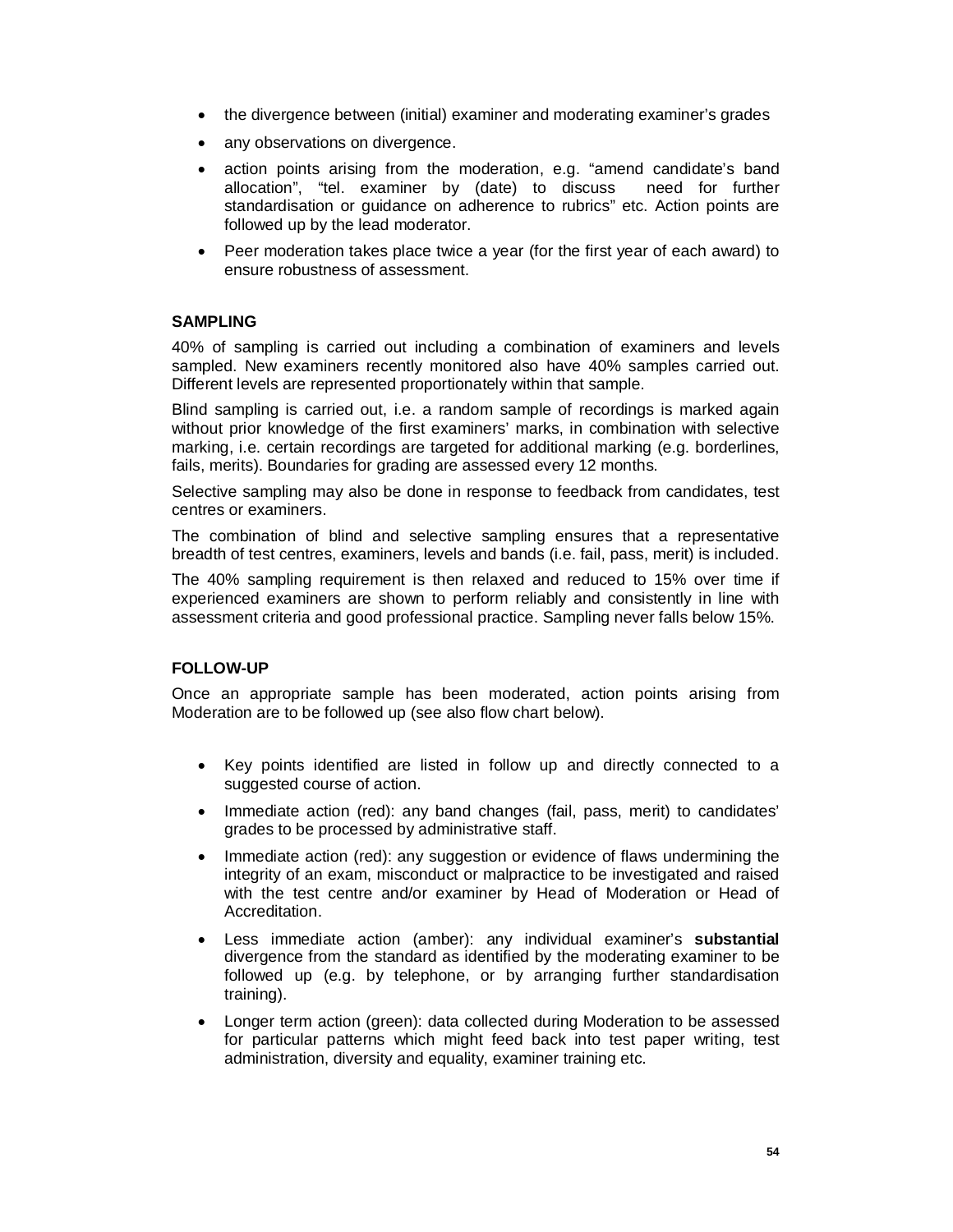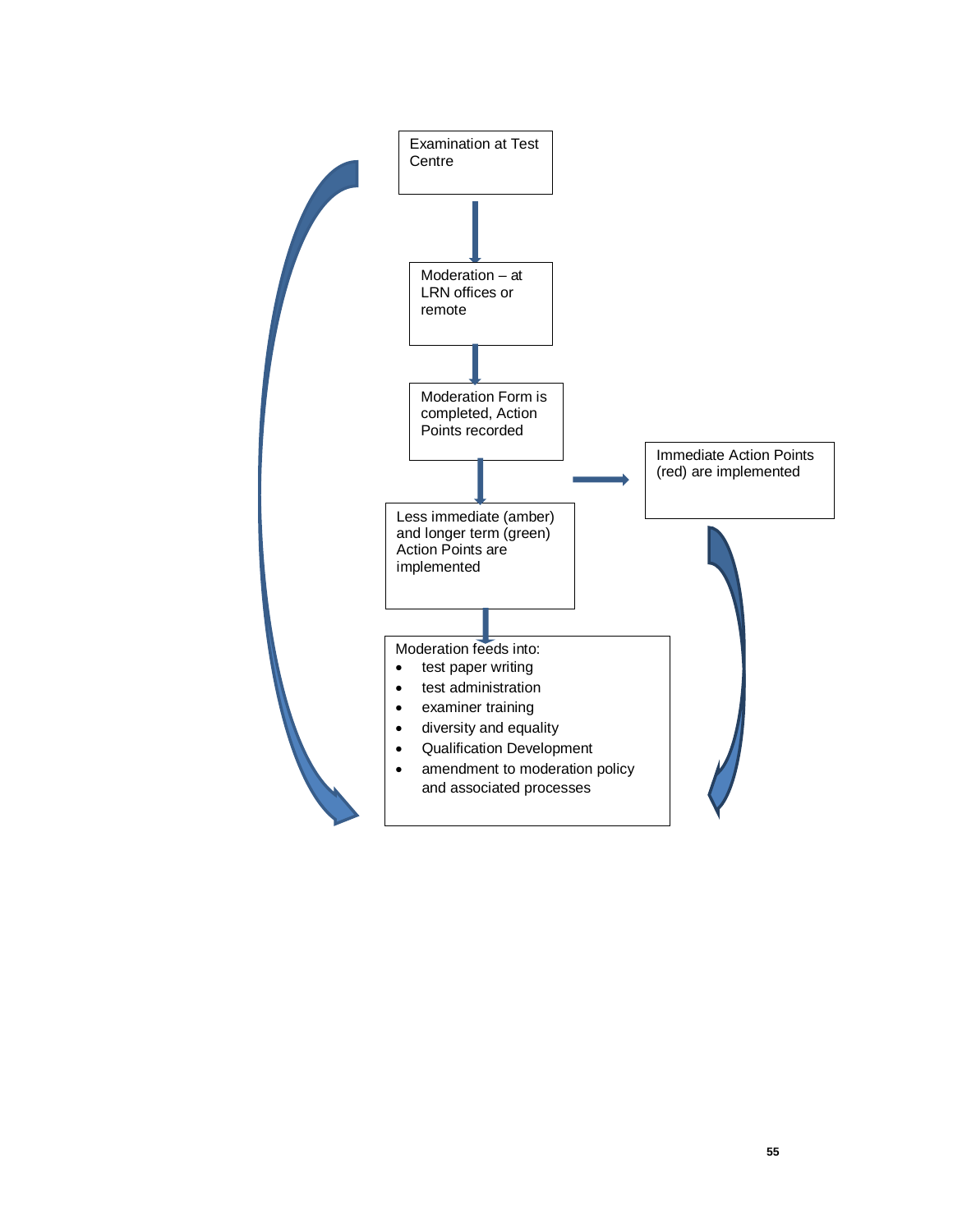#### **Annex 8**

#### **LEARNING RESOURCE NETWORK**

#### **POLICY: CANDIDATE REGISTRATION**

#### **Overview**

Learning Resource Network (LRN) intends to register its candidates within 10 working days. LRN accepts candidate registration directly through its approved centres.

#### **Policy**

LRN ensures its candidates are registered without unnecessary delay whilst allowing for the necessary validation checks on its candidates, which LRN deems essential given the nature of its qualifications and the intended purpose.

#### **Procedures**

- Candidate registration information is collected by the approved centre and sent to LRN by email or post via excel spreadsheet;
- LRN assigns unique registration numbers and informs the centre via e-mail;
- Candidate unique registration numbers are used in communication between the centre and LRN;
- LRN includes the candidate registration number on results notifications and certificates, where candidates have been successful in their assessment.

#### **Review of policy**

LRN will review the applicability of this policy and associated procedures as part of its annual review of performance.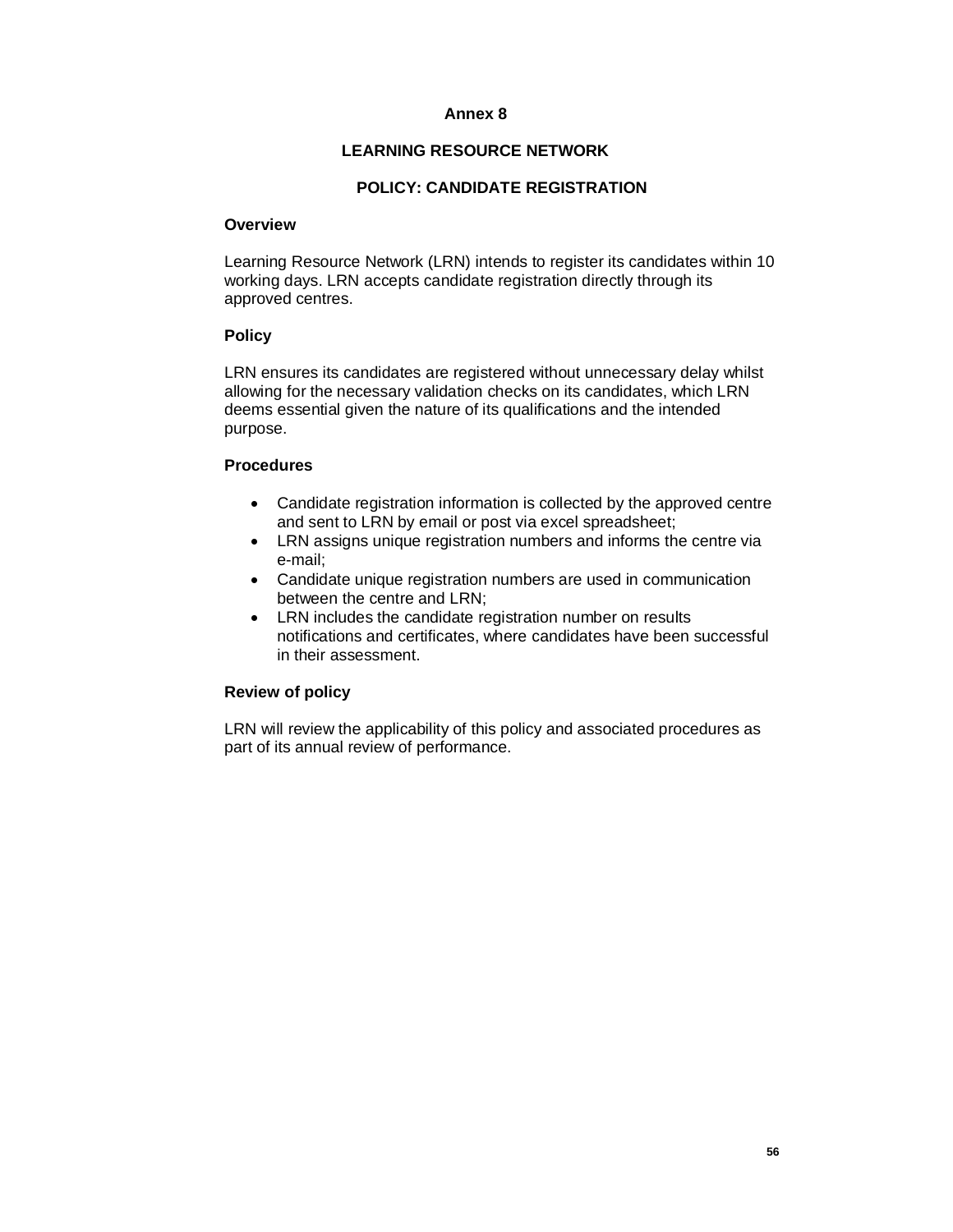#### **Annex 9**

#### **LEARNING RESOURCE NETWORK POLICY: MALPRACTICE AND MALADMINISTRATION**

#### **Definition**

Learning Resource Network (LRN) defines malpractice as an attempt to gain an advantage over other candidates by the use of unfair and unacceptable methods. Common to all cases of malpractice is the attempt to affect by deceitful means an assessment of academic ability, standing or progress.

#### **Guidance**

LRN ensures its assessment centres, candidates and those involved in the management and administration of its qualifications are made aware of their responsibilities. Malpractice can cover a number of situations, including:

- any action undertaken which is intentional and that provides candidates with an unfair advantage;
- any action which arises due to ignorance or carelessness in the application of the regulatory criteria.

#### **Assessment Centre Responsibility**

LRN expects all of its assessment centres to fully comply with this policy. In the case of any investigation by LRN or the regulatory authorities, assessment centres must also comply with the requirements of the investigating team.

In the case of suspected malpractice, assessment centre staff must immediately secure the examinations material and ensure that it is not removed from the centre. They must also ensure that disruption to candidates continuing to sit their examinations is kept to an absolute minimum.

In all cases of suspected malpractice, the Senior Invigilator will become the authorised contact between the centre and LRN.

#### **Compliance**

LRN will work openly with the qualifications regulators in any follow up investigation. Furthermore, LRN confirms its willingness to make available, upon request, all required information to the regulatory authorities.

#### **Assessment Centre Staff Malpractice**

Malpractice by assessment centre staff could be in the form of:

 Breaches of security relating to the confidentiality of examination material, e.g. permitting unauthorised material to be brought into the examination room, failing to keep the examination room secure before and during the examination process, failing to keep examination scripts secure before and after the examination process in order to ensure secure despatch to examiners or amending examination materials without authorisation;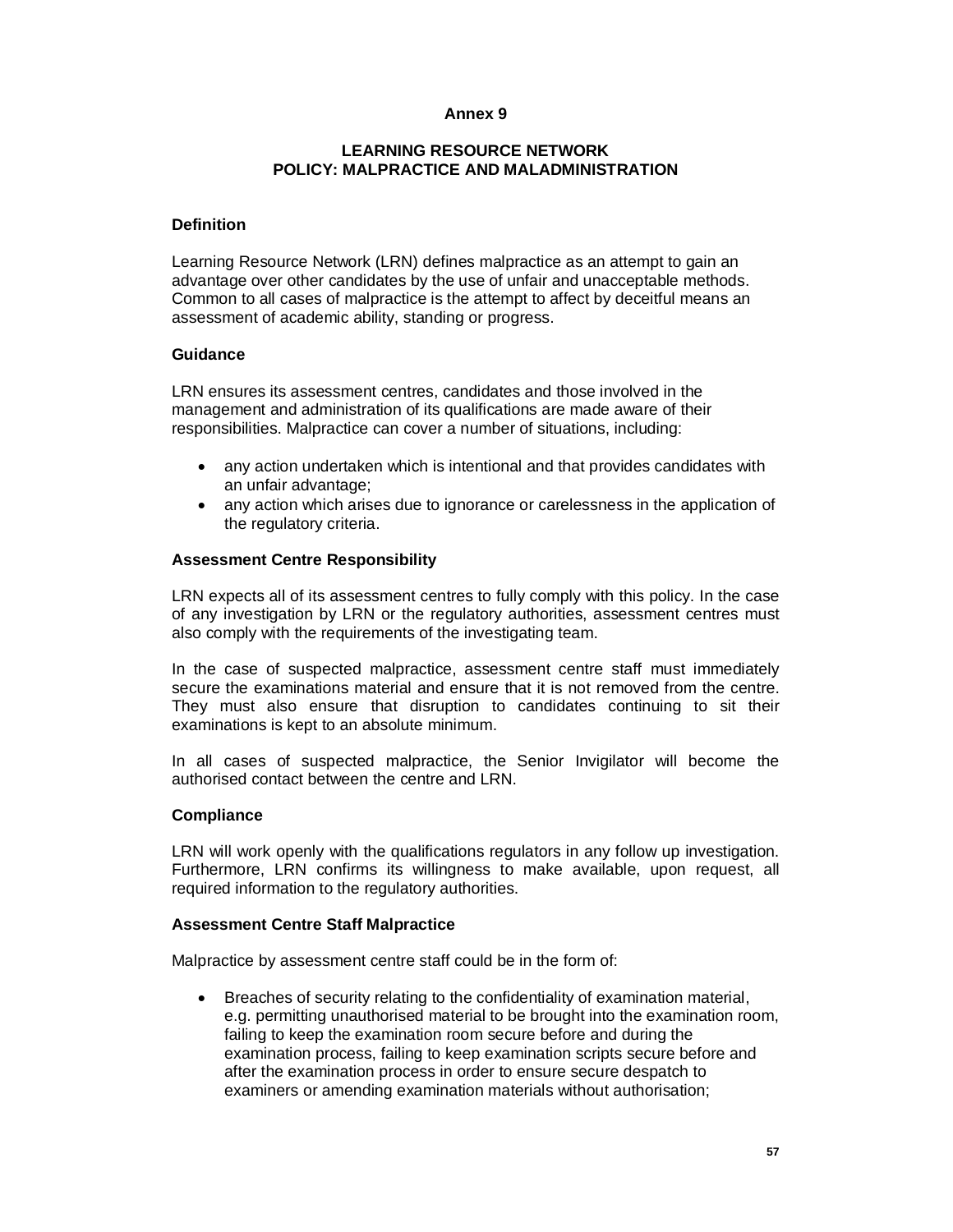- Providing improper assistance to candidates, e.g. assisting or prompting candidates with answers during the examination, providing candidates with excessive amounts of support or providing candidates with evidence to present as their own;
- Other forms of malpractice, e.g. failing to ensure the examination centre conforms to the requirements laid down by LRN causing or allowing work to be assessed which is not the candidate's own work.

#### **Invigilator (or other centre representative) malpractice**

Examples of Senior Invigilator (or other centre representative) malpractice could be in the form of:

- Breaches of security relating to the confidentiality of examination material, e.g. failing to keep examination scripts in a secure location prior to the examination taking place;
- Failing to keep completed examination scripts in a secure location during the correction process; transmitting examination papers or examination results via e-mail in breach of policy;
- Providing improper assistance to a candidate, either by allowing them to become aware of the content (or part thereof) of an examination prior to the examination taking place, or by deliberately marking a candidate's script more favourably than the norm for the examination (or contrary to the approved marking scheme);
- Deliberately hindering a candidate, by marking their script harshly compared to the norm (or contrary to the approved marking scheme), or by losing (or causing to be lost through negligence) a candidate's script (or part thereof).

#### **Candidate malpractice**

Examples of candidate malpractice could be in the form of:

- Defacement or misuse of examination material;
- Bringing unauthorised equipment into the examination room (e.g. mobile phones);
- Failure to follow an invigilator's instruction during the examination;
- Bringing unauthorised and unacceptable evidence into the examination room;
- Copying, or attempting to copy, the work of another candidate;
- Colluding, or attempting to collude, with others during an examination in an attempt to gain an unfair advantage;
- Disruptive behaviour which has the potential to disrupt the smooth running of the examination;
- Plagiarism of another's work;
- Impersonation, i.e. allowing others to present themselves as the candidate;
- Altering or forging any results documents or certificates;
- Offensive or insulting behaviour towards centre staff.

#### **Reporting cases of candidate malpractice**

Where there are suspected or actual cases of candidate malpractice, all instances must be reported in writing using the malpractice report form (MRF1). This must be e-mailed to LRN using the following e-mail address: enquiries@LRNglobal.org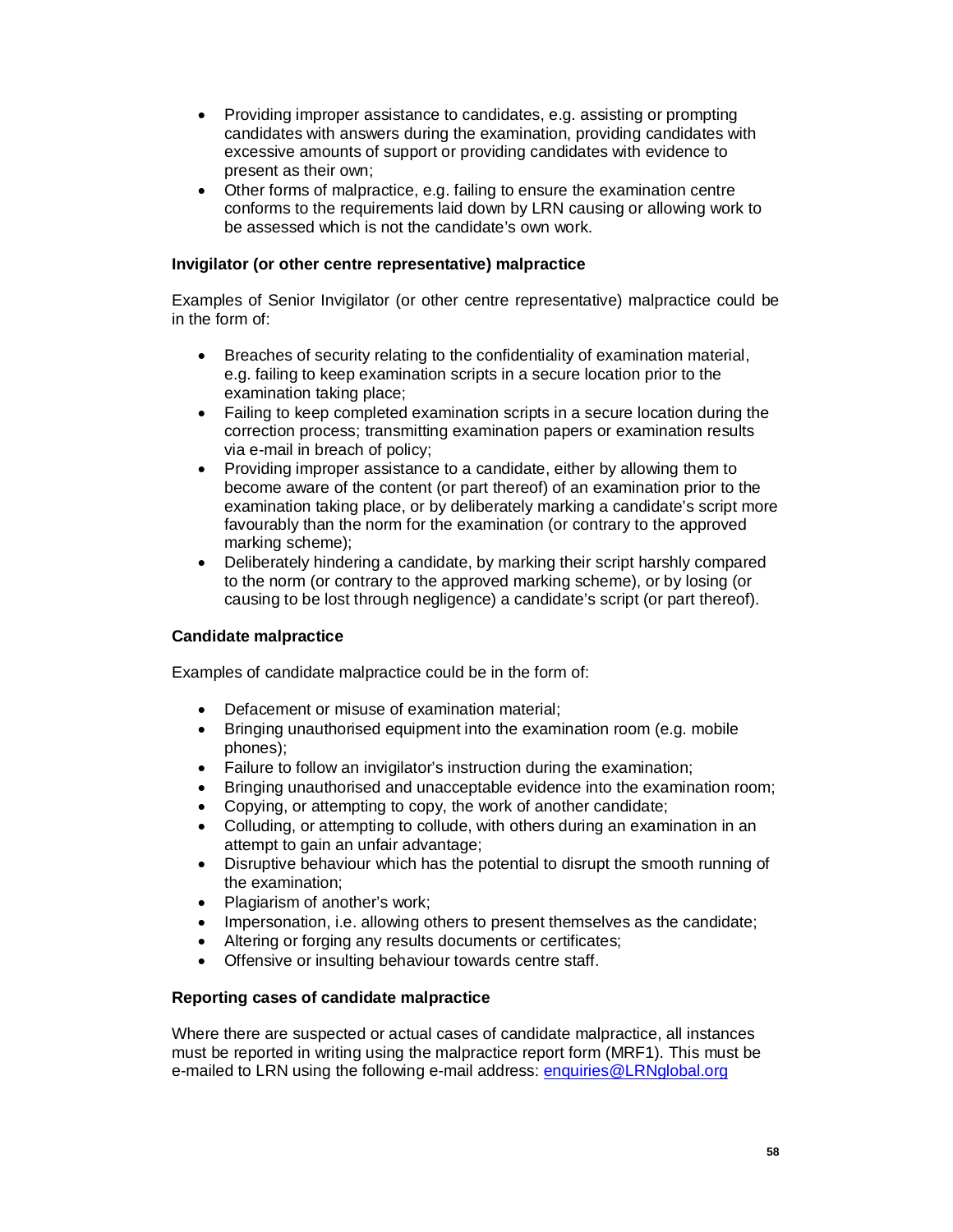Upon receipt of the MRF1, LRN will undertake an investigation into the alleged malpractice.

Should the Senior Invigilator feel a candidate's presence within the examination centre will cause disruption to other candidates, he has the authority to expel a candidate from the examination centre.

This action must be clearly stated on the report form (MRF1) and include the name of witnesses to the suspected malpractice. In the case of expelling a candidate from the examination centre, their script must be secured and returned to LRN along with the report form. Should LRN feel any of its rules of conduct for the examination have been broken, it may declare the examination void.

Should LRN discover an assessment centre has failed to comply with its duty to report suspected malpractice in a timely manner or should it feel the assessment centre has failed to cooperate to the fullest extent, LRN may restrict that assessment centre from acting as a future centre.

#### **Reporting cases of assessment centre, Senior Invigilator, invigilator staff malpractice**

Where there are suspected or actual cases of assessment centre or Senior Invigilator/Invigilator malpractice, all instances must be reported in writing using the malpractice report form (MRF1).

This must be e-mailed to LRN using the following e-mail address: enquiries@LRNglobal.org

Upon receipt of the MRF2, LRN will undertake an investigation into the alleged malpractice.

Should LRN discover an assessment centre, Senior Invigilator/Invigilator has failed to comply with their duty to report suspected malpractice in a timely manner or should it feel that they have failed to cooperate to the fullest extent, LRN may restrict the assessment centre from acting as a future centre or in the case of Senior Invigilator/Invigilator, it will implement the disciplinary procedure outlined in the Rules & Regulations.

#### **Investigation of malpractice**

In all cases of malpractice, LRN will investigate the alleged malpractice, which will include interviewing assessment centre staff, the candidates affected and any witnesses to the alleged malpractice. LRN will seek to conclude its investigation within 30 days. In cases of invalid certification, LRN will report these instances to Ofqual and will follow the advice and guidance issued as to the remedial action it should take.

#### **Timescales**

This procedure is designed to ensure that all decisions are consistent, fair and based on the fullest information available. We intend to complete the investigation of malpractice cases within 30 working days.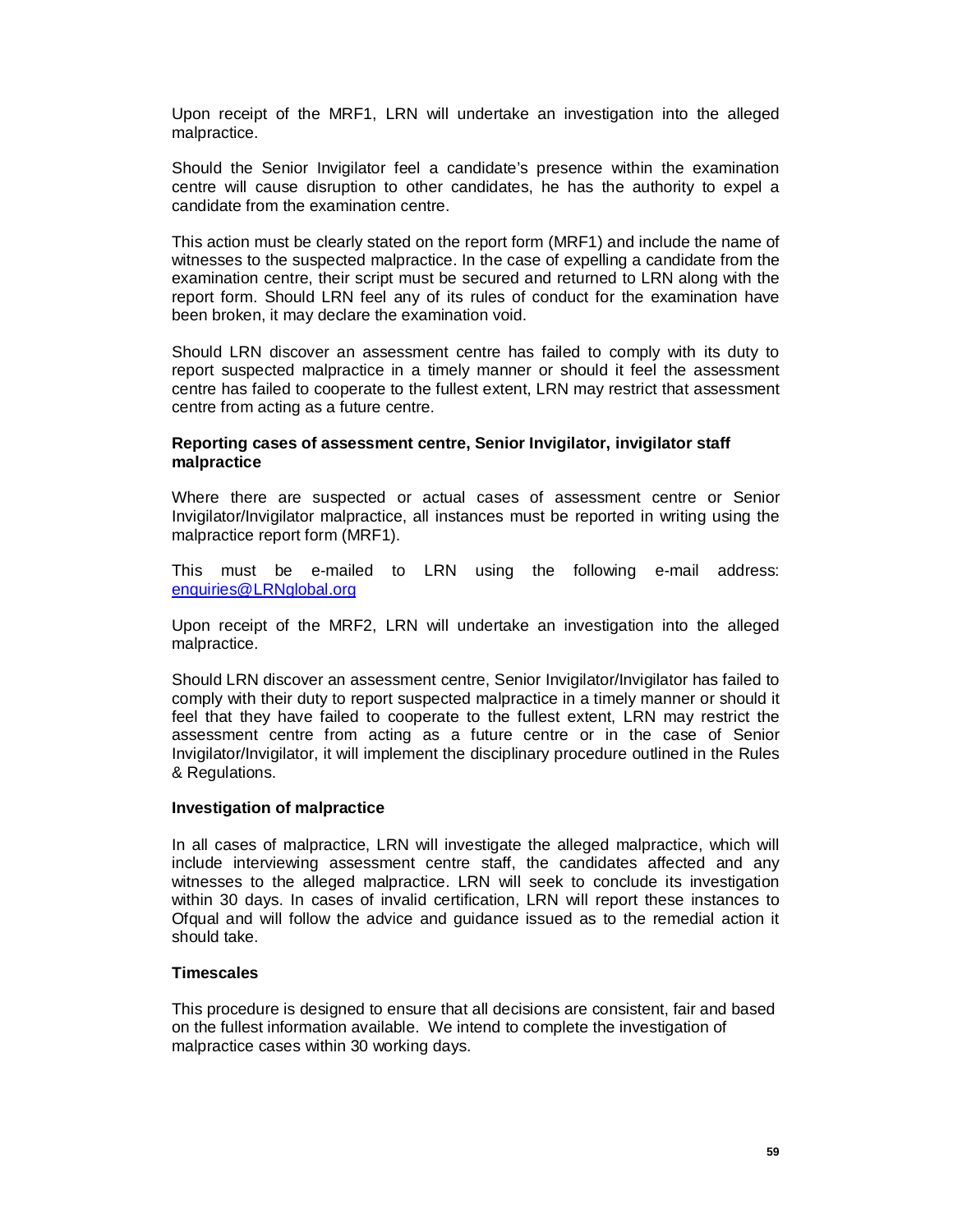#### **Monitoring and Evaluation**

Our policy on malpractice will be monitored and formally reviewed as part our policy on self-assessment and continuous improvement. The results of which will be reported and formally signed off by the Accountable Officer of the Awarding Organisation.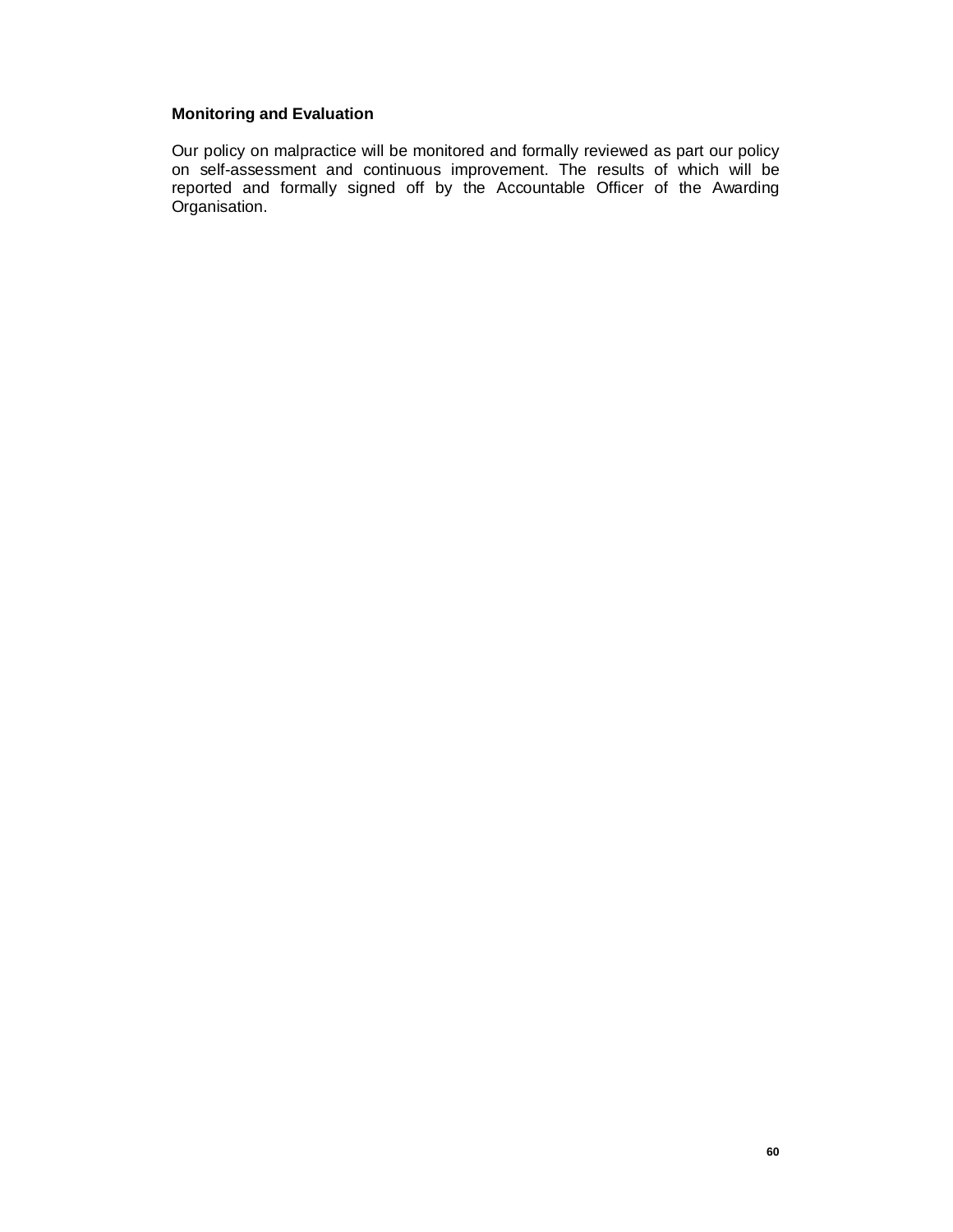#### **MRF1**

#### **MALPRACTICE REPORTING FORM (MRF1)**

This form must be used in reporting all suspected or actual cases of candidate malpractice which take place during an examination.

#### **Centre Information**

| Centre Name   |  |
|---------------|--|
| Centre Number |  |

#### **Examination Details**

| Date of Examination   |  |
|-----------------------|--|
| Time of Examination   |  |
| Unit being examined   |  |
| Unit reference number |  |

#### **Candidate Details**

| Name of candidate(s) involved | Candidate registration numbers |
|-------------------------------|--------------------------------|
|                               |                                |
|                               |                                |
|                               |                                |
|                               |                                |

#### **Centre officers present**

| Name of Senior Invigilator      |  |
|---------------------------------|--|
| Name(s) of invigilators present |  |
|                                 |  |
|                                 |  |
|                                 |  |

**Narrative of suspected or actual malpractice (this section is to include as much information surrounding the malpractice, including timings, actions of those suspected of being involved in the alleged malpractice)**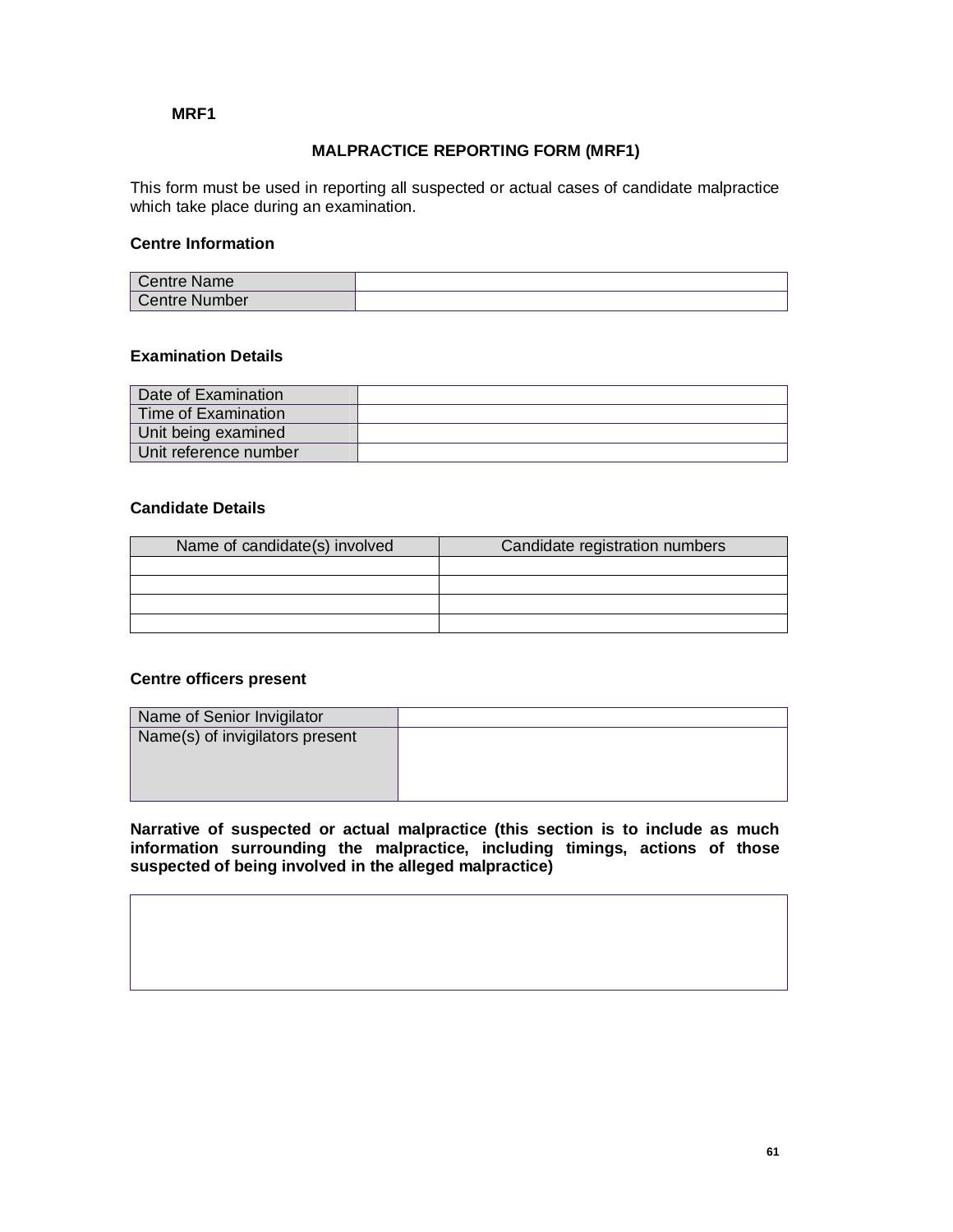**Detail how candidates were made aware of the rules and regulation surrounding the examination beforehand (e.g. notice placed in assessment centre, announcements made, handouts were issued before the examination took place)**

**If the incident involved disruptive behaviour, did it cause disruption to other candidates?**

If the answer is yes, and you wish to request special consideration for other candidates, please refer to Learning Resource Network's policy on Special Consideration and Reasonable Adjustment.

#### **If the incident involved the introduction of unauthorised material, is the unauthorised material enclosed?**

| -<br>es |  |
|---------|--|
|         |  |

If the answer is no, please give details of the nature of unauthorised material.

#### **Declaration**

| Name of person completing this form |  |
|-------------------------------------|--|
| Signature                           |  |
| Position                            |  |
| Date                                |  |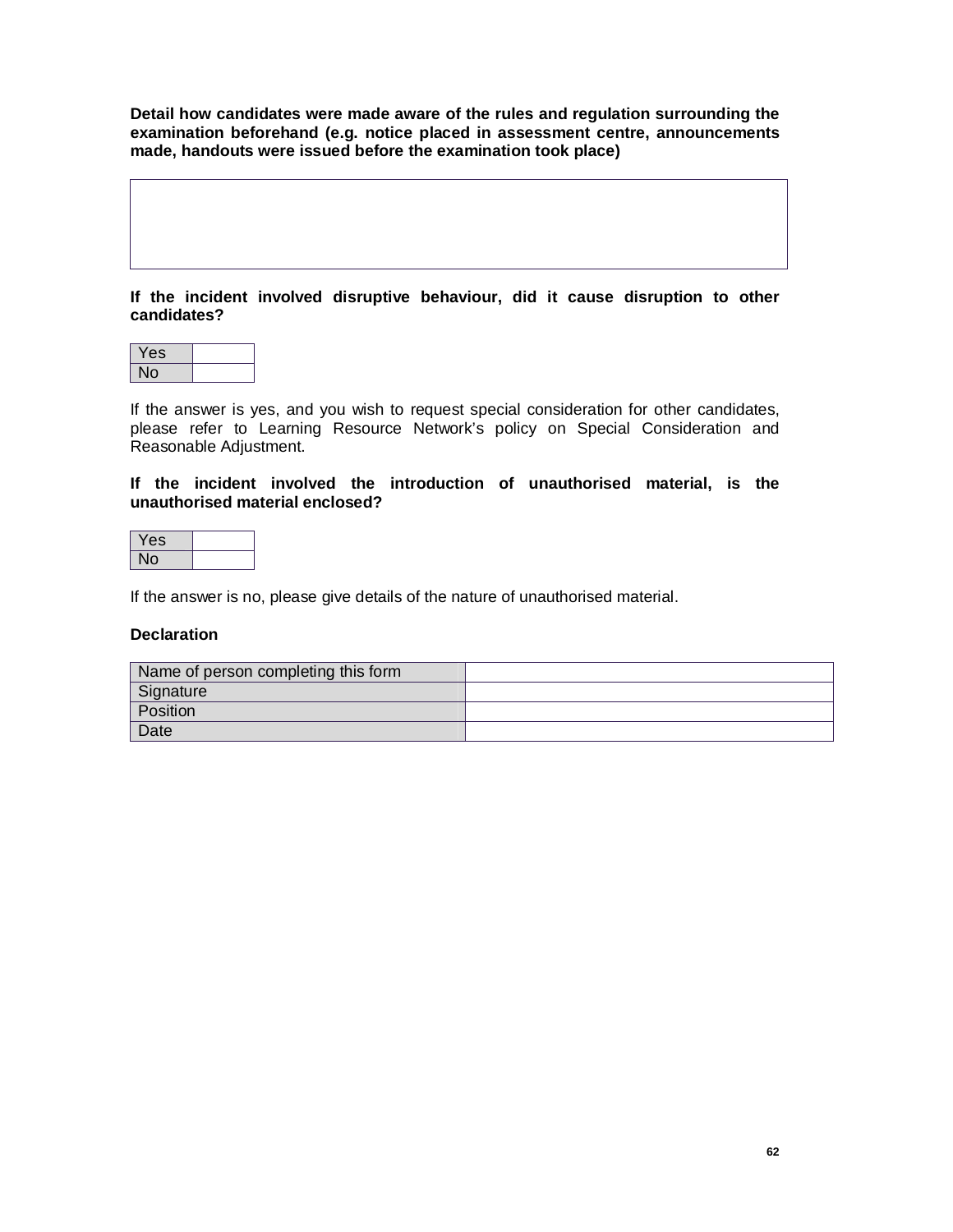#### **MRF2**

#### **MALPRACTICE REPORTING FORM (MRF2)**

This form must be used in reporting all suspected or actual cases of assessment centre, Senior Invigilator/Invigilator malpractice which take place during or after an examination.

#### **Centre Information**

| Centre Name   |  |
|---------------|--|
| Centre Number |  |

#### **Examination Details**

| Date of Examination   |  |
|-----------------------|--|
| Time of Examination   |  |
| Unit being examined   |  |
| Unit reference number |  |

**Candidate details (this would apply where the candidate has received an unfair advantage as a result of the alleged malpractice by the assessment centre, Senior Invigilator/Invigilator)**

| Name of candidate(s) involved | <b>Candidate registration number</b> |
|-------------------------------|--------------------------------------|
|                               |                                      |
|                               |                                      |
|                               |                                      |

#### **Centre officers present (to include those who were present at the time of the alleged malpractice)**

| Name of Senior Invigilator      |  |
|---------------------------------|--|
| Name(s) of invigilators present |  |
|                                 |  |
|                                 |  |
|                                 |  |
|                                 |  |

**Narrative of suspected or actual malpractice (this section is to include as much information surrounding the malpractice, including timings, actions of those suspected of being involved in the alleged malpractice)**

# **Declaration**

#### Name of person completing this form **Signature Position Date**